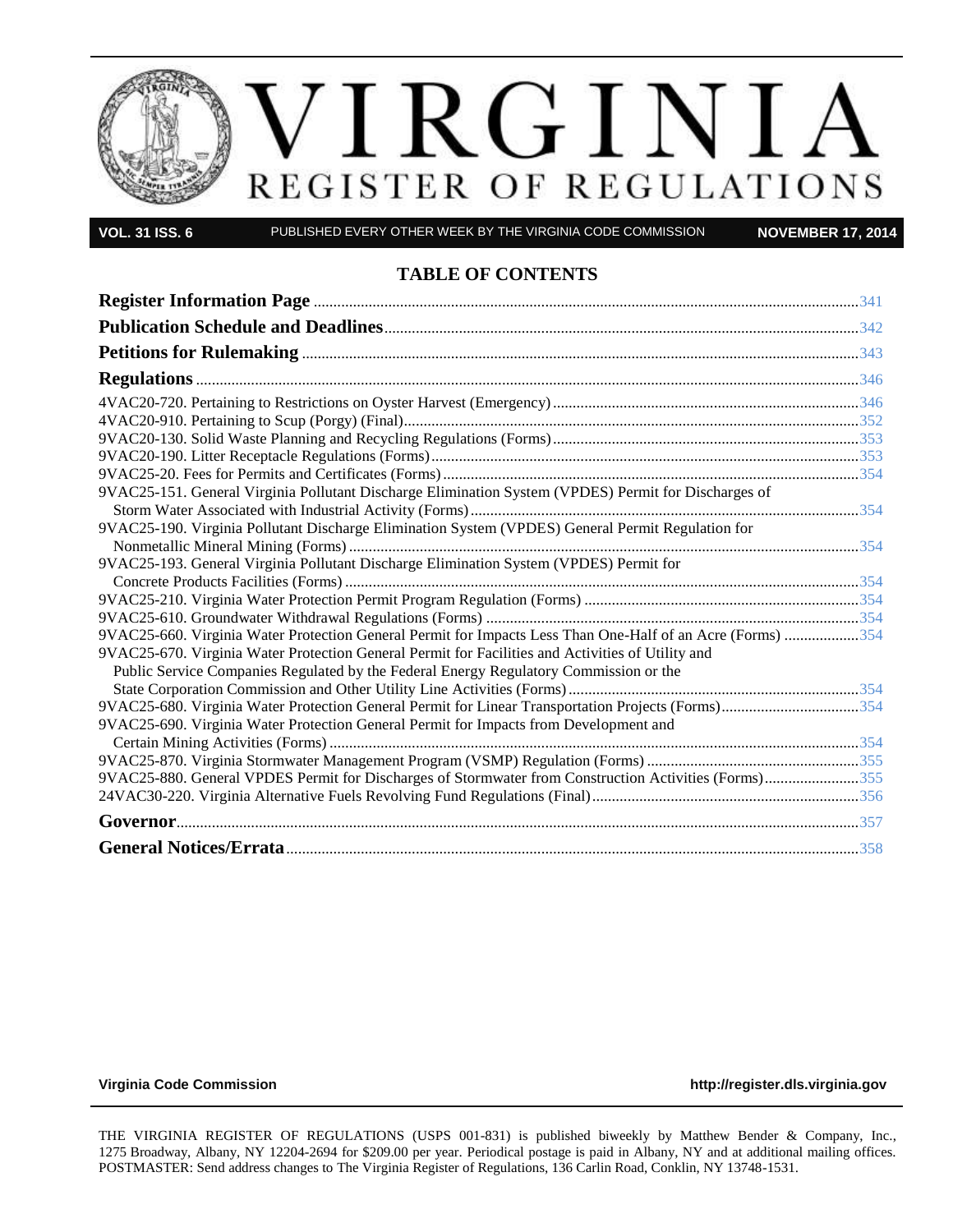# **VIRGINIA REGISTER INFORMATION PAGE**

<span id="page-1-0"></span>**THE VIRGINIA REGISTER OF REGULATIONS** is an official state publication issued every other week throughout the year. Indexes are published quarterly, and are cumulative for the year. The *Virginia Register* has several functions. The new and amended sections of regulations, both as proposed and as finally adopted, are required by law to be published in the *Virginia Register*. In addition, the *Virginia Register* is a source of other information about state government, including petitions for rulemaking, emergency regulations, executive orders issued by the Governor, and notices of public hearings on regulations.

#### **ADOPTION, AMENDMENT, AND REPEAL OF REGULATIONS**

An agency wishing to adopt, amend, or repeal regulations must first publish in the *Virginia Register* a notice of intended regulatory action; a basis, purpose, substance and issues statement; an economic impact analysis prepared by the Department of Planning and Budget; the agency's response to the economic impact analysis; a summary; a notice giving the public an opportunity to comment on the proposal; and the text of the proposed regulation.

Following publication of the proposal in the Virginia Register, the promulgating agency receives public comments for a minimum of 60 days. The Governor reviews the proposed regulation to determine if it is necessary to protect the public health, safety and welfare, and if it is clearly written and easily understandable. If the Governor chooses to comment on the proposed regulation, his comments must be transmitted to the agency and the Registrar no later than 15 days following the completion of the 60-day public comment period. The Governor's comments, if any, will be published in the *Virginia Register*. Not less than 15 days following the completion of the 60-day public comment period, the agency may adopt the proposed regulation.

The Joint Commission on Administrative Rules (JCAR) or the appropriate standing committee of each house of the General Assembly may meet during the promulgation or final adoption process and file an objection with the Registrar and the promulgating agency. The objection will be published in the *Virginia Register*. Within 21 days after receipt by the agency of a legislative objection, the agency shall file a response with the Registrar, the objecting legislative body, and the Governor.

When final action is taken, the agency again publishes the text of the regulation as adopted, highlighting all changes made to the proposed regulation and explaining any substantial changes made since publication of the proposal. A 30-day final adoption period begins upon final publication in the *Virginia Register*.

The Governor may review the final regulation during this time and, if he objects, forward his objection to the Registrar and the agency. In addition to or in lieu of filing a formal objection, the Governor may suspend the effective date of a portion or all of a regulation until the end of the next regular General Assembly session by issuing a directive signed by a majority of the members of the appropriate legislative body and the Governor. The Governor's objection or suspension of the regulation, or both, will be published in the *Virginia Register*. If the Governor finds that changes made to the proposed regulation have substantial impact, he may require the agency to provide an additional 30-day public comment period on the changes. Notice of the additional public comment period required by the Governor will be published in the *Virginia Register*.

The agency shall suspend the regulatory process for 30 days when it receives requests from 25 or more individuals to solicit additional public comment, unless the agency determines that the changes have minor or inconsequential impact.

A regulation becomes effective at the conclusion of the 30-day final adoption period, or at any other later date specified by the promulgating agency, unless (i) a legislative objection has been filed, in which event the regulation, unless withdrawn, becomes effective on the date specified, which shall be after the expiration of the 21-day objection period; (ii) the Governor exercises his authority to require the agency to provide for additional public comment, in which event the regulation, unless withdrawn, becomes effective on the date specified, which shall be after the expiration of the period for which the Governor has provided for additional public comment; (iii) the Governor and the General Assembly exercise their authority to suspend the effective date of a regulation until the end of the next regular legislative session; or (iv) the agency suspends the regulatory process, in which event the regulation, unless withdrawn, becomes effective on the date specified, which shall be after the expiration of the 30-day public comment period and no earlier than 15 days from publication of the readopted action.

A regulatory action may be withdrawn by the promulgating agency at any time before the regulation becomes final.

#### **FAST-TRACK RULEMAKING PROCESS**

Section 2.2-4012.1 of the Code of Virginia provides an exemption from certain provisions of the Administrative Process Act for agency regulations deemed by the Governor to be noncontroversial. To use this process, Governor's concurrence is required and advance notice must be provided to certain legislative committees. Fast-track regulations will become effective on the date noted in the regulatory action if no objections to using the process are filed in accordance with § 2.2-4012.1.

#### **EMERGENCY REGULATIONS**

Pursuant to § [2.2-4011](http://leg1.state.va.us/cgi-bin/legp504.exe?000+cod+2.2-4011) of the Code of Virginia, an agency, upon consultation with the Attorney General, and at the discretion of the Governor, may adopt emergency regulations that are necessitated by an emergency situation. An agency may also adopt an emergency regulation when Virginia statutory law or the appropriation act or federal law or federal regulation requires that a regulation be effective in 280 days or less from its enactment. The emergency regulation becomes operative upon its adoption and filing with the Registrar of Regulations, unless a later date is specified. Emergency regulations are limited to no more than 18 months in duration; however, may be extended for six months under certain circumstances as provided for in § 2.2-4011 D. Emergency regulations are published as soon as possible in the *Register*. During the time the emergency status is in effect, the agency may proceed with the adoption of permanent regulations through the usual procedures. To begin promulgating the replacement regulation, the agency must (i) file the Notice of Intended Regulatory Action with the Registrar within 60 days of the effective date of the emergency regulation and (ii) file the proposed regulation with the Registrar within 180 days of the effective date of the emergency regulation. If the agency chooses not to adopt the regulations, the emergency status ends when the prescribed time limit expires.

#### **STATEMENT**

The foregoing constitutes a generalized statement of the procedures to be followed. For specific statutory language, it is suggested that Article 2 (§ 2.2-4006 et seq.) of Chapter 40 of Title 2.2 of the Code of Virginia be examined carefully.

#### **CITATION TO THE** *VIRGINIA REGISTER*

The *Virginia Register* is cited by volume, issue, page number, and date. **29:5 VA.R. 1075-1192 November 5, 2012,** refers to Volume 29, Issue 5, pages 1075 through 1192 of the *Virginia Register* issued on November 5, 2012.

*The Virginia Register of Regulations* is published pursuant to Article 6 (§ 2.2-4031 et seq.) of Chapter 40 of Title 2.2 of the Code of Virginia.

Members of the Virginia Code Commission: **John S. Edwards,** Chair; **James M. LeMunyon,** Vice Chair, **Gregory D. Habeeb; Ryan T. McDougle; Pamela S. Baskervill; Robert L. Calhoun; Carlos L. Hopkins; E.M. Miller, Jr.; Thomas M. Moncure, Jr.; Christopher R. Nolen; Timothy Oksman; Charles S. Sharp; Robert L. Tavenner.**

Staff of the *Virginia Register:* **Jane D. Chaffin,** Registrar of Regulations; **Karen Perrine,** Assistant Registrar; **Anne Bloomsburg,** Regulations Analyst; **Rhonda Dyer,** Publications Assistant; **Terri Edwards,** Operations Staff Assistant.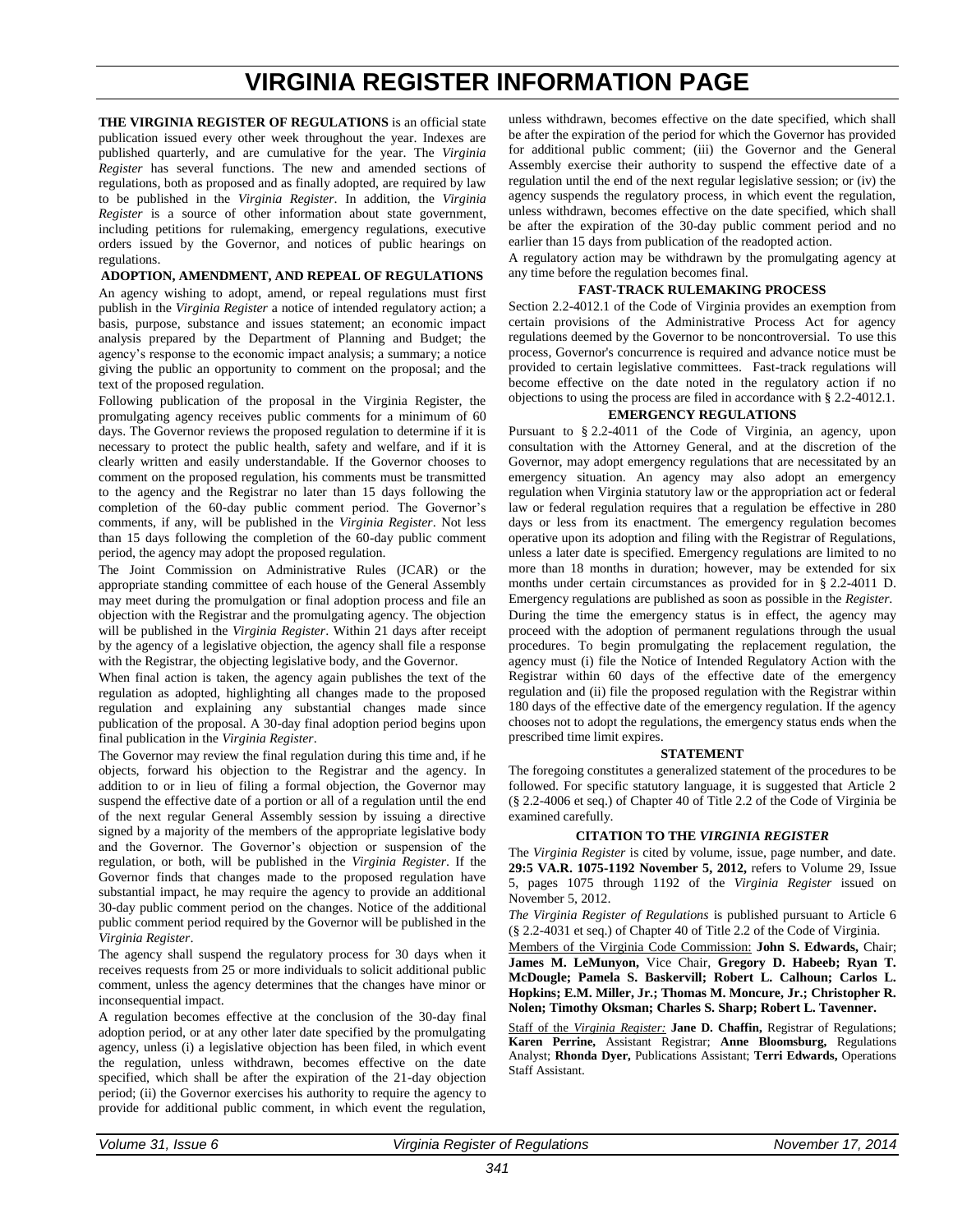# <span id="page-2-0"></span>**PUBLICATION SCHEDULE AND DEADLINES**

This schedule is available on the *Register*'s Internet home page (http://register.dls.virginia.gov).

| <b>Volume: Issue</b> | <b>Material Submitted By Noon*</b> | <b>Will Be Published On</b> |
|----------------------|------------------------------------|-----------------------------|
| 31:6                 | October 29, 2014                   | November 17, 2014           |
| 31:7                 | November 12, 2014                  | December 1, 2014            |
| 31:8                 | November 25, 2014 (Tuesday)        | December 15, 2014           |
| 31:9                 | December 10, 2014                  | December 29, 2014           |
| 31:10                | December 22, 2014 (Monday)         | January 12, 2015            |
| 31:11                | January 7, 2015                    | January 26, 2015            |
| 31:12                | January 21, 2015                   | February 9, 2015            |
| 31:13                | February 4, 2015                   | February 23, 2015           |
| 31:14                | February 18, 2015                  | March 9, 2015               |
| 31:15                | March 4, 2015                      | March 23, 2015              |
| 31:16                | March 18. 2015                     | April 6, 2015               |
| 31:17                | April 1, 2015                      | April 20, 2015              |
| 31:18                | April 15, 2015                     | May 4, 2015                 |
| 31:19                | April 29, 2015                     | May 18, 2015                |
| 31:20                | May 13, 2015                       | June 1, 2015                |
| 31:21                | May 27, 2015                       | June 15, 2015               |
| 31:22                | June 10, 2015                      | June 29, 2015               |
| 31:23                | June 24, 2015                      | July 13, 2015               |
| 31:24                | July 8, 2015                       | July 27, 2015               |
| 31:25                | July 22, 2015                      | August 10, 2015             |
| 31:26                | August 5, 2015                     | August 24, 2015             |
| 32:1                 | August 19, 2015                    | September 7, 2015           |
| 32:2                 | September 2, 2015                  | September 21, 2015          |
| 32:3                 | September 16, 2015                 | October 5, 2015             |
| 32:4                 | September 30, 2015                 | October 19, 2015            |
| 32:5                 | October 14, 2015                   | November 2, 2015            |
| 32:6                 | October 28, 2015                   | November 16, 2015           |
| 32:7                 | November 11, 2015                  | November 30, 2015           |
| 32:8                 | November 24, 2015 (Tuesday)        | December 14, 2015           |
|                      |                                    |                             |

### **November 2014 through December 2015**

\*Filing deadlines are Wednesdays unless otherwise specified.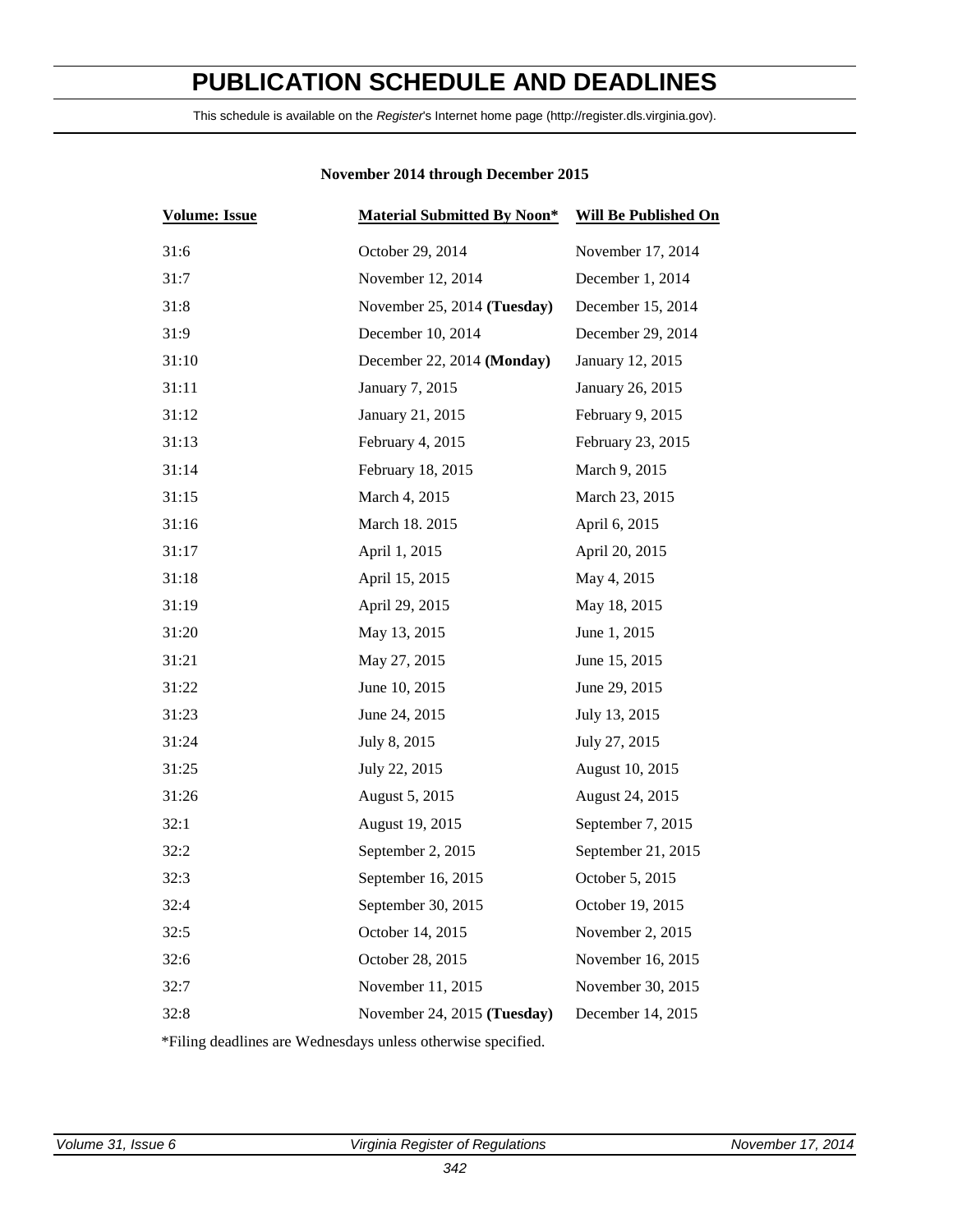# **PETITIONS FOR RULEMAKING**

### <span id="page-3-0"></span>**TITLE 18. PROFESSIONAL AND OCCUPATIONAL LICENSING**

#### **BOARD OF MEDICINE**

#### **Agency Decision**

Title of Regulation: **18VAC85-20. Regulations Governing the Practice of Medicine, Osteopathic Medicine, Podiatry, and Chiropractic.**

Statutory Authority: § 54.1-2400 of the Code of Virginia.

Name of Petitioner: Michael Jurgensen for the Medical Society of Virginia.

Nature of Petitioner's Request:

Part VIII. Office-Based Anesthesia.

18VAC85-20-320. General provisions.

A. Applicability of requirements for office-based anesthesia.

1. The administration of topical anesthesia, local anesthesia, minor conductive blocks, or minimal sedation/anxiolysis, not involving a drug-induced alteration of consciousness other than minimal preoperative tranquilization, is not subject to the requirements for office-based anesthesia. A health care practitioner administering such agents shall adhere to an accepted standard of care as appropriate to the level of anesthesia or sedation, including evaluation, drug selection, administration and management of complications.

2. The administration of moderate sedation/conscious sedation, deep sedation, general anesthesia, or regional anesthesia consisting of a major conductive block are subject to these requirements for office-based anesthesia. The administration of 300 or more milligrams of lidocaine or equivalent doses of local anesthetics shall be deemed to be subject to these requirements for office-based anesthesia.

3. Levels of anesthesia or sedation referred to in this chapter shall relate to the level of anesthesia or sedation intended and documented by the practitioner in the pre-operative anesthesia plan.

B. A doctor of medicine, osteopathic medicine, or podiatry administering office-based anesthesia or supervising such administration shall:

1. Perform a preanesthetic evaluation and examination or ensure that it has been performed;

2. Develop the anesthesia plan or ensure that it has been developed;

3. Ensure that the anesthesia plan has been discussed with the patient or responsible party pre-operatively and informed consent obtained;

4. Ensure patient assessment and monitoring through the pre-, peri-, and post-procedure phases, addressing not only physical and functional status, but also physiological and cognitive status;

5. Ensure provision of indicated post-anesthesia care; and

6. Remain physically present or immediately available, as appropriate, to manage complications and emergencies until discharge criteria have been met, and

7. Document any complications occurring during surgery or during recovery in the medical record.

C. All written policies, procedures and protocols required for office-based anesthesia shall be maintained and available for inspection at the facility.

18VAC85-20-340. Procedure/anesthesia selection and patient evaluation.

A. A written protocol shall be developed and followed for procedure selection to include but not be limited to:

1. The doctor providing or supervising the anesthesia shall ensure that the procedure to be undertaken is within the scope of practice of the health care practitioners and the capabilities of the facility.

2. The procedure or combined procedures shall be of a duration and degree of complexity that shall not exceed eight hours and that will permit the patient to recover and be discharged from the facility in less than 24 hours.

3. The level of anesthesia used shall be appropriate for the patient, the surgical procedure, the clinical setting, the education and training of the personnel, and the equipment available. The choice of specific anesthesia agents and techniques shall focus on providing an anesthetic that will be effective, appropriate and will address the specific needs of patients while also ensuring rapid recovery to normal function with maximum efforts to control post-operative pain, nausea or other side effects.

B. A written protocol shall be developed for patient evaluation to include but not be limited to:

1. The preoperative anesthesia evaluation of a patient shall be performed by the health care practitioner administering the anesthesia or supervising the administration of anesthesia. It shall consist of performing an appropriate history and physical examination, determining the patient's physical status classification, developing a plan of anesthesia care, acquainting the patient or the responsible individual with the proposed plan and discussing the risks and benefits.

2. The condition of the patient, specific morbidities that complicate anesthetic management, the specific intrinsic risks involved, and the nature of the planned procedure shall be considered in evaluating a patient for office-based anesthesia.

3. Patients who have pre-existing medical or other conditions that may be of particular risk for complications shall be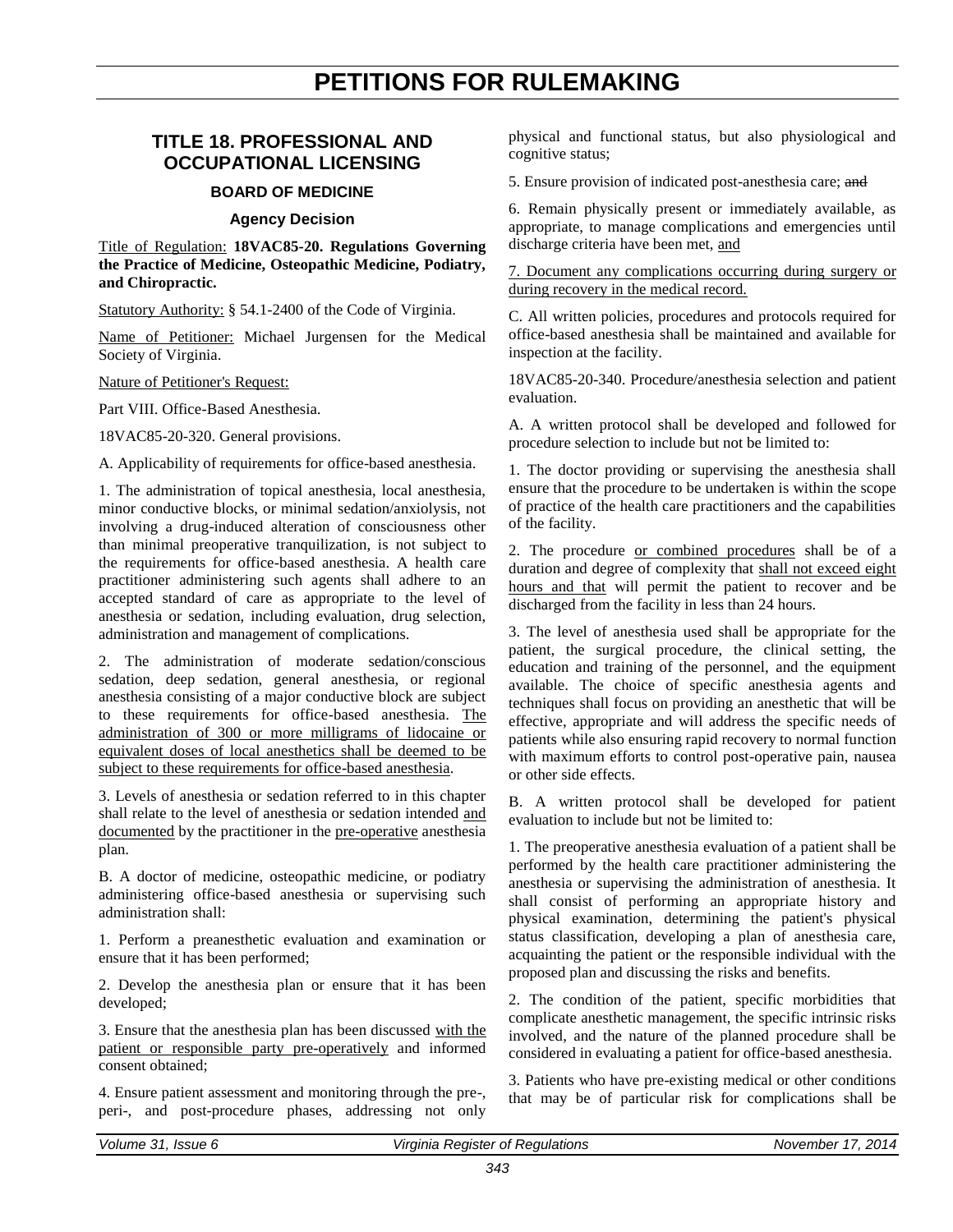# Petitions for Rulemaking

referred to a facility appropriate for the procedure and administration of anesthesia. Nothing relieves the licensed health care practitioner of the responsibility to make a medical determination of the appropriate surgical facility or setting.

C. Office-based anesthesia shall only be provided for patients in physical status classifications for Classes I, II and III. Patients in Classes IV and V shall not be provided anesthesia in an office-based setting.

18VAC85-20-350. Informed consent.

1. Prior to administration, the anesthesia plan shall be discussed with the patient or responsible party by the health care practitioner administering the anesthesia or supervising the administration of anesthesia. Informed consent for the nature and objectives of the anesthesia planned shall be in writing and obtained from the patient or responsible party before the procedure is performed. Such consent shall include a discussion of discharge planning and what care or assistance the patient is expected to require after discharge. Informed consent shall only be obtained after a discussion of the risks, benefits, and alternatives, contain the name of the anesthesia provider and be documented in the medical record.

2. The surgical consent forms shall be executed by the patient or the responsible party and shall contain a statement that the doctor performing the surgery is board certified or board eligible by one of the ABMS boards and list which board or contain a statement that the doctor performing the surgery is not board certified or board eligible.

3. The surgical consent forms shall indicate whether the surgery is elective, medically necessary, or if a consent is obtained in an emergency, the nature of the emergency.

18VAC85-20-370. Emergency and transfer protocols.

A. There shall be written protocols for handling emergency situations, including medical emergencies and internal and external disasters. All personnel shall be appropriately trained in and regularly review the protocols and the equipment and procedures for handling emergencies.

B. There shall be written protocols for the timely and safe transfer of patients to a prespecified hospital or hospitals within a reasonable proximity. For purposes of this section "reasonable proximity" shall mean a licensed general hospital capable of providing necessary services within 30 minutes notice to the hospital. There shall be a written or electronic transfer agreement with such hospital or hospitals.

18VAC85-20-380. Discharge policies and procedures.

A. There shall be written policies and procedures outlining discharge criteria. Such criteria shall include stable vital signs, responsiveness and orientation, ability to move voluntarily, controlled pain, and minimal nausea and vomiting.

B. Discharge from anesthesia care is the responsibility of the health care practitioner providing or the doctor supervising the anesthesia care and shall only occur when: (i) patients have met specific physician-defined criteria; and (ii) ordered by the health care practitioner providing or the doctor supervising the anesthetic care.

C. Written instructions and an emergency phone number shall be provided to the patient. Patients shall be discharged with a responsible individual who has been instructed with regard to the patient's care.

D. At least one person trained in advanced resuscitative techniques shall be immediately available until all patients are discharged.

Agency Decision: Request granted.

Statement of Reason for Decision: The intent of the board is to address the need for additional public protection in the administration of office-based anesthesia. Specific amendments recommended by the petitioner will be considered, as well as comments received on the petition and on the NOIRA.

Agency Contact: Elaine Yeatts, Agency Regulatory Coordinator, Department of Health Professions, 9960 Mayland Drive, Suite 300, Richmond, VA 23233, telephone (804) 367-4688, or email elaine.yeatts@dhp.virginia.gov.

VA.R. Doc. No. R15-01; Filed October 21, 2014, 8:37 a.m.

### **BOARD OF NURSING**

#### **Agency Decision**

#### Title of Regulation: **18VAC90-20. Regulations Governing the Practice of Nursing.**

Statutory Authority: § 54.1-2400 of the Code of Virginia.

Name of Petitioner: Patrick Sorensen.

Nature of Petitioner's Request: To accept paramedic hours of clinical experience towards the requirement of 500-hour requirement for licensure as a registered nurse, similar to the 150 hours of credit allowed for persons licensed as practical nurses.

Agency Decision: Request denied.

Statement of Reason for Decision: The Board of Nursing considered the request at its meeting on September 16, 2104, and after much discussion, declined to initiate rulemaking. While the board recognizes the excellent contributions of paramedics in emergency medical services, it does not feel that the training and experience provides a broad range of patient care in a variety of settings. Additionally, the educational curriculum of a licensed practical nurse includes rotations across the spectrum of the life cycle with various populations, so it would be difficult to equate the clinical experience.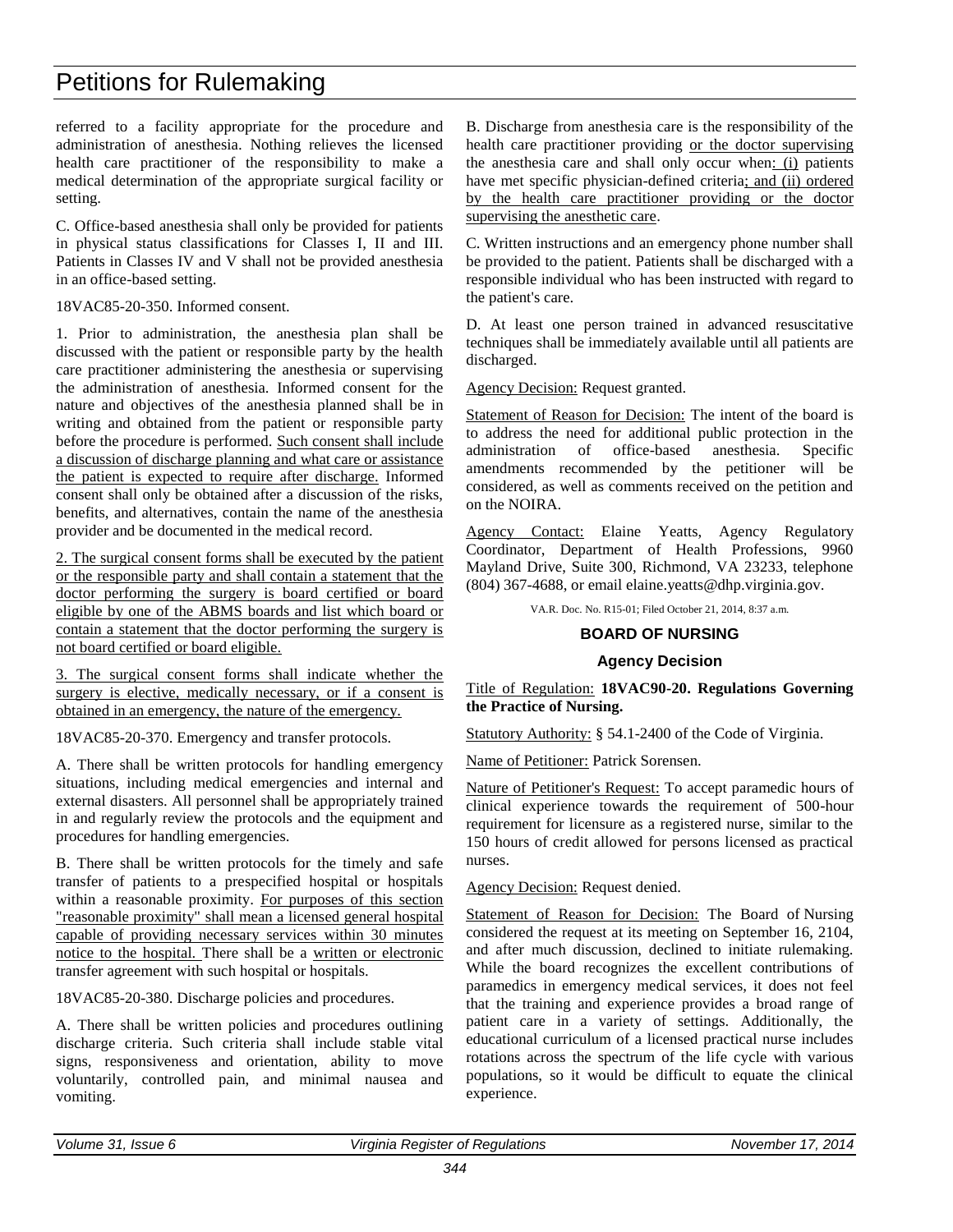Petitions for Rulemaking

Agency Contact: Elaine Yeatts, Agency Regulatory Coordinator, Department of Health Professions, 9960 Mayland Drive, Suite 300, Richmond, VA 23233, telephone (804) 367-4688, or email elaine.yeatts@dhp.virginia.gov.

VA.R. Doc. No. R14-37; Filed October 27, 2014, 1:28 p.m.

#### **BOARD OF VETERINARY MEDICINE**

#### **Agency Decision**

Title of Regulation: **18VAC150-20. Regulations Governing the Practice of Veterinary Medicine.**

Statutory Authority: § 54.1-2400 of the Code of Virginia.

Name of Petitioner: Alysoun Ann Mahoney.

Nature of Petitioner's Request: To amend 18VAC150-20-121, Requirements for licensure by endorsement for veterinary technicians, to require completion of training in animal behavior through a certified applied animal behaviorist.

#### Agency Decision: Request denied.

Statement of Reason for Decision: At its meeting on October 22, 2014, the board considered all comments in favor of and in opposition to the request for amendment. Its conclusion was that the veterinary technician programs have adequate training in animal behavior, and the additional requirement for a formal training through a certified applied animal behaviorist would be burdensome. The board does not specify certain training or subject matter for licensure; it does require that educational programs be accredited. While the topic of animal behavior is certainly important to the practice of veterinary technicians, the board does not believe it is primary above all other subject matter and therefore necessary to be singled out as a requirement. Therefore, the board has denied the petition and will not initiate rulemaking.

Agency Contact: Elaine Yeatts, Agency Regulator Coordinator, Department of Health Professions, 9960 Mayland Drive, Richmond, VA 23233, telephone (804) 367-4688, or email elaine.yeatts@dhp.virginia.gov.

VA.R. Doc. No. R14-29; Filed October 23, 2014, 4:24 p.m.

#### **Agency Decision**

Title of Regulation: **18VAC150-20. Regulations Governing the Practice of Veterinary Medicine.**

Statutory Authority: § 54.1-2400 of the Code of Virginia.

Name of Petitioner: Lee Henkel.

Nature of Petitioner's Request: The petitioner requests (i) an amendment to 18VAC150-20-10 to further define supervision as "direct," "immediate," or "indirect" for greater clarity to the public about the involvement of the supervising veterinarian; (ii) an amendment to 18VAC150-20-130 to require owner notification and consent for practice on an animal by a student, extern, preceptee, intern, or resident; and (iii) an amendment to 18VAC150-20-140 on unprofessional conduct to reflect changes in the supervision definition.

Agency Decision: Request denied.

Statement of Reason for Decision: At its meeting on October 22, 2014, the board considered all comments in favor of and in opposition to the request for amendments. Its conclusion was that additional study of issues relating to owner consent and notification and the levels of supervision was necessary before deciding whether regulations of the Board of Veterinary Medicine should be amended. Therefore, the board has denied the petition and will not initiate rulemaking at this time. The subject matter was referred to the Regulatory/Legislative Committee for further review and discussion.

Agency Contact: Elaine Yeatts, Agency Regulatory Coordinator, Department of Health Professions, 9960 Mayland Drive, Richmond, VA 23233, telephone (804) 367-4688, or email elaine.yeatts@dhp.virginia.gov.

VA.R. Doc. No. R14-41; Filed October 23, 2014, 4:25 p.m.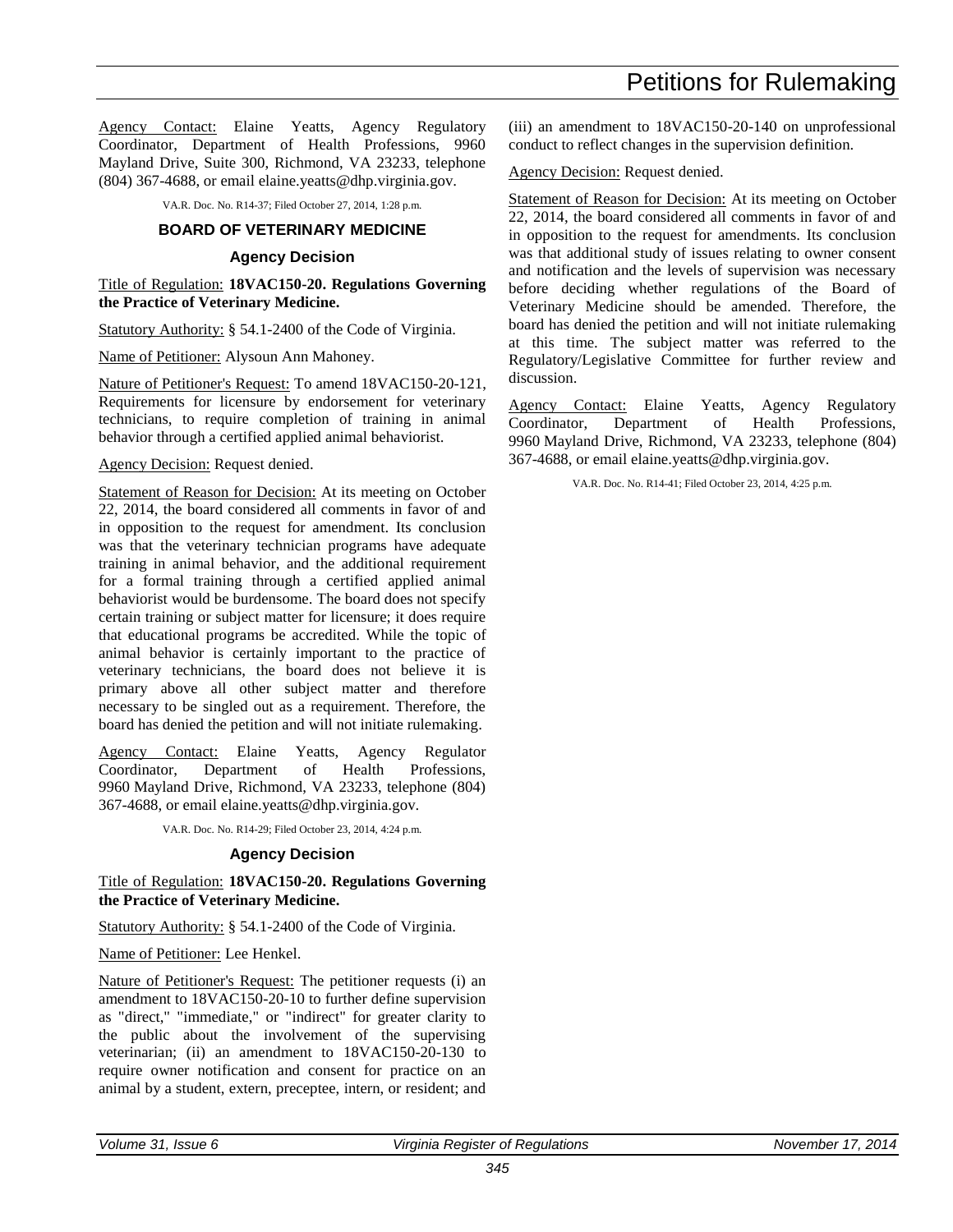# **REGULATIONS**

For information concerning the different types of regulations, see the Information Page.

#### **Symbol Key**

<span id="page-6-0"></span>Roman type indicates existing text of regulations. Underscored language indicates proposed new text. Language that has been stricken indicates proposed text for deletion. Brackets are used in final regulations to indicate changes from the proposed regulation.

### **TITLE 4. CONSERVATION AND NATURAL RESOURCES**

#### **MARINE RESOURCES COMMISSION**

#### **Emergency Regulation**

Title of Regulation: **4VAC20-720. Pertaining to Restrictions on Oyster Harvest (amending 4VAC20-720- 10, 4VAC20-720-20).** 

Statutory Authority: §§ 28.2-201 and 28.2-210 of the Code of Virginia.

Effective Dates: October 30, 2014, through November 29, 2014.

Agency Contact: Jane Warren, Agency Regulatory Coordinator, Marine Resources Commission, 2600 Washington Avenue, 3rd Floor, Newport News, VA 23607, telephone (757) 247-2248, FAX (757) 247-2002, or email betty.warren@mrc.virginia.gov.

#### Preamble:

*This emergency action amends the definition of the Rappahannock River Rotation Area 1 to align coordinates to a currently established buoy location.*

#### **4VAC20-720-10. Purpose.**

The purpose of this emergency chapter is to conserve Virginia's oyster resources, especially oyster broodstock.

#### **4VAC20-720-20. Definitions.**

The following words and terms when used in this chapter shall have the following meanings unless the context clearly indicates otherwise:

"Aid to navigation" means any public or private day beacon, lighted channel marker, channel buoy, lighted channel buoy, or lighthouse that may be at, or adjacent to, any latitude and longitude used in area descriptions.

"Clean culled oyster" means any oyster taken from natural public beds, rocks, or shoals that is three inches or greater in shell length.

"Coan River Area" means that area of the Coan River inside of Public Grounds 77 and 78 of Northumberland County.

Public Ground 77 of Northumberland County is located near the mouth of the Coan River, beginning at a point approximately 2,300 feet northeast of Honest Point and 1,300 feet southwest of Travis Point, said point being Corner 1, located at Latitude 37° 59.5257207' N., Longitude 76° 27.8810639' W.; thence southwesterly to Corner 2, Latitude 37° 59.3710259' N., Longitude 76°

27.9962148' W.; thence southwesterly to Corner 3, Latitude 37° 59.2953830' N., Longitude 76° 28.0468953' W.; thence northwesterly to Corner 4, Latitude 37° 59.3350863' N., Longitude 76° 28.0968837' W.; thence northeasterly to Corner 5, Latitude 37° 59.3965161' N., Longitude 76° 28.0287342' W.; thence northwesterly to Corner 6, Latitude 37° 59.4758507' N., Longitude 76° 28.1112280' W.; thence north-northwesterly to Corner 7, Latitude 37° 59.5079401' N., Longitude 76° 28.1230058' W.; thence northeasterly to Corner 8, Latitude 37° 59.5579153' N., Longitude 76° 27.9889429' W.; thence southeasterly to Corner 1, said corner being the point of beginning.

Public Ground 78 of Northumberland County is located near the mouth of the Coan River, beginning at a point approximately 3,420 feet southeast of Travis Point and 3,260 feet northwest of Great Point, said point being Corner 1, located at Latitude 37° 59.4822275' N., Longitude 76° 27.1878637' W.; thence southeasterly to Corner 2, Latitude 37° 59.3824046' N., Longitude 76° 27.1088650' W.; thence southwesterly to Corner 3, Latitude 37° 59.2283287' N., Longitude 76° 27.8632901' W.: thence northeasterly to Corner 4, Latitude 37° 59.4368502' N., Longitude 76° 27.6868001' W.; thence continuing northeasterly to Corner 5, Latitude 37° 59.5949216' N., Longitude 76° 27.5399436' W.; thence southeasterly to Corner 1, said corner being the point of beginning.

"Deep Rock Area" means all public grounds and unassigned grounds, in that area of the Chesapeake Bay near Gwynn Island, beginning at Cherry Point at the western-most point of the eastern headland of Kibble Pond located at Latitude 37° 30.9802148' N., Longitude 76° 17.6764393' W.; thence northeasterly to the Piankatank River, Flashing Green Channel Light "3", Latitude 37° 32.3671325' N., Longitude 76° 16.7038334' W.; thence east-southeasterly to the Rappahannock River Entrance Lighted Buoy G"1R", Latitude 37° 32.2712833' N., Longitude 76° 11.4813666' W.; thence southwesterly to the southern-most point of Sandy Point, the northern headland of "The Hole in the Wall", Latitude 37° 28.1475258' N., Longitude 76° 15.8185670' W.; thence northwesterly along the Chesapeake Bay mean low water line of the barrier islands of Milford Haven, connecting headland to headland at their eastern-most points, and of Gwynn Island to the western-most point of the eastern headland of Kibble Pond on Cherry Point, said point being the point of beginning.

"Deep Water Shoal State Replenishment Seed Area" or "DWS" means that area in the James River near Mulberry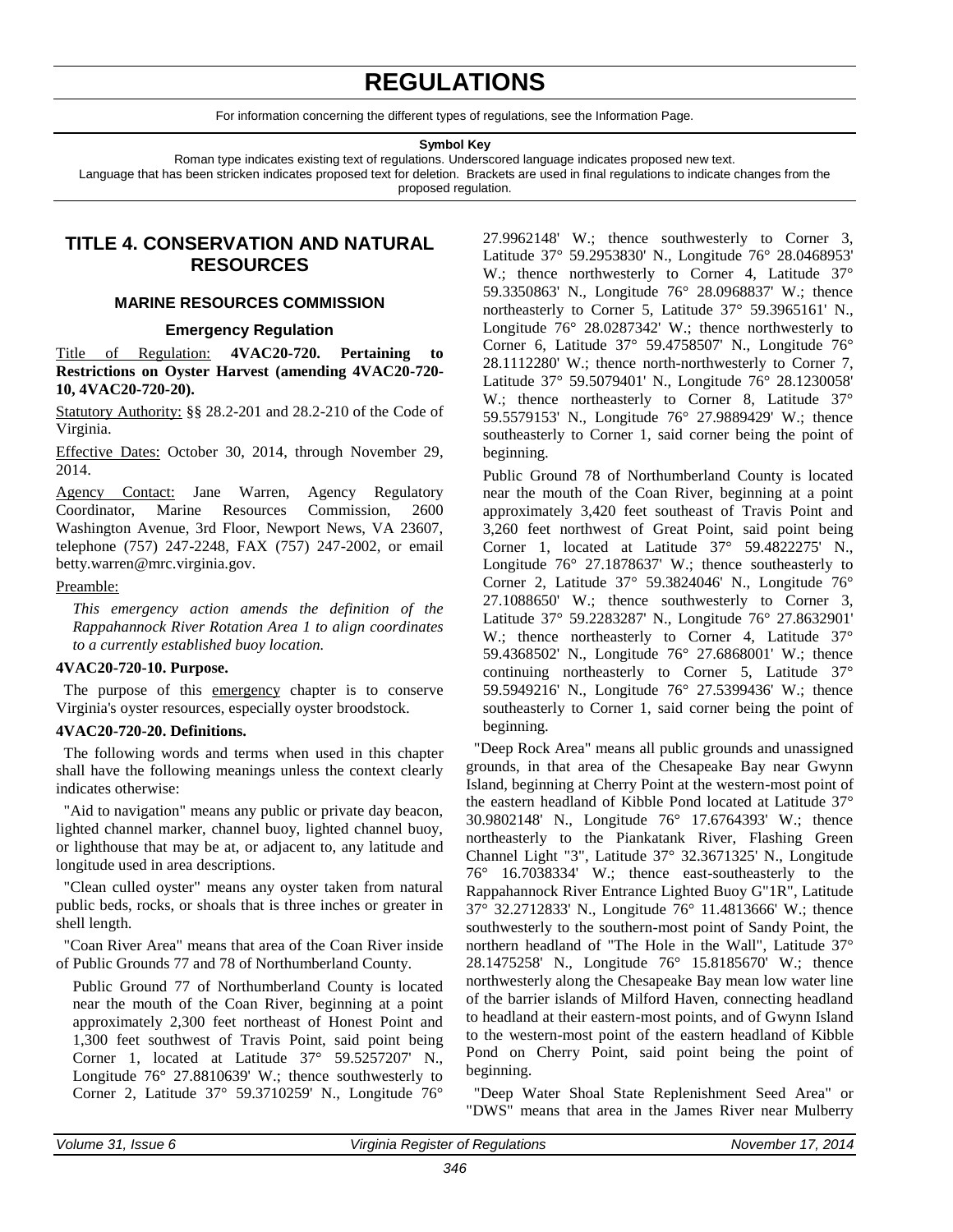Island, beginning at a point approximately 530 feet west of Deep Water Shoal Light, said point being Corner 1, located at Latitude 37° 08.9433287' N., Longitude 76° 38.3213007' W.; thence southeasterly to Corner 2, Latitude 37° 09.5734380' N., Longitude 76° 37.8300582' W.; thence southwesterly to Corner 3, Latitude 37° 08.9265524' N., Longitude 76° 37.0574269' W.; thence westerly to Corner 4, Latitude 37° 08.4466039 N., Longitude 76° 37.4523346' W.; thence northwesterly to Corner 5, Latitude 37° 08.4491489' N., Longitude 76° 38.0215553' W.; thence northeasterly to Corner 1, said corner being the point of beginning.

"Great Wicomico River Area" means all public grounds and unassigned grounds, in that area of the Great Wicomico River, Ingram Bay, and the Chesapeake Bay, beginning at a point on Sandy Point, Latitude 37° 49.3269652' N., Longitude 76° 18.3821766' W.; thence easterly to the southern-most point of Cockrell Point, Latitude 37° 49.2664838' N., Longitude 76° 17.3454434' W.; thence easterly following the mean low water line of Cockrell Point to a point on the boundary of Public Ground 115 at Cash Point, Latitude 37° 49.2695619' N., Longitude 76° 17.2804046' W.; thence southeasterly to the gazebo on the pierhead at Fleets Point, Latitude 37° 48.7855824' N., Longitude 76° 16.9609311' W.; thence southeasterly to the Great Wicomico Lighthouse; thence due south to a point due east of the southern-most point of Dameron Marsh, Latitude 37° 46.6610003' N., Longitude 76° 16.0570007' W.; thence due east to the southern-most point of Dameron Marsh, Latitude 37° 46.6609070' N., Longitude 76° 17.2670707' W.; thence along the mean low water line of Dameron Marsh, north and west to Garden Point, Latitude 37° 47.2519872' N., Longitude 76° 18.4028142' W.; thence northwesterly to Windmill Point, Latitude 37° 47.5194547' N., Longitude 76° 18.7132194' W.; thence northerly along the mean low water to the western headland of Harveys Creek, Latitude 37° 47.7923573' N., Longitude 76° 18.6881450' W.; thence eastsoutheasterly to the eastern headland of Harveys Creek, Latitude 37° 47.7826936' N., Longitude 76° 18.5469879' W.; thence northerly along the mean low water line, crossing the entrance to Towels Creek at the offshore ends of the jetties and continuing to Bussel Point, Latitude 37° 48.6879208' N., Longitude 76° 18.4670860' W.; thence northwesterly to the northern headland of Cranes Creek, Latitude 37° 48.8329168' N., Longitude 76° 18.7308073' W.; thence following the mean low water line northerly to a point on Sandy Point, said point being the point of beginning.

"Hand scrape" means any device or instrument with a catching bar having an inside measurement of no more than 22 inches, which is used or usable for the purpose of extracting or removing shellfish from a water bottom or the bed of a body of water.

"Hand tong" or "ordinary tong" means any pincers, nippers, tongs, or similar device used in catching oysters, which consist of two shafts or handles attached to opposable and complementary pincers, baskets, or containers operated entirely by hand, from the surface of the water and has no external or internal power source.

"James River Area" means those public grounds of the James River and Nansemond River west of the Monitor Merrimac Memorial Bridge Tunnel (Route I-664), northeast of the Mills E. Godwin, Jr. Bridge (U.S. Route 17) on the Nansemond River, and south of the James River Bridge (U.S. Route 17).

"James River Seed Area" means all public grounds and unassigned grounds in that area of the James River and its tributaries with a southeastern boundary beginning at a point on the shore on the south side of the river at Rainbow Farm Point in Isle of Wight County located at Latitude 37° 00.1965862' N., Longitude 76° 34.0712010' W.; thence northnortheasterly to a VMRC Marker "STH", Latitude 37° 00.9815328 N., Longitude 76° 33.5955842' W.; thence to a VMRC Marker "SMT", at Latitude 37° 01.3228160' N., Longitude 76° 33.3887351' W.; thence to the Flashing Green Channel Light #5, at Latitude 37° 02.3449949' N., Longitude 76° 32.7689936' W.; thence northeasterly to a VMRC Marker "NMT", Latitude 37° 02.7740540' N., Longitude 76° 32.0960864' W.; thence to a VMRC Marker "NTH" located at Latitude 37° 03.2030055' N., Longitude 76° 31.4231211' W.; thence to a point on the north shore of the river at Blunt (Blount) Point, in the City of Newport News, located at Latitude 37° 03.3805862' N., Longitude 76° 31.1444562' W.; the northern boundary, being a straight line, beginning at a point on the shore on the east side of the river in the City of Newport News, at Latitude 37° 08.4458787' N., Longitude 76° 37.2855533' W.; thence westerly to the southeast corner of the Deep Water Shoal State Replenishment Seed Area, Latitude 37° 08.4466039' N., Longitude 76° 37.4523346' W.; thence westerly to the southwest corner of the Deep Water Shoal State Replenishment Seed Area, Latitude 37° 08.4490472' N., Longitude 76° 38.0215554' W.; thence westerly to a point on the shore on the west side of the river at the mouth of Lawnes Creek in Isle of Wight County, Latitude 37° 08.4582990' N., Longitude 76° 40.2816023' W.

"Latitude and longitude" means values that are based upon a geodetic reference system of the North American Datum of 1983 (NAD83). When latitude and longitude are used in any area description, in conjunction with any physical landmark, to include aids to navigation, the latitude and longitude value is the legal point defining the boundary.

"Little Wicomico River" means that area of the Little Wicomico River inside of Public Ground 43 of Northumberland County, located in the Little Wicomico River near Bridge Creek, beginning at a point approximately 150 feet north of Peachtree Point, said point being Corner 1, located at Latitude 37° 53.2910650' N., Longitude 76° 16.7312926' W.; thence southwesterly to Corner 2, Latitude 37° 53.2601877' N., Longitude 76° 16.8662408' W.; thence northwesterly to Corner 3, Latitude 37° 53.2678470' N., Longitude 76°16.8902408' W.; thence northeasterly to Corner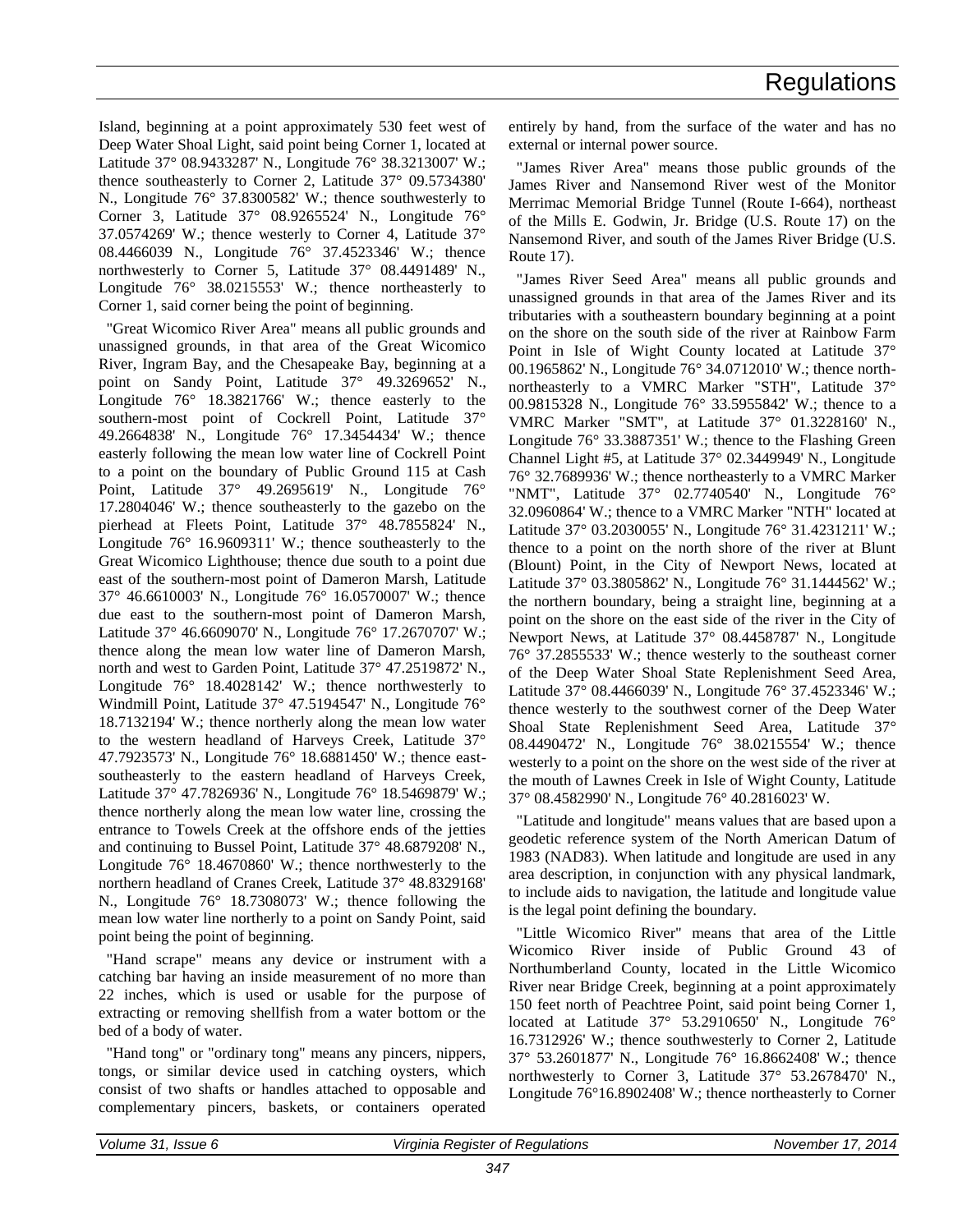4, Latitude 37° 53.3113148' N., Longitude 76° 16.8211543' W.; thence southeasterly to Corner 1, said corner being the point of beginning.

"Milford Haven" means that area of Milford Haven inside of Public Ground 7 of Mathews County, beginning at a point approximately 1,380 feet east of Point Breeze, said point being Corner 1, located at Latitude 37° 28.3500000' N., Longitude 76° 16.5000000' W.; thence northeasterly to Corner 2, Latitude 37° 28.3700000' N., Longitude 76° 16.4700000' W.; thence southeasterly to Corner 3, Latitude 37° 28.3500000' N., Longitude 76° 16.4200000' W.; thence southwesterly to Corner 4, Latitude 37° 28.3200000' N., Longitude 76° 16.4500000' W.; thence northwesterly to Corner 1, said corner being the point of beginning.

"Mobjack Bay Area" means those areas of Mobjack Bay consisting of Public Ground 25 of Gloucester County (Tow Stake) and that portion of Public Ground 2 of Mathews County known as Pultz Bar described as:

Public Ground 25 of Gloucester County, known as Tow Stake, is located in Mobjack Bay, near the mouth of the Severn River, beginning at a point approximately 2,880 feet east-northeast of Tow Stake Point, said point being Corner 1, located at Latitude 37° 20.3883888' N., Longitude 76° 23.5883836' W.; thence northeasterly to Corner 2, Latitude 37° 30.5910482' N., Longitude 76° 23.2372184' W.; thence southeasterly to Corner 3, Latitude 37° 20.3786971' N., Longitude 76° 22.7241180' W.; thence southwesterly to Corner 4, Latitude 37° 19.8616759' N., Longitude 76° 23.5914937' W.; thence northwesterly to Corner 5, Latitude 37° 20.0284019' N., Longitude 76° 23.7717423' W.; thence northeasterly to Corner 1, said corner being the point of beginning.

Public Ground 2 of Mathews County, known as Pultz Bar, is located in Mobjack Bay, beginning at a point approximately 5,420 feet south of Minter Point, said point being Corner 1, located at Latitude 37° 21.2500000' N., Longitude 76° 21.3700000' W.; thence easterly to Corner 2, Latitude 37° 21.2700000' N., Longitude 76° 20.9600000' W.; thence southerly to Corner 3, Latitude  $37^{\circ}$  21.0200000' N., Longitude 76° 20.9400000' W.; thence westerly to Corner 4, Latitude 37° 21.0500000' N., Longitude 76° 21.3300000' W.; thence northerly to Corner 1, said corner being the point of beginning.

"Nomini Creek Area" means that area of Nomini Creek inside of Public Grounds 26 and 28 of Westmoreland County.

Public Ground 26 of Westmoreland County is located in Nomini Creek, north of Beales Wharf and east of Barnes Point, beginning at a point approximately 1,400 feet north of Barnes Point, said point being Corner 1, located at Latitude 38° 07.2690219' N., Longitude 76° 42.6784210' W.; thence southeasterly to Corner 2, Latitude 38° 07.0924060' N., Longitude 76° 42.4745767' W.; thence southwesterly to Corner 3, Latitude 38° 06.8394053' N., Longitude 76° 42.6704025, W.; thence northwesterly to

Corner 4, Latitude 38° 06.8743004' N., Longitude 76° 42.7552151' W.; thence northeasterly to Corner 5, Latitude 38° 07.0569717' N., Longitude 76° 42.5603535' W.; thence northwesterly to Corner 1, said corner being the point of beginning.

Public Ground 28 of Westmoreland County is located at the mouth of Nomini Creek, beginning at a point approximately 50 feet west of White Oak Point, said point being Corner 1, located at Latitude 38° 07.6429987' N., Longitude 76° 43.0337082' W.; thence south-southeasterly to Corner 2, Latitude 38° 07.2987193' N., Longitude 76° 43.1101420' W.; thence northwesterly to Corner 3, Latitude 38° 07.7029267' N., Longitude 76° 43.3337762' W.; thence west to the mean low water line, Latitude 38° 07.7031535' N., Longitude 76° 43.3378345' W.; thence northerly and westerly along the mean low water line of Nomini Creek to a point southwest of Cedar Island, Latitude 38° 07.8986449' N., Longitude 76° 43.6329097' W.; thence northeasterly to a point on the mean low water line at the southern-most point of Cedar Island, Latitude 38° 07.8986449' N., Longitude 76° 43.6329097' W.; thence following the mean low water line of the southern and eastern sides of Cedar Island to a point, Latitude 38° 08.0164430' N., Longitude 76° 43.4773169' W.; thence northeasterly to Corner 4, Latitude 38° 08.0712849' N., Longitude 76° 43.4416606' W.; thence northeasterly to a point on the northern headland of Nomini Creek at the mean low water line, said point being Corner 5, Latitude 38° 08.2729626' N., Longitude 76° 43.3105315' W.; thence following the mean low water line of White Point to a point northwest of Snake Island, Corner 6, Latitude 38° 08.4066960' N., Longitude 76° 42.9105565' W.; thence southeast, crossing the mouth of Buckner Creek, to a point on the mean low water line of Snake Island, Corner 7, Latitude 38° 08.3698254' N., Longitude 76° 42.8939656' W.; thence southeasterly following the mean low water line of Snake Island to Corner 8, Latitude 38° 08.2333798' N., Longitude 76° 42.7778877' W.; thence southsouthwesterly, crossing the mouth of Buckner Creek, to Corner 9, Latitude 38° 08.2134371' N., Longitude 76° 42.7886409' W.; thence southeasterly to a point on the mean low water line of the southern headland of Buckner Creek, Corner 10, Latitude 38° 08.1956281' N., Longitude 76° 42.7679625' W.; thence southwesterly following the mean low water line of Nomini Creek, crossing the mouth of an un-named cove at the narrowest point between the headlands and continuing to follow the mean low water line to a point on White Oak Point, Latitude 38° 07.6428228' N., Longitude 76° 43.0233530' W.; thence west to Corner 1, said point being the point of beginning.

"Oyster" means any shellfish of the species Crassostrea virginica.

"Oyster dredge" means any device having a maximum weight of 150 pounds with attachments, maximum width of 50 inches, and maximum tooth length of four inches.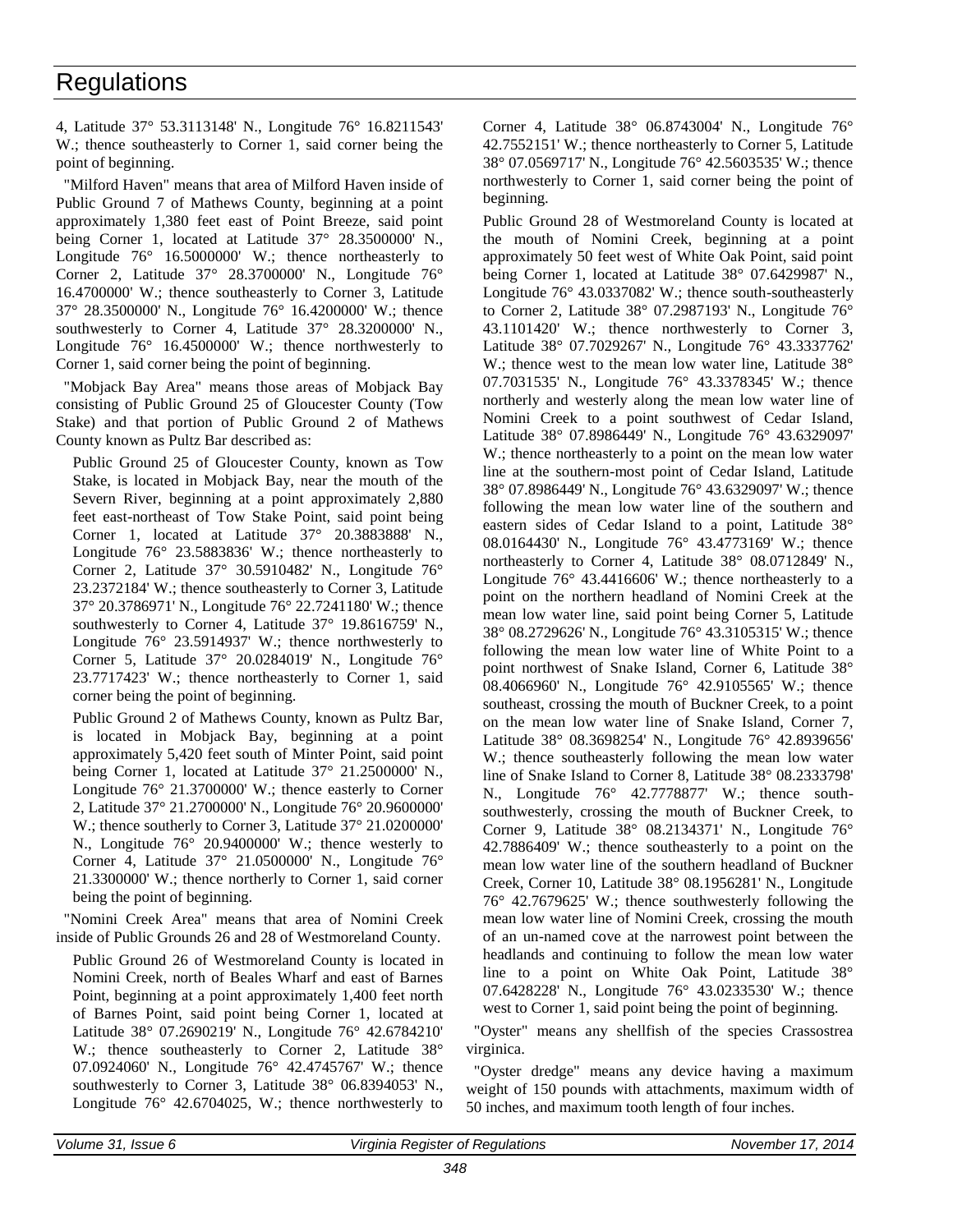"Oyster patent tong" means any patent tong not exceeding 100 pounds in gross weight, including any attachment other than rope and with the teeth not to exceed four inches in length.

"Oyster resource user fee" means a fee that must be paid each calendar year by anyone who grows, harvests, shucks, packs, or ships oysters for commercial purposes.

"Pocomoke Sound Area" means that area of Pocomoke Sound inside of Public Grounds 9 and 10 of Accomack County.

Public Ground 9 of Accomack County is located in the Pocomoke Sound, beginning at a corner on the Maryland-Virginia state line, located in the Pocomoke Sound approximately 1.06 nautical miles north-northeast of the northern-most point of North End Point, said point being Corner 1, located at Latitude 37° 57.2711566' N., Longitude 75° 42.2870790' W. (NAD83); thence eastnortheasterly along the Maryland-Virginia state line to Corner 2, Latitude 37° 57.2896577' N., Longitude 75° 41.9790727' W.; thence southerly to Corner 3, Latitude 37° 57.2574850' N., Longitude 75° 41.9790730' W.; thence southwesterly to Corner 4, Latitude 37° 57.2288700' N., Longitude 75° 42.0077287' W.; thence west-southwesterly to Corner 5, Latitude 37° 57.2034533' N., Longitude 75° 42.1511250' W.; thence south-southwesterly to Corner 6, Latitude 37° 57.0940590' N., Longitude 75° 42.1935214' W.; thence south-southeasterly to Corner 7, Latitude 37° 57.0551726' N., Longitude 75° 42.1814457' W.; thence southwesterly to Corner 8, Latitude 37° 56.9408327' N., Longitude 75° 42.2957912' W.; thence south-southwesterly to Corner 9, Latitude 37° 56.6574947' N., Longitude 75° 42.3790819' W.; thence southwesterly to Corner 10, Latitude 37° 56.5790952' N., Longitude 75° 42.5228752' W.; thence west-southwesterly to Corner 11, Latitude 37° 56.5712564' N., Longitude 75° 42.5915437' W.; thence south-southeasterly to Corner 12, Latitude 37° 56.5441067' N., Longitude 75° 42.5869894' W.; thence southwesterly to Corner 13, Latitude 37° 56.4575045' N., Longitude 75° 42.7458050' W.; thence west-southwesterly to Corner 14, Latitude 37° 56.2575123' N., Longitude 75° 43.3791097' W.; thence southwesterly to Corner 15, Latitude 37° 55.7408688' N., Longitude 75° 43.7957804' W.; thence westerly to Corner 16, Latitude 37° 55.7575327' N., Longitude 75° 43.9458298' W.; thence northwesterly to Corner 17, Latitude 37° 55.8908661' N., Longitude 75° 44.1291309' W.; thence north-northeasterly to Corner 18, Latitude 37° 55.9908639' N., Longitude 75° 44.0791266' W.; thence northeasterly to Corner 19, Latitude 37° 56.1241858' N., Longitude 75° 43.8791328' W.; thence north-northeasterly to Corner 20, Latitude 37° 56.4075136' N., Longitude 75° 43.7291361' W.; thence northeasterly to Corner 21, Latitude 37° 56.8241664' N., Longitude 75° 43.2624601' W.; thence north-northeasterly to Corner 22, Latitude 37° 57.0706006' N., Longitude 75° 43.1480402' W.; thence east-northeasterly along the Maryland-Virginia

state line to Corner 1, said corner being the point of beginning.

Public Ground 10 of Accomack County is located in the Pocomoke Sound, beginning at a corner on the Maryland-Virginia state line, located in the Pocomoke Sound approximately 2.3 nautical miles westerly of the northernmost point of North End Point, said point being Corner 1, located at Latitude 37° 56.4741881' N., Longitude 75° 45.7051676' W. (NAD83); thence east-northeasterly along the Maryland-Virginia state line to Corner 2, Latitude 37° 56.9261140' N., Longitude 75° 43.7679786' W.; thence south-southwesterly to Corner 3, Latitude 37° 56.1241948' N., Longitude 75° 44.3624962' W.; thence westsouthwesterly to Corner 4, Latitude 37° 56.0820561' N., Longitude 75° 44.5826292' W.; thence northerly to Corner 5, Latitude 37° 56.1377309' N., Longitude 75° 44.5817745' W.; thence west-southwesterly to Corner 6, Latitude 37° 56.1259751' N., Longitude 75° 44.6226859' W.; thence southwesterly to Corner 7, Latitude 37° 56.1039335' N., Longitude 75° 44.6692334' W.; thence southerly to Corner 8, Latitude 37° 56.0643616' N., Longitude 75° 44.6750106' W.; thence west-southwesterly to Corner 9, Latitude 37° 55.9742005' N., Longitude 75° 45.1458109' W.; thence west-northwesterly to Corner 10, Latitude 37° 56.0741973' N., Longitude 75° 45.8958329' W.; thence northnorthwesterly to Corner 11, Latitude 37° 56.2565760' N., Longitude 75° 46.0000557' W.; thence northeasterly along the Maryland-Virginia state line to Corner 1, said corner being the point of beginning.

"Pocomoke and Tangier Sounds Management Area" or "PTSMA" means the area as defined in § 28.2-524 of the Code of Virginia.

"Pocomoke and Tangier Sounds Rotation Area 1" means all public grounds and unassigned grounds, within an area of the PTSMA, in Pocomoke and Tangier Sounds, bounded by a line beginning at a point on the Maryland-Virginia state line, located at Latitude 37° 54.6136000' N., Longitude 75° 53.9739600' W.; thence south to the house on Great Fox Island, Latitude 37° 53.6946500' N., Longitude 75° 53.8898800' W.; thence westerly to a point, Latitude 37° 53.3633500' N., Longitude 75° 56.5589600' W.; thence south to a point, Latitude  $37^\circ$  48.4429100' N., Longitude  $75^\circ$ 56.4883600' W.; thence easterly to the north end of Watts Island, Latitude 37° 48.7757800' N., Longitude 75° 53.5994100' W.; thence northerly to the house on Great Fox Island, Latitude 37° 53.6946500' N., Longitude 75° 53.8898800' W.; thence southeasterly to Pocomoke Sound Shoal Flashing Light Red "8", Latitude 37° 52.4583300' N., Longitude  $75^{\circ}$  49.4000000' W.; thence southeasterly to Messongo Creek Entrance Buoy Green Can "1", Latitude 37° 52.1000000' N., Longitude 75° 47.8083300' W.; thence southeast to Guilford Flats Junction Light Flashing 2+1 Red "GF", Latitude 37° 50.9533300' N., Longitude 75° 46.6416700' W.; thence southerly to a point on a line from Guilford Flats Junction Light to the northern-most point of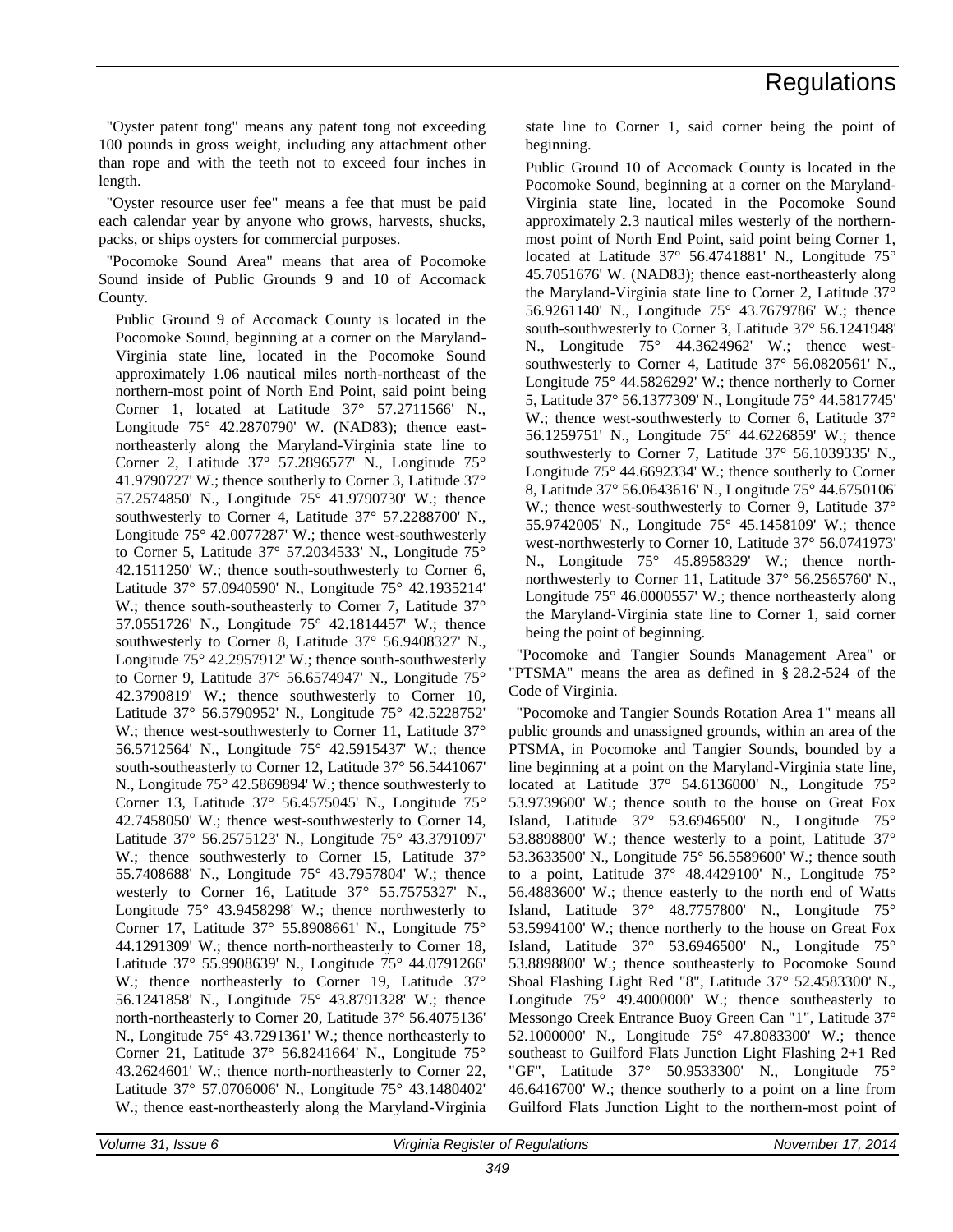Russell Island, where said line intersects the PTSMA boundary, Latitude 37° 48.4715943' N., Longitude 75° 46.9955932' W.; thence clockwise following the PTSMA boundary to a point on the Maryland-Virginia state line, said point being the point of beginning.

"Pocomoke and Tangier Sounds Rotation Area 2" means all public grounds and unassigned grounds, within an area of the PTSMA, in Pocomoke and Tangier Sounds, bounded by a line beginning at the house on Great Fox Island, located at Latitude 37° 53.6946500' N., Longitude 75° 53.8898800' W.; thence southerly to the north end of Watts Island, Latitude 37° 48.7757800' N., Longitude 75° 53.5994100' W.; thence westerly to a point, Latitude 37° 48.4429100' N., Longitude 75° 56.4883600' W.; thence northerly to a point, Latitude 37° 53.3633500' N., Longitude 75° 56.5589600' W.; thence easterly to the house on Great Fox Island, said house being the point of beginning. Also, Pocomoke and Tangier Sounds Rotation Area 2 shall include all public grounds and unassigned grounds in the PTSMA in Pocomoke Sound bounded by a line beginning at a point on the Maryland-Virginia state line, Latitude 37° 54.6136000' N., Longitude 75° 53.9739600' W.; thence following the PTSMA boundary clockwise to a point on the line from the northern-most point of Russell Island to Guilford Flats Junction Light Flashing 2+1 Red "GF", where said line intersects the PTSMA boundary, Latitude 37° 48.4715943' N., Longitude 75° 46.9955932' W.; thence northerly to Guilford Flats Junction Light Flashing 2+1 Red "GF", Latitude 37° 50.9533300' N., Longitude 75° 46.6416700' W.; thence northwesterly to Messongo Creek Entrance Buoy Green Can "1", Latitude 37° 52.1000000' N., Longitude 75° 47.8083300' W.; thence northwesterly to Pocomoke Sound Shoal Flashing Light Red "8", Latitude 37° 52.4583300' N., Longitude 75° 49.4000000' W.; thence northwesterly to the house on Great Fox Island, Latitude 37° 53.6946500' N., Longitude 75° 53.8898800' W.; thence northerly to a point on the Maryland-Virginia state line, said point being the point of beginning.

"Public oyster ground" means all those grounds defined in § 28.2-551 of the Code of Virginia or by any other acts of the General Assembly pertaining to those grounds, all those grounds set aside by court order, and all those grounds set aside by order of the Marine Resources Commission, and may be redefined by any of these legal authorities.

"Rappahannock River Area 7" means all public grounds, in that area of the Rappahannock River, bounded downstream by a line from Rogue Point, located at Latitude 37° 40.0400000' N., Longitude 76° 32.2530000' W.; thence westnorthwesterly to Flashing Red Buoy "8", Latitude 37° 40.1580000' N., Longitude 76° 32.9390000' W.; thence southwesterly to Balls Point, Latitude 37° 39.3550000' N., Longitude 76° 34.4440000' W.; and bounded upstream by a line from Punchbowl Point, Latitude 37° 44.6750000' N., Longitude 76° 37.3250000' W.; thence southeasterly to Monaskon Point, Latitude 37° 44.0630000' N., Longitude 76° 34.1080000' W.

"Rappahannock River Area 8" means all public grounds, in that area of the Rappahannock River, bounded downstream by a line from Monaskon Point, located at Latitude 37° 44.0630000' N., Longitude 76° 34.1080000' W.; thence northwesterly to Punchbowl Point, Latitude 37° 44.6750000' N., Longitude 76° 37.3250000' W.; and bounded upstream by a line from Jones Point, Latitude 37° 46.7860000' N., Longitude 76° 40.8350000' W.; thence north-northwesterly to Sharps Point, Latitude 37° 49.3640000' N., Longitude 76° 42.0870000' W.

"Rappahannock River Area 9" means all public grounds, in that area of the Rappahannock River, bounded downstream by a line from Sharps Point, located at Latitude 37° 49.3640000' N., Longitude 76° 42.0870000' W.; thence south-southeasterly to Jones Point, Latitude 37° 46.7860000' N., Longitude 76° 40.8350000' W.; and bounded upstream by the Thomas J. Downing Bridge (U.S. Route 360).

"Rappahannock River Rotation Area 1" means all public grounds, in that area of the Rappahannock River and Chesapeake Bay, bounded by a line offshore and across the mouth of the Rappahannock River from a point on the mean low water line of Windmill Point, located at Latitude 37° 36.8200000' N., Longitude 76° 16.9460000' W.; thence southeast to Windmill Point Light, Latitude 37° 35.7930000' N., Longitude 76° 14.1800000' W.; thence southwesterly to Stingray Point Light, Latitude 37° 33.6730000' N., Longitude 76° 16.3620000' W.; thence westerly to a point on the mean low water line of Stingray Point, Latitude 37° 33.6920000' N., Longitude 76° 17.9860000' W.; and bounded upstream by a line from the mean low water line west of Broad Creek, Latitude 37° 33.9520000' N., Longitude 76° 19.3090000' W.; thence northeasterly to a VMRC Buoy on the Baylor line, Latitude 37° 34.5390000' 34.5310000' N., Longitude 76° 19.0220000' 19.143000' W.; thence northeasterly to a VMRC Buoy, Latitude 37° 34.6830000' N., Longitude 76° 19.1000000' W.; thence northwesterly to a VMRC Buoy, Latitude 37° 35.0170000' N., Longitude 76° 19.4500000' W.; thence northwesterly to Sturgeon Bar Light "7R", Latitude 37° 35.1500000' N., Longitude 76° 19.7330000' W.; thence continuing northwesterly to Mosquito Point Light "8R", Latitude 37° 36.1000000' N., Longitude 76° 21.3000000' W.; thence northwesterly to the southern-most corner of the house on Mosquito Point, Latitude 37° 36.5230000' N., Longitude 76° 21.5950000' W.

"Rappahannock River Rotation Area 2" means all public grounds, in that area of the Rappahannock River, bounded downstream by a line from the southern-most corner of the house on Mosquito Point, located at Latitude 37° 36.5230000' N., Longitude 76° 21.5950000' W.; thence southeast to Mosquito Point Light "8R", Latitude 37° 36.1000000' N., Longitude 76° 21.3000000' W.; thence continuing southeasterly to Sturgeon Bar Beacon "7R", Latitude 37° 35.1500000' N., Longitude 76° 19.7330000' W.; thence westsouthwesterly to a VMRC Buoy, Latitude 37° 34.9330000' N., Longitude 76° 21.0500000' W.; thence southwesterly to a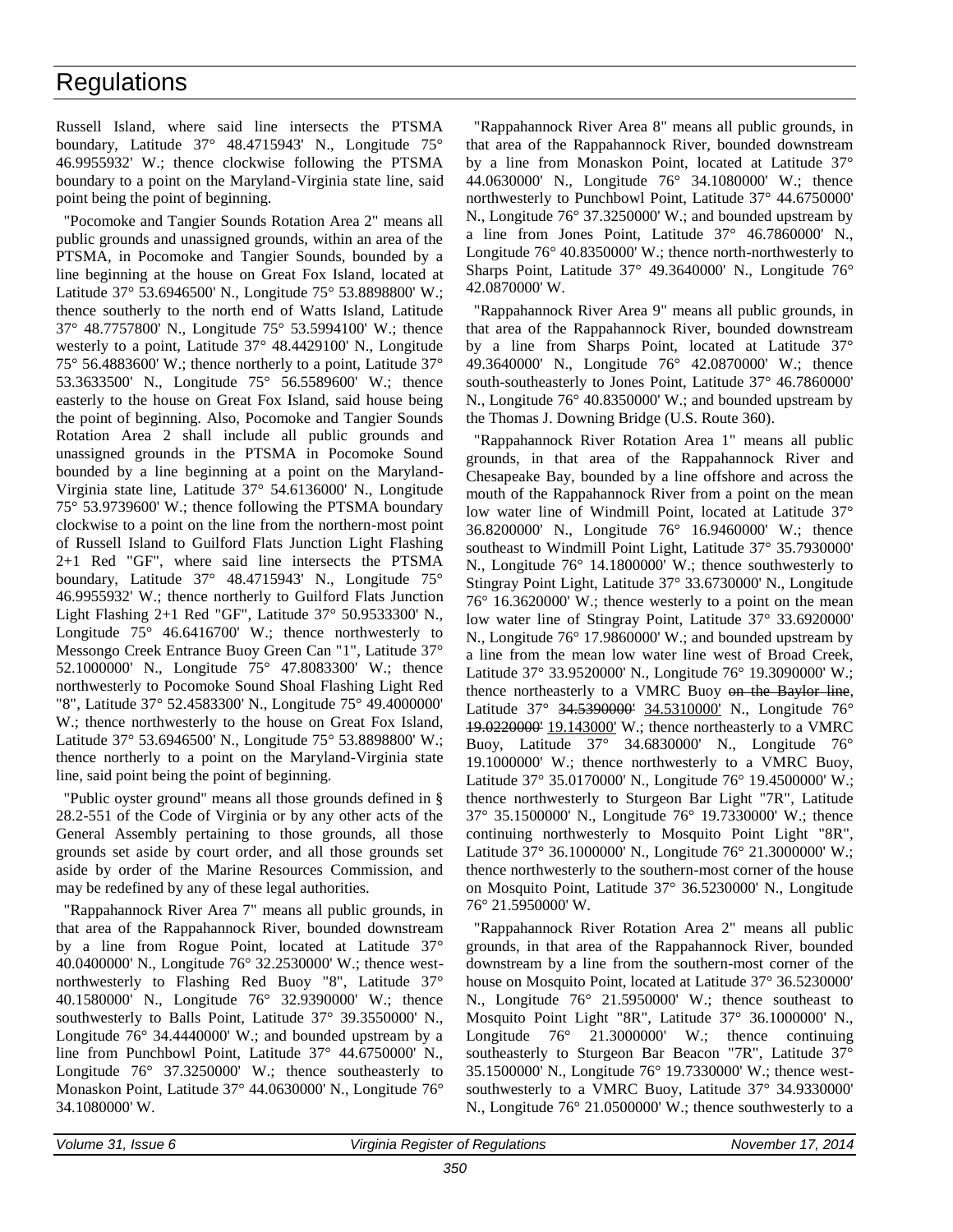VMRC Buoy, Latitude 37° 34.8830000' N., Longitude 76° 21.1000000' W.; thence southwesterly to a pier west of Hunting Creek at Grinels, Latitude 37° 34.4360000' N., Longitude 76° 26.2880000' W.; and bounded on the upstream by a line from Mill Creek Channel Marker "4", Latitude 37° 35.0830000' N., Longitude 76° 26.9500000' W.; thence northeasterly to Mill Creek Channel Marker "2", Latitude 37° 35.4830000' N., Longitude 76° 24.5670000' W.; thence northeasterly to the southern-most corner of the house on Mosquito Point, Latitude 37° 36.5230000' N., Longitude 76° 21.5950000'0 W.

"Rappahannock River Rotation Area 3" means all public grounds, in that area of the Rappahannock River, beginning from the north channel fender at the Robert O. Norris, Jr. Bridge, located at Latitude 37° 37.4830000' N., Longitude 76° 25.3450000' W.; thence southeast to the southern-most corner of the house on Mosquito Point, Latitude 37° 36.5230000' N., Longitude 76° 21.5950000' W.; thence southwest to Mill Creek Channel Marker "2", Latitude 37° 35.4830000' N., Longitude 76° 24.5670000' W.; thence southwesterly to Mill Creek Channel Marker "4", Latitude 37° 35.0830000' N., Longitude 76° 24.9500000' W.; thence northeasterly to Parrotts Creek Channel Marker "1", Latitude 37° 36.0330000' N., Longitude 76° 25.4170000' W.; thence northerly to VMRC Buoy, Latitude 37° 36.3330000' N., Longitude 76° 25.2000000' W.; thence northerly to the north channel fender of the Robert O. Norris, Jr. Bridge, said point being the point of beginning.

"Rappahannock River Rotation Area 4" means all public grounds, in that area of the Rappahannock River, Corrotoman River and Carter Creek, beginning at the White Stone end of the Robert O. Norris, Jr. Bridge (State Route 3), located at Latitude 37° 38.1290000' N., Longitude 76° 24.7220000' W.; thence along said bridge to the north channel fender, Latitude 37° 37.4830000' N., Longitude 76° 25.3450000' W.; thence westerly to the VMRC Buoy "5-4", Latitude 37° 38.0050000' N., Longitude 76° 30.0280000' W.; thence northerly to Old House Point, Latitude 37° 39.1390000' N., Longitude 76° 29.6850000' W.; thence northeasterly to Ball Point, Latitude 37° 41.6600000' N., Longitude 76° 28.6320000' W.; thence southeasterly to VMRC reef marker "Ferry Bar – North", Latitude 37° 40.3000000' N., Longitude 76° 28.5000000' W.; thence southwesterly to VMRC reef marker "Ferry Bar – South", Latitude 37° 40.1670000' N., Longitude 76° 28.5830000' W.; thence southeasterly to a duck blind west of Corrotoman Point, Latitude 37° 39.8760000' N., Longitude 76° 28.4200000' W.; thence southerly to VMRC Buoy "543", Latitude 37° 39.2670000' N., Longitude 76° 27.8500000' W.; thence southerly to VMRC Buoy "Drumming-West", Latitude 37° 38.8830000' N., Longitude 76° 27.6830000' W.; thence southerly to VMRC Buoy "Drumming-East", Latitude 37° 38.8330000' N., Longitude 76° 27.5670000' W.; thence northeasterly to Orchard Point, Latitude 37° 38.9240000' N., Longitude 76° 27.1260000' W.

"Rappahannock River Rotation Area 5" means all public grounds, in that area of the Rappahannock River, beginning at the Greys Point end of the Robert O. Norris, Jr. Bridge (State Route 3), located at Latitude 37° 36.8330000' N., Longitude 76° 25.9990000' W.; thence northeasterly along the bridge to the north channel fender, Latitude 37° 37.4830000' N., Longitude 76° 25.3450000' W.; thence west-northwesterly to VMRC Buoy "5-4", Latitude 37° 38.0050000' N., Longitude 76° 30.0280000' W.; thence westerly to Buoy "R6", Latitude 37° 38.0330000' N., Longitude 76° 30.2830000' W.; thence south to the eastern headland of Whiting Creek, Latitude 37° 36.6580000' N., Longitude 76° 30.3120000' W.

"Rappahannock River Rotation Area 6" means all public grounds, in that area of the Rappahannock River, beginning on the eastern headland of Whiting Creek, located at Latitude 37° 36.6580000' N., Longitude 76° 30.3120000' W.; thence north to Buoy "R6", Latitude 37° 38.0330000' N., Longitude 76° 30.2830000' W.; thence northwesterly to VMRC White House Sanctuary Buoy, Latitude 37° 38.1500000' N., Longitude 76° 30.5330000' W.; thence northwesterly to VMRC Towles Point Area Buoy, Latitude 37° 38.8330000' N., Longitude 76° 31.5360000' W.; thence northwesterly to Flashing Red Buoy "8" off Rogue Point, Latitude 37° 40.1580000' N., Longitude 76° 32.9390000' W.; thence southwesterly to Balls Point, Latitude 37° 39.3550000' N., Longitude 76° 34.4440000' W.

"Seed oyster" means any oyster taken by any person from natural beds, rocks, or shoals that is more than 30 days from harvest for human consumption.

"Thomas Rock Area" means all public grounds and unassigned grounds, in that area of the James River, with an eastern boundary being the upstream side of the James River Bridge (U.S. Route 17), and a western boundary being a line drawn from the south side of the river at Rainbow Farm Point, a point on the shore, in line with VMRC Markers "STH" and "SMT", located at Latitude 37° 00.1965862' N., Longitude 76° 34.0712010' W.; thence north-northeasterly to a VMRC Marker "STH", Latitude 37° 00.9815328 N., Longitude 76° 33.5955842' W.; thence to a VMRC Marker "SMT", at Latitude 37° 01.3228160' N., Longitude 76° 33.3887351' W.; thence to the Flashing Green Channel Light #5, at Latitude 37° 02.3449949' N., Longitude 76° 32.7689936' W.; thence northeasterly to a VMRC Marker "NMT", Latitude 37° 02.7740540' N., Longitude 76° 32.0960864' W.; thence to a VMRC Marker "NTH" located at Latitude 37° 03.2030055' N., Longitude 76° 31.4231211' W.; thence to a point on the north shore of the river at Blunt (Blount) Point, said point being in line with VMRC Markers "NMT" and "NTH" and located at Latitude 37° 03.3805862' N., Longitude 76° 31.1444562' W.

"Unassigned ground" means all those grounds defined by any other acts of the General Assembly pertaining to those grounds, all those grounds set aside by court order, and all those grounds set aside by order of the Marine Resources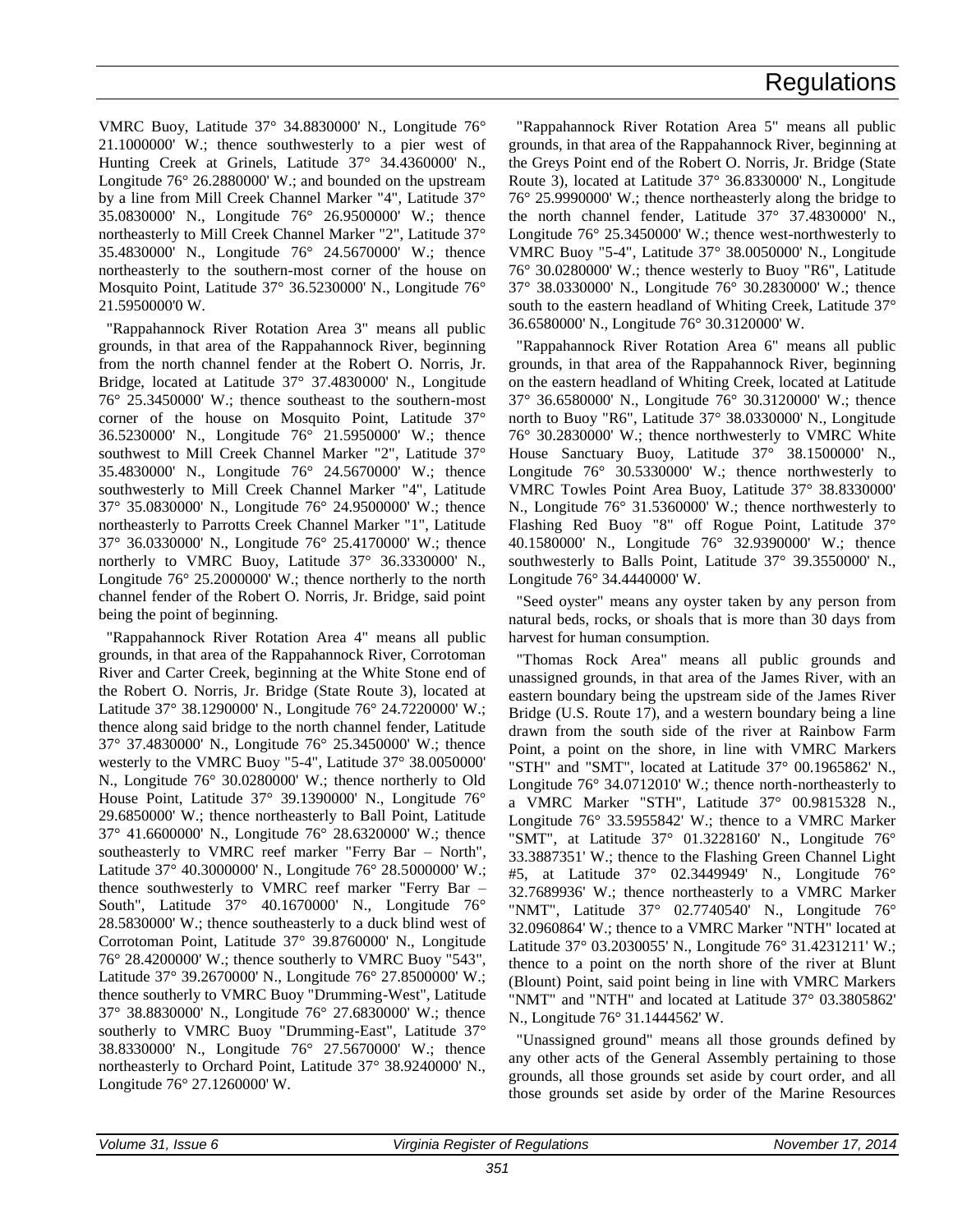<span id="page-12-0"></span>Commission, and may be redefined by any of these legal authorities.

"Upper Chesapeake Bay - Blackberry Hangs Area" means all public grounds and unassigned grounds, in that area of the Chesapeake Bay, bounded by a line, beginning at a point approximately 300 feet east of the mean low water line of the Chesapeake Bay and approximately 1,230 feet southwest of the end of the southern-most stone jetty at the mouth of the Little Wicomico River, said point being Corner 1, Latitude 37° 53.1811193' N., Longitude 76° 14.1740146' W.; thence east-southeasterly to Corner 2, Latitude 37° 52.9050025' N., Longitude 76° 11.9357257' W.; thence easterly to Corner 3, Latitude 37° 52.9076552' N., Longitude 76° 11.6098145' W.; thence southwesterly to Corner 4, Latitude 37° 52.8684955' N., Longitude 76° 11.6402444' W.; thence east-southeasterly to Corner 5, Latitude 37° 52.7924853' N., Longitude 76° 11.0253352' W.; thence southwesterly to Corner 6, Latitude 37° 49.4327736' N., Longitude 76° 13.2409959' W.; thence northwesterly to Corner 7, Latitude 37° 50.0560555' N., Longitude 76° 15.0023234' W.; thence north-northeasterly to Corner 8, Latitude 37° 50.5581183' N., Longitude 76° 14.8772805' W.; thence north-northeasterly to Corner 9, Latitude 37° 52.0260950' N., Longitude 76° 14.5768550' W.; thence northeasterly to Corner 1, said corner being the point of beginning.

"Yeocomico River Area" means that area of the North West Yeocomico River, inside Public Ground 8 of Westmoreland County and those areas of the South Yeocomico River inside Public Grounds 102, 104, and 107 of Northumberland County.

Public Ground 8 of Westmoreland County is located in the North West Yeocomico River, beginning at a point approximately 1,455 feet northeast of Crow Bar and 1,850 feet northwest of White Point, said point being Corner 1, located at Latitude 38° 02.7468214' N., Longitude 76° 33.0775726' W.; thence southeasterly to Corner 2, Latitude 38° 02.7397202' N., Longitude 76° 33.0186286' W.; thence southerly to Corner 3, Latitude 38° 02.6021644' N., Longitude 76° 33.0234175' W.; thence westerly to Corner 4, Latitude 38° 02.6006669' N., Longitude 76° 33.0824799' W.; thence northerly to Corner 1, said corner being the point of beginning.

Public Ground 102 of Northumberland County is located in the South Yeocomico River, beginning at a point approximately 630 feet south of Mundy Point and 1,745 feet southwest of Tom Jones Point, said point being Corner 1, located at Latitude 38° 01.2138059' N., Longitude 76° 32.5577201' W.; thence east-northeasterly to Corner 2, Latitude 38° 01.2268644' N., Longitude 76° 32.4497849' W.; thence southwesterly to Corner 3, Latitude 38° 01.1091209' N., Longitude 76° 32.5591101' W.; thence northerly to Corner 1, said corner being the point of beginning.

Public Ground 104 of Northumberland County is located in the South Yeocomico River, beginning at a point approximately 670 feet north of Walker Point and 1,900 feet northwest of Palmer Point, said point being Corner 1, located at Latitude 38° 00.8841841' N., Longitude 76° 32.6106215' W.; thence southeasterly to Corner 2, Latitude 38° 00.8609163' N., Longitude 76° 32.5296302' W.; thence southeasterly to Corner 3, Latitude 38° 00.6693092' N., Longitude 76° 32.4161866' W.; thence southwesterly to Corner 4, Latitude 38° 00.6418466' N., Longitude 76° 32.5394849' W.; thence northwesterly to Corner 1, said corner being the point of beginning.

Public Ground 107 of Northumberland County is located in the South Yeocomico River, beginning at a point approximately 1,000 feet southwest of Barn Point and 1,300 feet northwest of Tom Jones Point, said point being Corner 1, located at Longitude 38° 01.1389367' N., Latitude 76° 32.3425617' W.; thence east-southeasterly to Corner 2, Latitude 38° 01.4106421' N., Longitude 76° 32.1077962' W.; thence southwesterly to Corner 3, Latitude 38° 01.2717197' N., Longitude 76° 32.2917989' W.; thence north-northwesterly to Corner 1, said corner being the point of beginning.

"York River Rotation Area 1" means all public grounds in the York River, within Gloucester County, between a line from Upper York River Flashing Red Channel Marker "8", Latitude 37° 17.8863666' N., Longitude 76° 34.6534166' W.; thence northeasterly to Red Day Marker "2" at the mouth of Cedar Bush Creek, Latitude 37° 18.6422166' N., Longitude 76° 33.8216000' W.; upstream to a line from the Flashing Yellow VIMS Data Buoy "CB", Latitude 37° 20.4670000' N., Longitude 76° 37.4830000' W.; thence northeasterly to the inshore end of the wharf at Clay Bank.

"York River Rotation Area 2" means all public grounds in the York River, within Gloucester County, from the George P. Coleman Memorial Bridge (U.S. Route 17), upstream to a line from Upper York River Flashing Red Channel Marker "8", Latitude 37° 17.8863666' N., Longitude 76° 34.6534166' W.; thence northeasterly to Red Day Marker "2" at the mouth of Cedar Bush Creek, Latitude 37° 18.6422166' N., Longitude 76° 33.8216000' W.

VA.R. Doc. No. R15-4204; Filed October 30, 2014, 11:15 a.m.

#### **Final Regulation**

REGISTRAR'S NOTICE: The Marine Resources Commission is claiming an exemption from Article 2 of the Administrative Process Act in accordance with § 2.2-4006 A 11 of the Code of Virginia; however, the commission is required to publish the full text of final regulations.

#### Title of Regulation: **4VAC20-910. Pertaining to Scup (Porgy) (amending 4VAC20-910-45).**

Statutory Authority: § 28.2-201 of the Code of Virginia. Effective Date: November 1, 2014.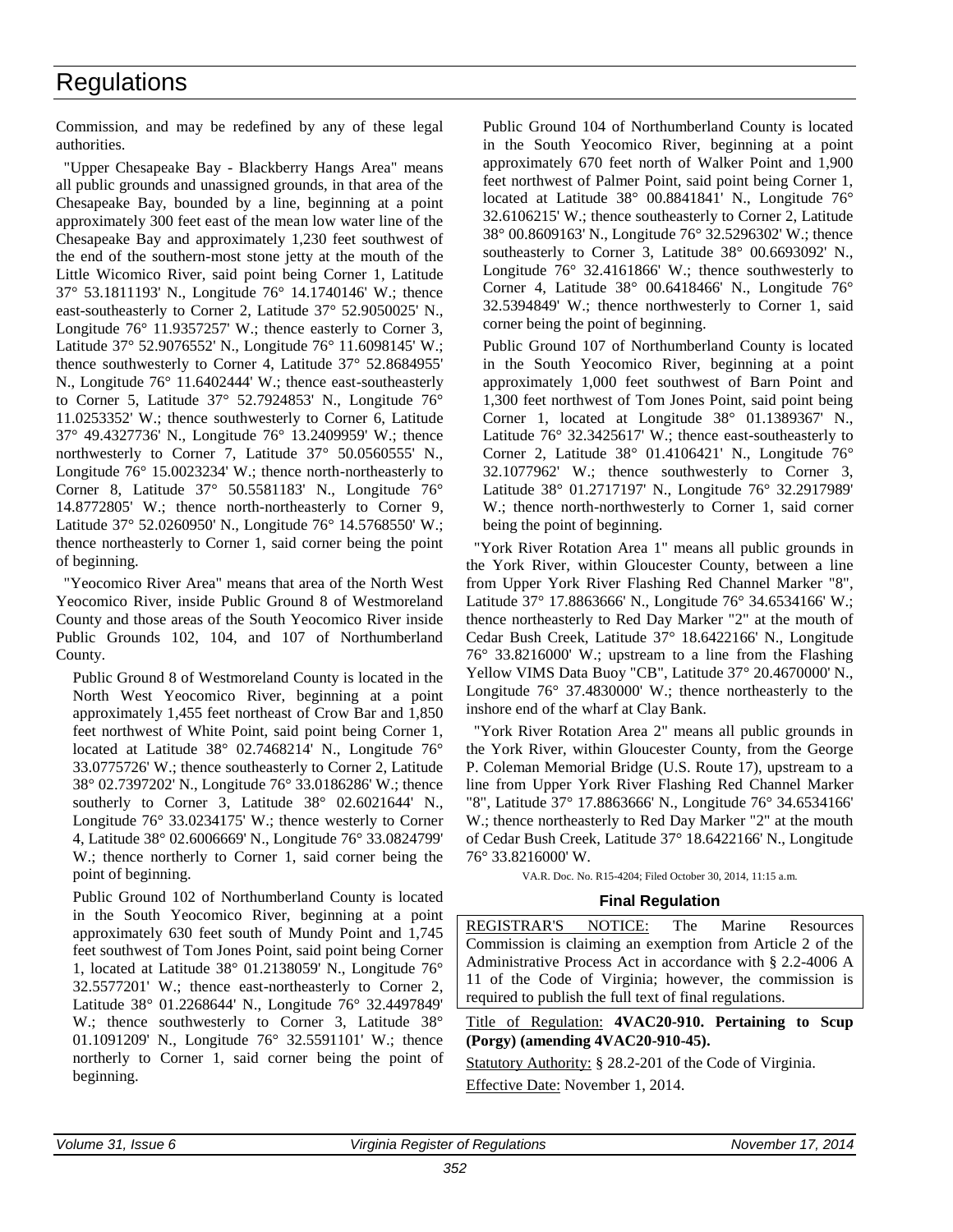<span id="page-13-0"></span>Agency Contact: Jane Warren, Agency Regulatory Coordinator, Marine Resources Commission, 2600 Washington Avenue, 3rd Floor, Newport News, VA 23607, telephone (757) 247-2248, FAX (757) 247-2002, or email betty.warren@mrc.virginia.gov.

#### Summary:

*The amendment increases the possession limit for scup to 18,000 pounds during the period November 1 through December 31 of each year.*

#### **4VAC20-910-45. Possession limits and harvest quotas.**

A. During the period January 1 through April 30 of each year, it shall be unlawful for any person to do any of the following:

1. Possess aboard any vessel in Virginia more than 50,000 pounds of scup.

2. Land in Virginia more than a total of 50,000 pounds of scup during each consecutive seven-day landing period, with the first seven-day period beginning on January 1.

B. When it is projected and announced that 80% of the coastwide quota for this period has been attained, it shall be unlawful for any person to possess aboard any vessel or to land in Virginia more than a total of 1,000 pounds of scup.

C. During the period November 1 through December 31 of each year, it shall be unlawful for any person to possess aboard any vessel or to land in Virginia more than 8,000 18,000 pounds of scup.

D. During the period May 1 through October 31 of each year, the commercial harvest and landing of scup in Virginia shall be limited to 14,105 pounds.

E. For each of the time periods set forth in this section, the Marine Resources Commission will give timely notice to the industry of calculated poundage possession limits and quotas and any adjustments thereto. It shall be unlawful for any person to possess or to land any scup for commercial purposes after any winter period coastwide quota or summer period Virginia quota has been attained and announced as such.

F. It shall be unlawful for any buyer of seafood to receive any scup after any commercial harvest or landing quota has been attained and announced as such.

G. It shall be unlawful for any person fishing with hook and line, rod and reel, spear, gig, or other recreational gear to possess more than 30 scup. When fishing is from a boat or vessel where the entire catch is held in a common hold or container, the possession limit shall be for the boat or vessel and shall be equal to the number of persons on board legally eligible to fish multiplied by 30. The captain or operator of the boat or vessel shall be responsible for any boat or vessel possession limit. Any scup taken after the possession limit has been reached shall be returned to the water immediately.

VA.R. Doc. No. R15-4192; Filed October 31, 2014, 1:28 p.m.

$$
\bullet
$$

### **TITLE 9. ENVIRONMENT**

### **VIRGINIA WASTE MANAGEMENT BOARD**

#### **Forms**

REGISTRAR'S NOTICE: Forms used in administering the following regulation have been filed by the Virginia Waste Management Board. The forms are not being published; however, online users of this issue of the Virginia Register of Regulations may click on the name of the new or amended form to access it. The forms are also available from the agency contact or may be viewed at the Office of the Registrar of Regulations, General Assembly Building, 2nd Floor, Richmond, Virginia 23219.

Title of Regulation: **9VAC20-130. Solid Waste Planning and Recycling Regulations.**

Contact Information: Melissa Porterfield, Policy and Planning Specialist, Department of Environmental Quality, 629 East Main Street, Richmond, VA 23219, email melissa.porterfield@deq.virginia.gov.

#### FORMS (9VAC20-130)

Locality Recycling Rate Report, DEQ Form 50-30 (rev.  $2/06$ ).

[Locality Recycling Rate Report for Calendar Year 2014,](http://leg5.state.va.us/reg_agent/frmView.aspx?Viewid=7b656004197~1&typ=40&actno=004197&mime=application/pdf)  [DEQ Form 50-30 \(rev. 10/14\)](http://leg5.state.va.us/reg_agent/frmView.aspx?Viewid=7b656004197~1&typ=40&actno=004197&mime=application/pdf)

VA.R. Doc. No. R15-4197; Filed October 27, 2014, 3:11 p.m.

#### **Forms**

REGISTRAR'S NOTICE: The form listed below is no longer used in administering the following regulation.

Title of Regulation: **9VAC20-190. Litter Receptacle Regulations.**

Contact Information: Melissa Porterfield, Policy and Planning Specialist, Department of Environmental Quality, Policy and Planning Specialist, 629 East Main Street, Richmond, VA 23219, email melissa.porterfield@deq.virginia.gov.

#### FORMS (9VAC20-190)

Locality Recycling Rate Report, DEQ Form 50-30 (rev. 10/12/01).

VA.R. Doc. No. R15-4199; Filed October 27, 2014, 3:23 p.m.

#### **STATE WATER CONTROL BOARD**

### **Forms**

REGISTRAR'S NOTICE: Forms used in administering the following regulation have been filed by the State Water Control Board. The forms are not being published; however, online users of this issue of the Virginia Register of Regulations may click on the name of the new or amended form to access it. The forms are also available from the agency contact or may be viewed at the Office of the Registrar of Regulations, General Assembly Building, 2nd Floor, Richmond, Virginia 23219.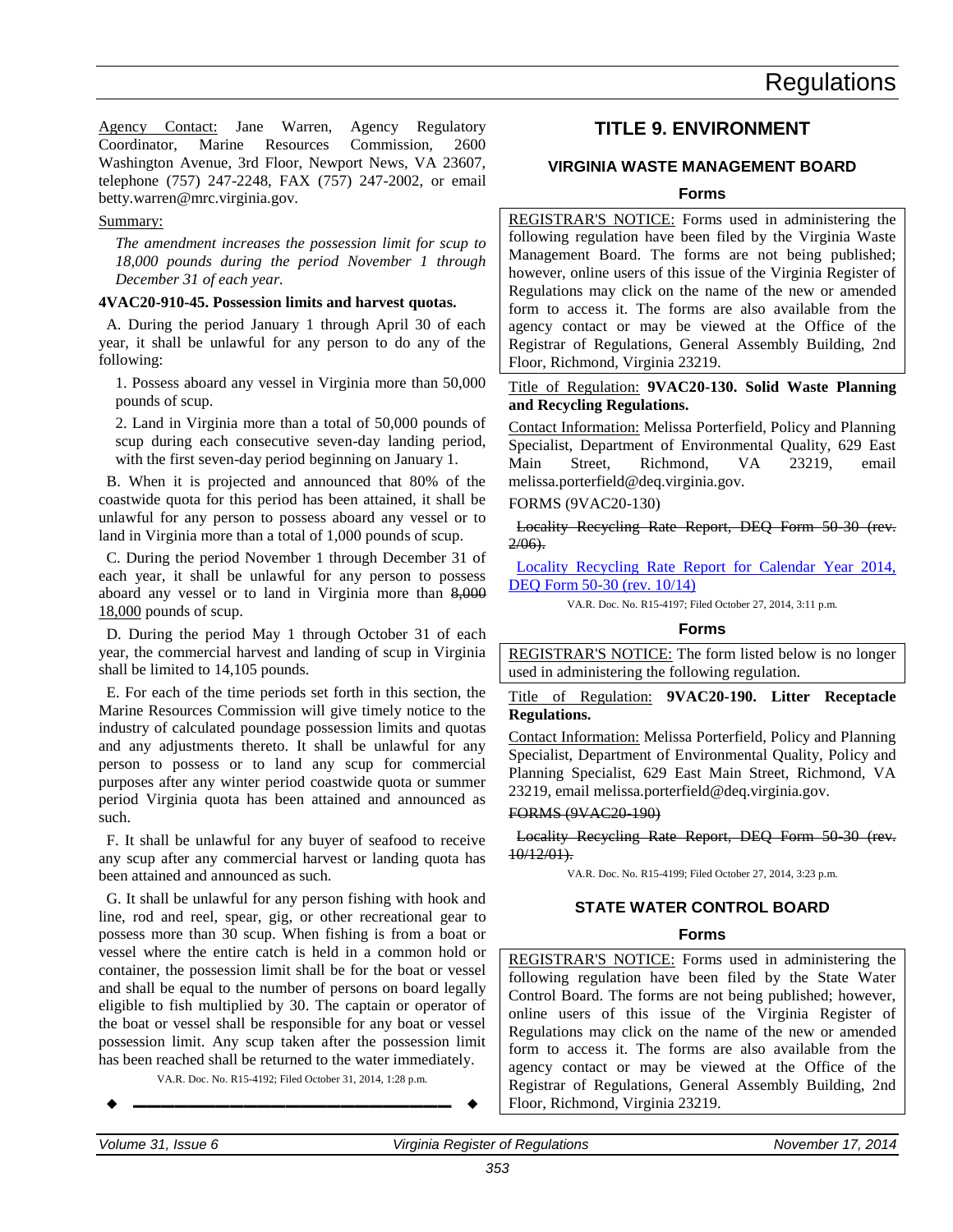<span id="page-14-0"></span>Titles of Regulations: **9VAC25-20. Fees for Permits and Certificates.**

**9VAC25-151. General Virginia Pollutant Discharge Elimination System (VPDES) Permit for Discharges of Storm Water Associated with Industrial Activity.**

**9VAC25-190. Virginia Pollutant Discharge Elimination System (VPDES) General Permit Regulation for Nonmetallic Mineral Mining.**

**9VAC25-193. General Virginia Pollutant Discharge Elimination System (VPDES) Permit for Concrete Products Facilities.**

**9VAC25-210. Virginia Water Protection Permit Program Regulation.**

**9VAC25-610. Groundwater Withdrawal Regulations.**

**9VAC25-660. Virginia Water Protection General Permit for Impacts Less Than One-Half of an Acre.**

**9VAC25-670. Virginia Water Protection General Permit for Facilities and Activities of Utility and Public Service Companies Regulated by the Federal Energy Regulatory Commission or the State Corporation Commission and Other Utility Line Activities.**

**9VAC25-680. Virginia Water Protection General Permit for Linear Transportation Projects.**

**9VAC25-690. Virginia Water Protection General Permit for Impacts from Development and Certain Mining Activities.**

Contact Information: Debra Harris, Policy and Planning Specialist, Department of Environmental Quality, 629 East Main Street, Richmond, VA 23219, telephone (804) 698- 4209, or email [debra.harris@deq.virginia.gov.](mailto:Debra.Harris@deq.virginia.gov)

FORMS (9VAC25-20)

Department of Environmental Quality Water Division Permit Application Fee Form (rev. 3/14)

[Department of Environmental Quality Water Division](http://leg5.state.va.us/reg_agent/frmView.aspx?Viewid=3f9d8004208~10&typ=40&actno=004208&mime=application/pdf)  [Permit Application Fee Form \(rev. 10/14\)](http://leg5.state.va.us/reg_agent/frmView.aspx?Viewid=3f9d8004208~10&typ=40&actno=004208&mime=application/pdf)

[Biosolids Land Application Local Monitoring Expenses](http://leg5.state.va.us/reg_agent/frmView.aspx?Viewid=9757e001248~20&typ=40&actno=001248&mime=application/pdf)  [Reimbursement Invoice, Form 1 \(rev. 6/13\)](http://leg5.state.va.us/reg_agent/frmView.aspx?Viewid=9757e001248~20&typ=40&actno=001248&mime=application/pdf)

[Biosolids Land Application Local Monitoring Expenses](http://leg5.state.va.us/reg_agent/frmView.aspx?Viewid=d8115001248~33&typ=40&actno=001248&mime=application/pdf)  [Multiple Owners Payment Assignment, Form 2 \(rev. 6/13\)](http://leg5.state.va.us/reg_agent/frmView.aspx?Viewid=d8115001248~33&typ=40&actno=001248&mime=application/pdf)

[Biosolids Land Application Fee Reimbursement Notice of](http://leg5.state.va.us/reg_agent/frmView.aspx?Viewid=801d1001248~21&typ=40&actno=001248&mime=application/pdf)  [Intent to Seek Reconsideration, Form 3 \(rev. 8/07\)](http://leg5.state.va.us/reg_agent/frmView.aspx?Viewid=801d1001248~21&typ=40&actno=001248&mime=application/pdf)

[Biosolids Land Application Fee Reimbursement](http://leg5.state.va.us/reg_agent/frmView.aspx?Viewid=e22c1001248~32&typ=40&actno=001248&mime=application/pdf)  [Reconsideration Claim Form, Form 4 \(rev. 8/07\)](http://leg5.state.va.us/reg_agent/frmView.aspx?Viewid=e22c1001248~32&typ=40&actno=001248&mime=application/pdf)

FORMS (9VAC25-151)

Department of Environmental Quality Water Quality Division Permit Application Fee Form (rev. 5/13)

[Department of Environmental Quality Water Division](http://leg5.state.va.us/reg_agent/frmView.aspx?Viewid=3f9d8004208~10&typ=40&actno=004208&mime=application/pdf)  [Permit Application Fee Form \(rev. 10/14\)](http://leg5.state.va.us/reg_agent/frmView.aspx?Viewid=3f9d8004208~10&typ=40&actno=004208&mime=application/pdf)

[VPDES General Permit for Industrial Activity Stormwater](http://leg5.state.va.us/reg_agent/frmView.aspx?Viewid=9338c003382~13&typ=40&actno=003382&mime=application/pdf)  [Discharges \(VAR05\) Registration Statement, SWGP VAR05-](http://leg5.state.va.us/reg_agent/frmView.aspx?Viewid=9338c003382~13&typ=40&actno=003382&mime=application/pdf) [RS \(eff. 7/14\)](http://leg5.state.va.us/reg_agent/frmView.aspx?Viewid=9338c003382~13&typ=40&actno=003382&mime=application/pdf)

[VPDES General Permit for Industrial Activity Stormwater](http://leg5.state.va.us/reg_agent/frmView.aspx?Viewid=0dd87003382~12&typ=40&actno=003382&mime=application/pdf)  [Discharges \(VAR05\) Notice of Termination, SWGP VAR05-](http://leg5.state.va.us/reg_agent/frmView.aspx?Viewid=0dd87003382~12&typ=40&actno=003382&mime=application/pdf) [NOT \(eff. 7/14\)](http://leg5.state.va.us/reg_agent/frmView.aspx?Viewid=0dd87003382~12&typ=40&actno=003382&mime=application/pdf)

[Virginia Pollutant Discharge Elimination System \(VPDES\)](http://leg5.state.va.us/reg_agent/frmView.aspx?Viewid=7a914003382~11&typ=40&actno=003382&mime=application/pdf)  [Discharge Monitoring Report \(DMR\) \(eff. 7/14\)](http://leg5.state.va.us/reg_agent/frmView.aspx?Viewid=7a914003382~11&typ=40&actno=003382&mime=application/pdf)

[Virginia Pollutant Discharge Elimination System Change of](http://leg5.state.va.us/reg_agent/frmView.aspx?Viewid=055ac003382~10&typ=40&actno=003382&mime=application/pdf)  [Ownership Form \(undated\)](http://leg5.state.va.us/reg_agent/frmView.aspx?Viewid=055ac003382~10&typ=40&actno=003382&mime=application/pdf)

FORMS (9VAC25-190)

Department of Environmental Quality Water Division Permit Application Fee (rev. 5/13)

[Department of Environmental Quality Water Division](http://leg5.state.va.us/reg_agent/frmView.aspx?Viewid=3f9d8004208~10&typ=40&actno=004208&mime=application/pdf)  [Permit Application Fee Form \(rev. 10/14\)](http://leg5.state.va.us/reg_agent/frmView.aspx?Viewid=3f9d8004208~10&typ=40&actno=004208&mime=application/pdf)

[Change of Ownership Agreement Form \(rev. 3/14\)](http://leg5.state.va.us/reg_agent/frmView.aspx?Viewid=a3756004169~1&typ=40&actno=004169&mime=application/pdf)

[VPDES General Permit for Nonmetallic Mineral Mining](http://leg5.state.va.us/reg_agent/frmView.aspx?Viewid=52f6b004169~3&typ=40&actno=004169&mime=application/pdf)  (VAG84) - [Notice of Termination \(eff. 7/14\)](http://leg5.state.va.us/reg_agent/frmView.aspx?Viewid=52f6b004169~3&typ=40&actno=004169&mime=application/pdf)

[VPDES General Permit Registration Statement -](http://leg5.state.va.us/reg_agent/frmView.aspx?Viewid=0601f004169~2&typ=40&actno=004169&mime=application/pdf) [Nonmetallic Mineral Mining \(rev. 2014\)](http://leg5.state.va.us/reg_agent/frmView.aspx?Viewid=0601f004169~2&typ=40&actno=004169&mime=application/pdf)

FORMS (9VAC25-193)

Department of Environmental Quality Water Division Permit Application Fee Form (rev. 3/14)

[Department of Environmental Quality Water Division](http://leg5.state.va.us/reg_agent/frmView.aspx?Viewid=3f9d8004208~10&typ=40&actno=004208&mime=application/pdf)  [Permit Application Fee Form \(rev. 10/14\)](http://leg5.state.va.us/reg_agent/frmView.aspx?Viewid=3f9d8004208~10&typ=40&actno=004208&mime=application/pdf)

[Registration Statement for the General Virginia Pollutant](http://leg5.state.va.us/reg_agent/frmView.aspx?Viewid=c8ba8003669~3&typ=40&actno=003669&mime=application/vnd.openxmlformats-officedocument.wordprocessingml.document)  [Discharge Elimination System \(VPDES\) Permit for Concrete](http://leg5.state.va.us/reg_agent/frmView.aspx?Viewid=c8ba8003669~3&typ=40&actno=003669&mime=application/vnd.openxmlformats-officedocument.wordprocessingml.document)  [Products Facilities, VAG11 \(rev. 4/13\)](http://leg5.state.va.us/reg_agent/frmView.aspx?Viewid=c8ba8003669~3&typ=40&actno=003669&mime=application/vnd.openxmlformats-officedocument.wordprocessingml.document)

FORMS (9VAC25-210)

Department of Environmental Quality Water Division Permit Application Fee Form (rev. 3/14)

[Department of Environmental Quality Water Division](http://leg5.state.va.us/reg_agent/frmView.aspx?Viewid=3f9d8004208~10&typ=40&actno=004208&mime=application/pdf)  [Permit Application Fee Form \(rev. 10/14\)](http://leg5.state.va.us/reg_agent/frmView.aspx?Viewid=3f9d8004208~10&typ=40&actno=004208&mime=application/pdf)

Standard Joint Permit Application for Activities in Waters and Wetlands of the Commonwealth of Virginia (eff. 7/08)

Joint Permit Application for Projects in Tidewater Virginia (eff. 10/04)

Virginia Department of Transportation, Joint Permit Application, IACM Coordination Form (eff. 6/08)

Monthly Reporting of Impacts Less than One-Tenth Acre Statewide (eff. 8/07)

DEQ Application for New or Expanded Minor Surface Water Withdrawals Initiated on or after July 25, 2007

FORMS (9VAC25-610)

Department of Environmental Quality Water Division Permit Application Fee Form (rev. 3/14)

[Department of Environmental Quality Water Division](http://leg5.state.va.us/reg_agent/frmView.aspx?Viewid=3f9d8004208~10&typ=40&actno=004208&mime=application/pdf)  [Permit Application Fee Form \(rev. 10/14\)](http://leg5.state.va.us/reg_agent/frmView.aspx?Viewid=3f9d8004208~10&typ=40&actno=004208&mime=application/pdf)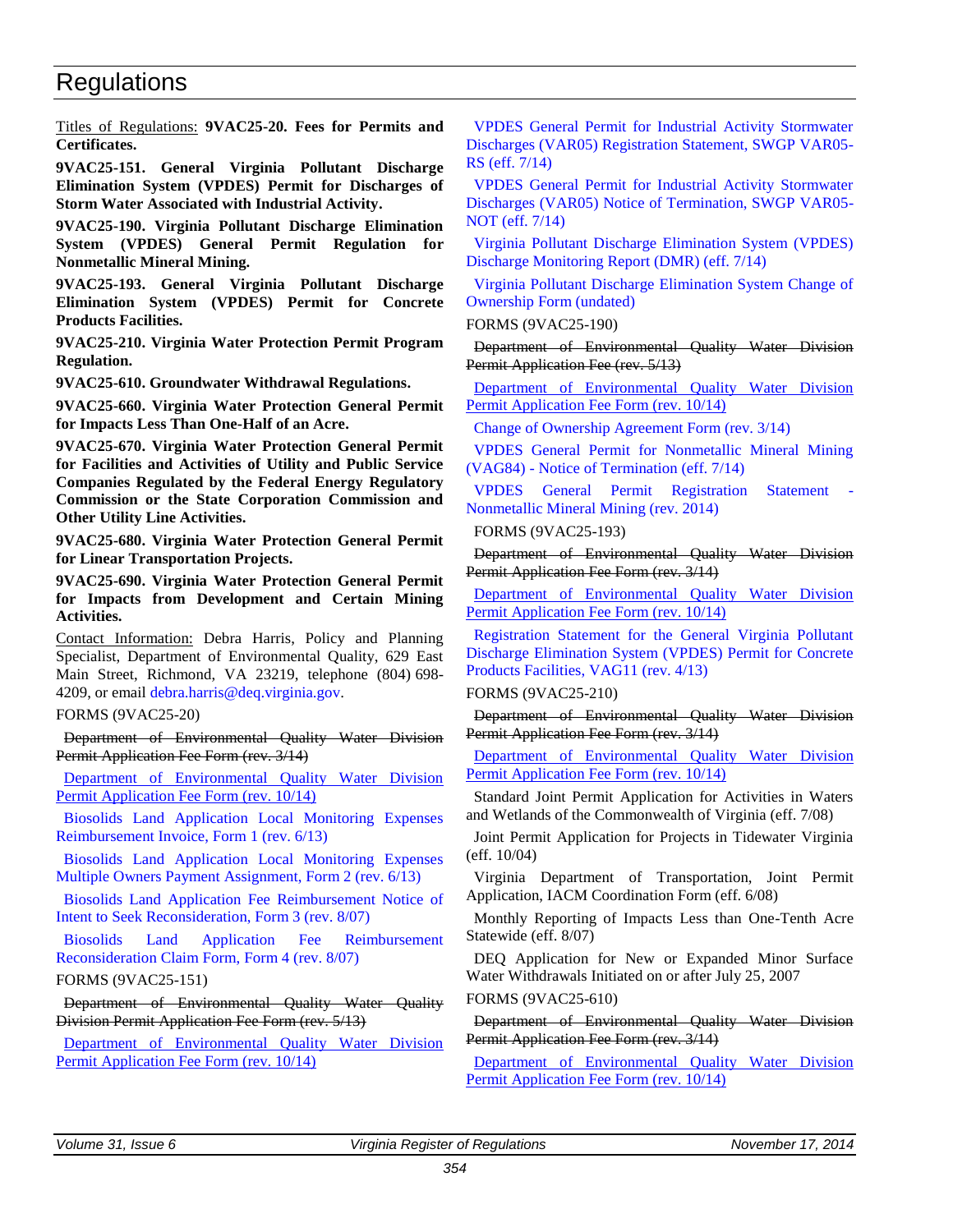<span id="page-15-0"></span>[Application Instructions for Completing a Groundwater](http://leg5.state.va.us/reg_agent/frmView.aspx?Viewid=add58001781~5&typ=40&actno=001781&mime=application/pdf)  [Withdrawal Permit Application \(rev. 11/13\)](http://leg5.state.va.us/reg_agent/frmView.aspx?Viewid=add58001781~5&typ=40&actno=001781&mime=application/pdf)

[Application for a Groundwater Withdrawal Permit \(rev.](http://leg5.state.va.us/reg_agent/frmView.aspx?Viewid=7f2e6001781~13&typ=40&actno=001781&mime=application/pdf)  [9/12\)](http://leg5.state.va.us/reg_agent/frmView.aspx?Viewid=7f2e6001781~13&typ=40&actno=001781&mime=application/pdf)

[Groundwater Withdrawal Permit -](http://leg5.state.va.us/reg_agent/frmView.aspx?Viewid=2768a001781~6&typ=40&actno=001781&mime=application/pdf) Change of Ownership [Agreement Form \(rev. 11/13\)](http://leg5.state.va.us/reg_agent/frmView.aspx?Viewid=2768a001781~6&typ=40&actno=001781&mime=application/pdf) 

[Uncontested Termination Agreement \(rev. 11/13\)](http://leg5.state.va.us/reg_agent/frmView.aspx?Viewid=59e6c001781~7&typ=40&actno=001781&mime=application/pdf) 

[Water Well Completion Report, Form GW2 \(eff. 7/07\)](http://leg5.state.va.us/reg_agent/frmView.aspx?Viewid=80b4b001781~8&typ=40&actno=001781&mime=application/pdf) 

[Public Notice Authorization Form -](http://leg5.state.va.us/reg_agent/frmView.aspx?Viewid=85e13001781~9&typ=40&actno=001781&mime=application/pdf) Authorization for Public [Notice Billing to Groundwater Withdrawal Permit Applicant](http://leg5.state.va.us/reg_agent/frmView.aspx?Viewid=85e13001781~9&typ=40&actno=001781&mime=application/pdf)  [\(rev. 11/13\)](http://leg5.state.va.us/reg_agent/frmView.aspx?Viewid=85e13001781~9&typ=40&actno=001781&mime=application/pdf) 

Preapplication Meeting - [Application for a Groundwater](http://leg5.state.va.us/reg_agent/frmView.aspx?Viewid=45793001781~18&typ=40&actno=001781&mime=application/pdf)  [Withdrawal Permit \(rev. 9/12\)](http://leg5.state.va.us/reg_agent/frmView.aspx?Viewid=45793001781~18&typ=40&actno=001781&mime=application/pdf)

[Local and Areawide Planning Requirements \(rev. 9/12\)](http://leg5.state.va.us/reg_agent/frmView.aspx?Viewid=19d2d001781~19&typ=40&actno=001781&mime=application/pdf)

[Quarterly Groundwater Withdrawal Report \(rev. 11/13\)](http://leg5.state.va.us/reg_agent/frmView.aspx?Viewid=c5c54001781~10&typ=40&actno=001781&mime=application/pdf) 

[Mitigation Plan \(rev. 11/13\)](http://leg5.state.va.us/reg_agent/frmView.aspx?Viewid=697b1001781~11&typ=40&actno=001781&mime=application/pdf) 

[Existing Users Groundwater Withdrawal Permit Application](http://leg5.state.va.us/reg_agent/frmView.aspx?Viewid=dbab6003949~1&typ=40&actno=003949&mime=application/pdf)  [and Instructions \(eff. 2/14\)](http://leg5.state.va.us/reg_agent/frmView.aspx?Viewid=dbab6003949~1&typ=40&actno=003949&mime=application/pdf)

#### FORMS (9VAC25-660)

Department of Environmental Quality Water Division Permit Application Fee Form (rev. 3/14)

[Department of Environmental Quality Water Division](http://leg5.state.va.us/reg_agent/frmView.aspx?Viewid=3f9d8004208~10&typ=40&actno=004208&mime=application/pdf)  [Permit Application Fee Form \(rev. 10/14\)](http://leg5.state.va.us/reg_agent/frmView.aspx?Viewid=3f9d8004208~10&typ=40&actno=004208&mime=application/pdf)

Joint Permit Application for Activities in Waters and Wetlands of the Commonwealth of Virginia (eff. 10/04)

Joint Permit Application for Projects in Tidewater, Virginia (eff. 10/04)

Virginia Department of Transportation Inter-Agency Coordination Meeting Joint Permit Application (eff. 10/02)

Quarterly Reporting of Impacts Less than One-Tenth Acre (insert reporting period) Statewide (eff. 4/03)

#### FORMS (9VAC25-670)

Department of Environmental Quality Water Division Permit Application Fee Form (rev. 3/14)

Department of [Environmental Quality Water Division](http://leg5.state.va.us/reg_agent/frmView.aspx?Viewid=3f9d8004208~10&typ=40&actno=004208&mime=application/pdf)  [Permit Application Fee Form \(rev. 10/14\)](http://leg5.state.va.us/reg_agent/frmView.aspx?Viewid=3f9d8004208~10&typ=40&actno=004208&mime=application/pdf)

Joint Permit Application for Activities in Waters and Wetlands of the Commonwealth of Virginia (rev. 10/04)

Joint Permit Application for Projects in Tidewater, Virginia (eff. 10/04)

Virginia Department of Transportation Inter-Agency Coordination Meeting Joint Permit Application (eff. 10/02) FORMS (9VAC25-680)

Department of Environmental Quality Water Division Permit Application Fee Form (rev. 3/14)

[Department of Environmental Quality Water Division](http://leg5.state.va.us/reg_agent/frmView.aspx?Viewid=3f9d8004208~10&typ=40&actno=004208&mime=application/pdf)  [Permit Application Fee Form \(rev. 10/14\)](http://leg5.state.va.us/reg_agent/frmView.aspx?Viewid=3f9d8004208~10&typ=40&actno=004208&mime=application/pdf)

Joint Permit Application for Activities in Waters and Wetlands of the Commonwealth of Virginia (eff. 10/04)

Joint Permit Application for Projects in Tidewater, Virginia (eff. 10/04)

Virginia Department of Transportation Inter-Agency Coordination Meeting Joint Permit Application (eff. 10/02) FORMS (9VAC25-690)

Department of Environmental Quality Water Division Permit Application Fee Form (rev. 3/14)

[Department of Environmental Quality Water Division](http://leg5.state.va.us/reg_agent/frmView.aspx?Viewid=3f9d8004208~10&typ=40&actno=004208&mime=application/pdf)  [Permit Application Fee Form \(rev. 10/14\)](http://leg5.state.va.us/reg_agent/frmView.aspx?Viewid=3f9d8004208~10&typ=40&actno=004208&mime=application/pdf)

Joint Permit Application for Activities in Waters and Wetlands of the Commonwealth of Virginia (eff. 10/04)

Joint Permit Application for Projects of Tidewater, Virginia (eff. 10/04)

Virginia Department of Transportation Inter-Agency Coordination Meeting Joint Permit Application (eff. 10/02)

VA.R. Doc. No. R15-4208; Filed October 30, 2014, 10:33 a.m.

#### **Forms**

REGISTRAR'S NOTICE: Forms used in administering the following regulation have been filed by the State Water Control Board. The forms are not being published; however, online users of this issue of the Virginia Register of Regulations may click on the name of the new or amended form to access it. The forms are also available from the agency contact or may be viewed at the Office of the Registrar of Regulations, General Assembly Building, 2nd Floor, Richmond, Virginia 23219.

Titles of Regulations: **9VAC25-870. Virginia Stormwater Management Program (VSMP) Regulation.**

**9VAC25-880. General VPDES Permit for Discharges of Stormwater from Construction Activities.**

Contact Information: Debra Harris, Policy and Planning Specialist, Department of Environmental Quality, 629 East Main Street, Richmond, VA 23219, telephone (804) 698- 4209, or email [debra.harris@deq.virginia.gov.](mailto:Debra.Harris@deq.virginia.gov)

#### FORMS (9VAC25-870)

Application Form 1 - [General Information, Consolidated](http://leg5.state.va.us/reg_agent/frmView.aspx?Viewid=64deb003668~1&typ=40&actno=003668&mime=application/pdf)  [Permits Program, EPA Form 3510-1 \(rev. 8/90\)](http://leg5.state.va.us/reg_agent/frmView.aspx?Viewid=64deb003668~1&typ=40&actno=003668&mime=application/pdf)

Construction Activity Operator Permit Fee Form, DEQ 199- 213, (eff. 08/13)

[Construction Activity Operator Permit Fee Form \(rev. 9/14\)](http://leg5.state.va.us/reg_agent/frmView.aspx?Viewid=82576004209~2&typ=40&actno=004209&mime=application/vnd.openxmlformats-officedocument.wordprocessingml.document) FORMS (9VAC25-880)

Department of Environmental Quality Construction Activity Operator Permit Fee Form (rev. 1/14)

[Construction Activity Operator Permit Fee Form \(rev. 9/14\)](http://leg5.state.va.us/reg_agent/frmView.aspx?Viewid=2baf1004209~1&typ=40&actno=004209&mime=application/vnd.openxmlformats-officedocument.wordprocessingml.document)

Notice of Termination - [General VPDES Permit for](http://leg5.state.va.us/reg_agent/frmView.aspx?Viewid=2ece5003208~6&typ=40&actno=003208&mime=application/pdf)  [Discharges of Stormwater from Construction Activities](http://leg5.state.va.us/reg_agent/frmView.aspx?Viewid=2ece5003208~6&typ=40&actno=003208&mime=application/pdf)  [\(VAR10\) \(rev. 1/14\)](http://leg5.state.va.us/reg_agent/frmView.aspx?Viewid=2ece5003208~6&typ=40&actno=003208&mime=application/pdf)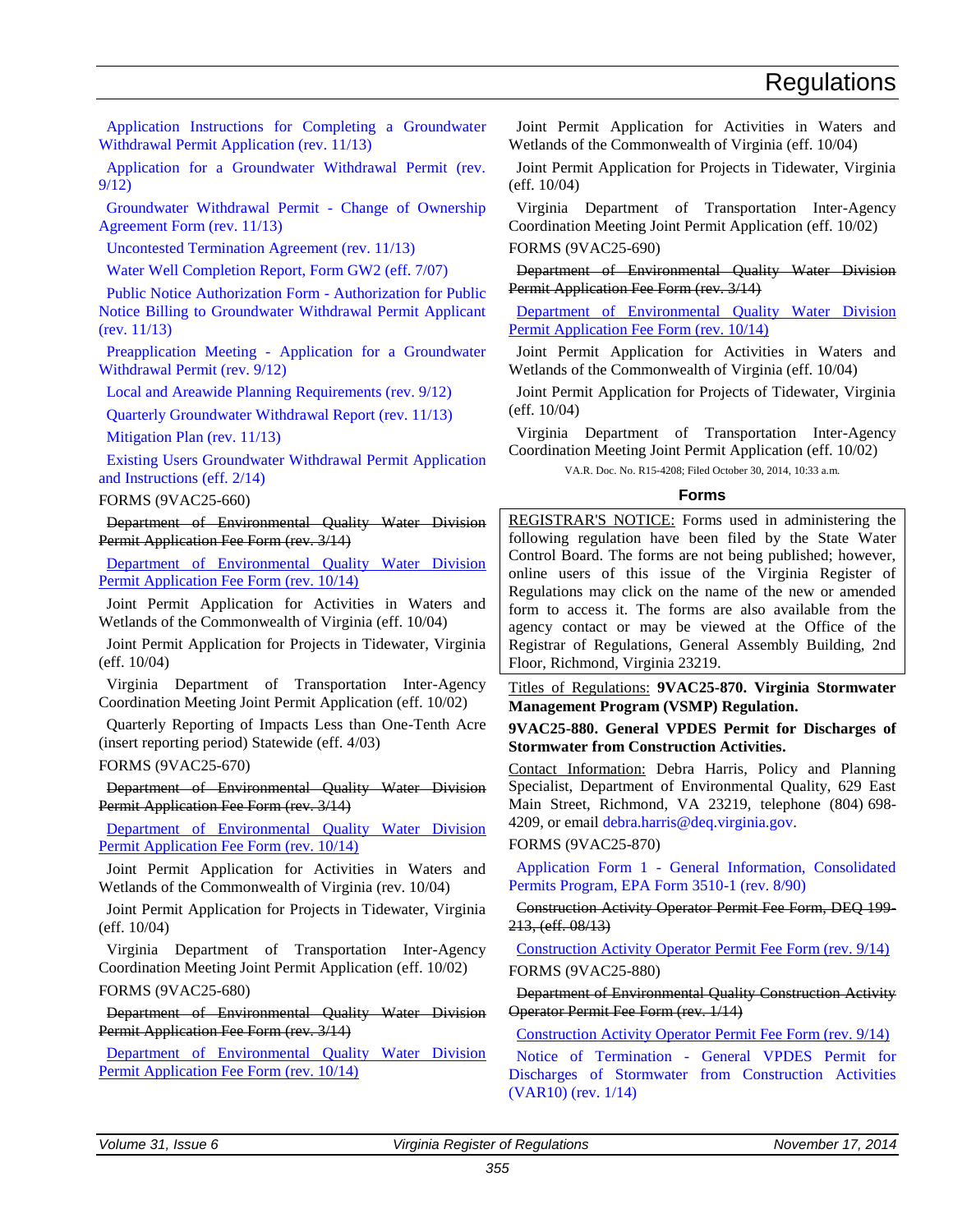<span id="page-16-0"></span>Registration Statement - [General VPDES Permit for](http://leg5.state.va.us/reg_agent/frmView.aspx?Viewid=4a010004167~2&typ=40&actno=004167&mime=application/pdf)  [Discharges of Stormwater from Construction Activities](http://leg5.state.va.us/reg_agent/frmView.aspx?Viewid=4a010004167~2&typ=40&actno=004167&mime=application/pdf)  [\(VAR10\) \(rev. 7/14\)](http://leg5.state.va.us/reg_agent/frmView.aspx?Viewid=4a010004167~2&typ=40&actno=004167&mime=application/pdf)

[Transfer of Ownership Agreement Form -](http://leg5.state.va.us/reg_agent/frmView.aspx?Viewid=8a852003208~9&typ=40&actno=003208&mime=application/pdf) General VPDES [Permit for Discharges of Stormwater from Construction](http://leg5.state.va.us/reg_agent/frmView.aspx?Viewid=8a852003208~9&typ=40&actno=003208&mime=application/pdf)  [Activities \(VAR10\) \(rev. 1/14\)](http://leg5.state.va.us/reg_agent/frmView.aspx?Viewid=8a852003208~9&typ=40&actno=003208&mime=application/pdf)

VA.R. Doc. No. R15-4209; Filed November 3, 2014, 3:37 p.m.

**––––––––––––––––––**

### **TITLE 24. TRANSPORTATION AND MOTOR VEHICLES**

### **COMMONWEALTH TRANSPORTATION BOARD**

#### **Final Regulation**

REGISTRAR'S NOTICE: The Commonwealth Transportation Board is claiming an exemption from the Administrative Process Act in accordance with § 2.2-4002 B 4 of the Code of Virginia, which exempts regulations relating to grants of state or federal funds or property.

Title of Regulation: **24VAC30-220. Virginia Alternative Fuels Revolving Fund Regulations (repealing 24VAC30- 220-10).** 

Statutory Authority: § 33.2-210 of the Code of Virginia.

Effective Date: October 23, 2014.

Agency Contact: David Roberts, Program Manager, Department of Transportation, 1401 East Broad Street, Richmond, VA 23219, telephone (804) 786-3620, FAX (804) 225-4700, or email david.roberts@vdot.virginia.gov.

#### Summary:

*Chapter 805 of the 2014 Acts of Assembly repealed the statutory provisions regarding the Virginia Alternative Fuels Revolving Fund; therefore, the associated regulations are repealed.*

VA.R. Doc. No. R15-4152; Filed October 23, 2014, 1:37 p.m.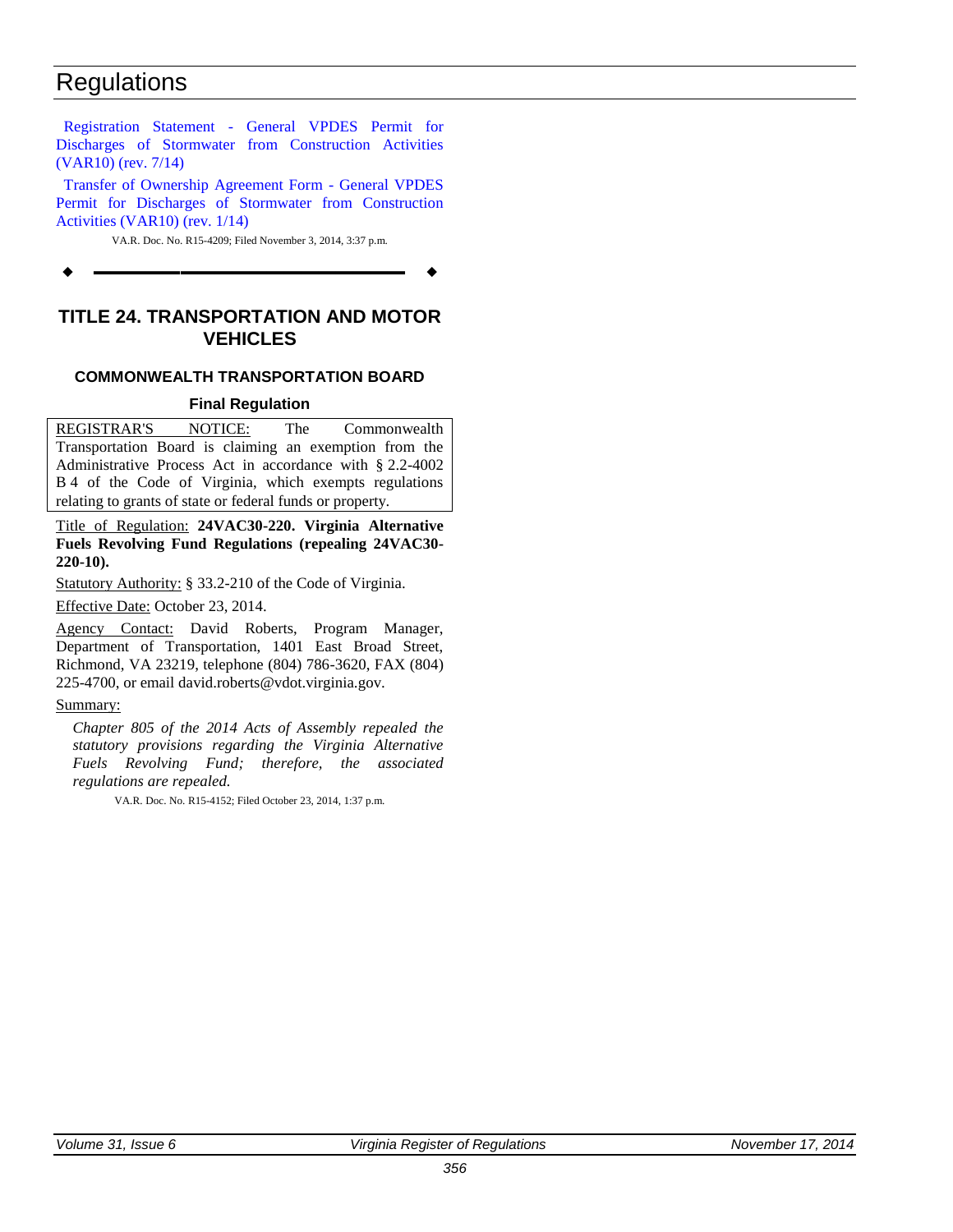#### <span id="page-17-0"></span>EXECUTIVE ORDER NUMBER 32 (2014)

#### **Advancing Virginia's Housing Policy**

#### Importance of the Issue

The sustained economic and social vitality of communities throughout the Commonwealth of Virginia depends upon the quality, availability, and affordability of housing. Housing is, and will remain, a key policy priority with far-reaching economic and social consequences. Successfully addressing homelessness, particularly among veterans and youth, requires a continued commitment of energy and resources. Advancing progress in special needs housing is also an imperative to ensure that individuals with disabilities have the opportunity to live in appropriate, fully integrated settings within communities rather than institutional facilities. Moreover, the housing industry is a major direct and indirect contributor to the growth of the state's economy.

The Commonwealth must build upon the foundation established by public and private constituencies to address homelessness, while identifying several new priority areas in which progress is needed and attainable. The availability of affordable housing is a critical component not only for individuals with developmental and intellectual disabilities, but also for a growing workforce. It is essential to coordinate housing and economic development investments.

Accordingly, by virtue of the power vested in me as Governor under Article V of the Constitution of Virginia and under the laws of the Commonwealth, and subject to my continuing and ultimate authority and responsibility to act in such matters, I hereby direct the Secretary of Commerce and Trade, with the assistance of the Director of the Department of Housing and Community Development, the Executive Director of the Virginia Housing Development Authority, and a representative of the Secretary of Health and Human Resources to identify and implement actions to enable quality, affordable housing, which will strengthen families and communities and foster economic growth.

#### Policy Review Initiatives

In developing Virginia's current housing policy, prior housing policy initiatives will be reviewed in addition to the following measures:

1. Prioritize the most urgent areas of housing and homeless program needs.

2. Identify the links between housing and economic and community development.

3. Establish working groups as determined by the Secretary of Commerce and Trade and invite stakeholder participation to provide input regarding housing and related issues.

4. Conduct a review of programs and policies in coordination with the activities of state-level housing and economic development policy-setting efforts.

5. Offer advice and recommendations for policies that address:

1. Homelessness, particularly among veterans, young adults, and children;

2. Rapid re-housing strategies;

3. Housing opportunities for individuals with disabilities and other categories of special needs;

4. Appropriate housing options for an aging demographic;

5. Economic and community development strategies integrated with housing initiatives for urban and rural revitalization, including adaptive reuse, mixed-use development and mixed-income housing, and the preservation of existing affordable housing;

6. Cross-Secretariat and agency collaboration and identification of resources to assist individuals receiving supportive services within a community, as appropriate, rather than in institutional settings; and

7. Affordable housing that meets the needs of working Virginians in areas where high housing costs impede economic development, productivity, and the quality of life.

#### Staffing and Funding

Staffing will be furnished by the Office of the Secretary of Commerce and Trade and the Secretary of Health and Human Resources, Department of Housing and Community Development, Virginia Housing Development Authority, and other agencies and offices as needed. Stakeholder participants in the review shall serve without compensation.

#### Effective Date of the Executive Order

This Executive Order shall be effective upon its signing and shall remain in force and effect untilrescinded by further executive order.

Given under my hand and under the Seal of the Commonwealth of Virginia, this 30th day of October, 2014.

/s/ Terence R. McAuliffe Governor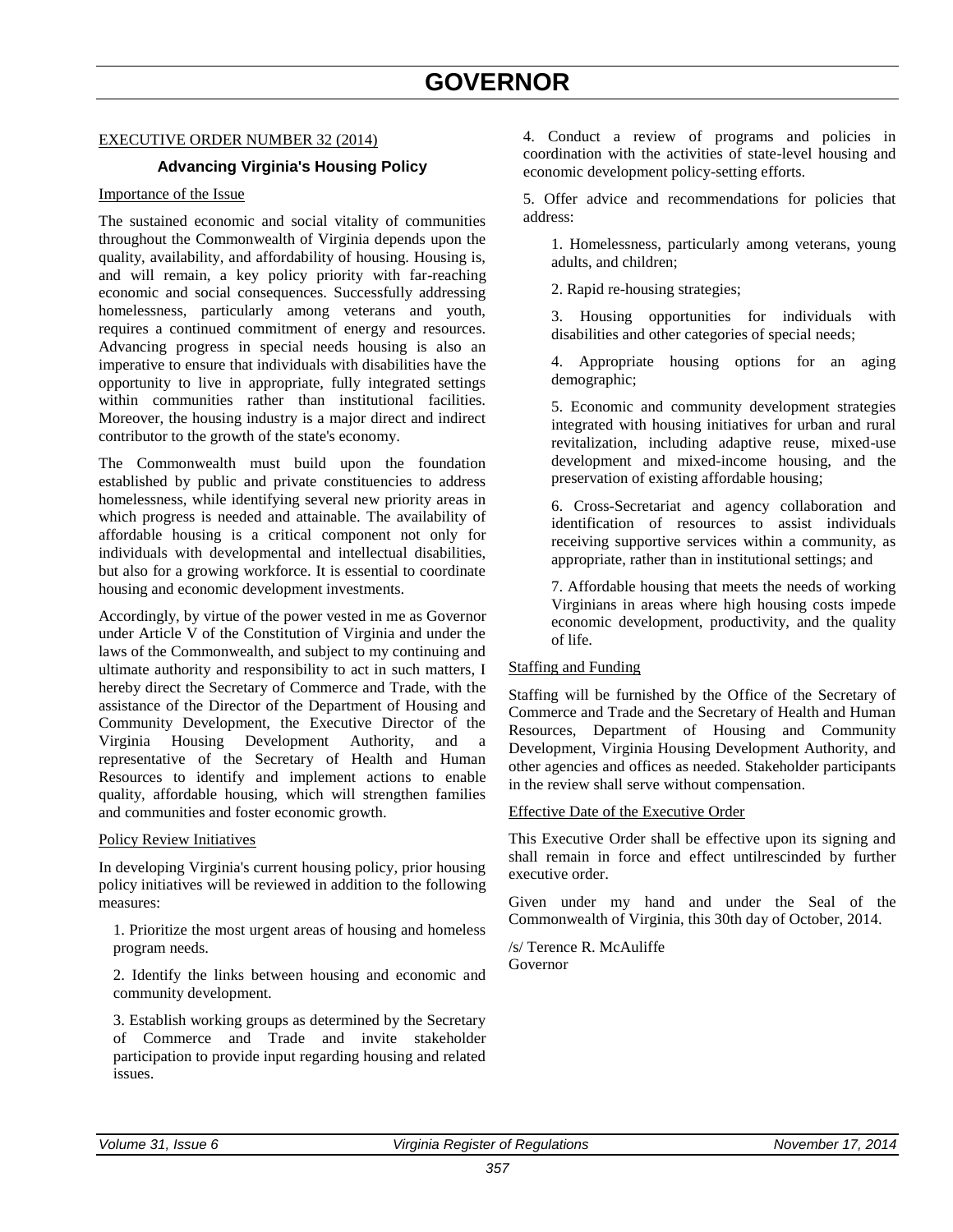# **GENERAL NOTICES/ERRATA**

#### <span id="page-18-0"></span>**DEPARTMENT OF AGRICULTURE AND CONSUMER SERVICES**

#### **Small Business Impact Review - Report of Findings**

Pursuant to § 2.2-4007.1 of the Code of Virginia, the Department of Agriculture and Consumer Services conducted a small business impact review of **2VAC5-40, Rules and Regulations Governing the Prevention, Control and Eradication of Bovine Tuberculosis in Virginia** and determined that this regulation should be retained in its current form. The Department of Agriculture and Consumer Services is publishing its report of findings dated September 8, 2014, to support this decision in accordance with § 2.2- 4007.1 F of the Code of Virginia.

As stated previously, this regulation is important for the beef and dairy cattle industries. Many beef and dairy farms, as well as the processing plants that process the cattle, are small businesses. Without the safeguards this regulation provides, these small businesses take on a great amount of risk. If our "bovine tuberculosis free status" is compromised, other states and countries will not purchase Virginia cattle, thereby putting these small businesses out of business. Without this regulation, the risk of that happening becomes significantly higher and that risk may greatly decrease Virginia's beef and cattle farms and the small businesses that rely on them. There have been no complaints from the public, and the regulation is necessarily uncomplicated. This regulation complements USDA's Tuberculosis Uniform Methods and Rules and 9 CFR Part 77. Tuberculosis testing protocols are prescribed by USDA in these documents, but have at times been interpreted to only apply to cattle moving interstate. Virginia's regulation makes it clear what is required for testing and reporting in Virginia, even if tested cattle are not traveling interstate. USDA is currently in the process of releasing a proposed Tuberculosis Rule, and based on that rule, it is anticipated that this regulation may need to be revised in the future. Since the last time this regulation was evaluated, there have not been significant changes in technology, economic conditions, or other factors.

Contact Information: Dr. Charles Broaddus, Program Manager, Office of Veterinary Services, Virginia Department of Agriculture and Consumer Services, P.O. Box 1163, Richmond, VA 23218, telephone (804) 786-4560, FAX (804) 371-2380, or email [charles.broaddus@vdacs.virginia.gov.](mailto:charles.broaddus@vdacs.virginia.gov)

#### **Small Business Impact Review - Report of Findings**

Pursuant to § 2.2-4007.1 of the Code of Virginia, the Department of Agriculture and Consumer Services conducted a small business impact review of **2VAC5-90, Control and Eradication of Pullorum Disease and Fowl Typhoid in Poultry Flocks and Hatcheries and Products Thereof in Virginia** and determined that this regulation should be retained in its current form. The Department of Agriculture and Consumer Services is publishing its report of findings

dated September 12, 2014, to support this decision in accordance with § 2.2-4007.1 F of the Code of Virginia.

Keeping this regulation as is will not have a significant negative impact on small businesses. There is a continued need for this regulation to stay in effect in order to protect poultry species and public health. If the regulation is not maintained, then the risk of pullorum disease and fowl typhoid could have a negative impact on small businesses and poultry producers who rely on poultry for the viability of their farms and businesses. This regulation is important for the poultry industry. There have been no complaints from the public and the regulation is necessarily uncomplicated. This regulation does not overlap, duplicate, or conflict with federal or state law or regulation. Since the last time this regulation was evaluated, there have not been significant changes in technology, economic conditions, or other factors.

Contact Information: Dr. Charles Broaddus, Program Manager, Office of Veterinary Services, Virginia Department of Agriculture and Consumer Services, P.O. Box 1163, Richmond, VA 23218, telephone (804) 786-4560, FAX (804) 371-2380, or email [charles.broaddus@vdacs.virginia.gov.](mailto:charles.broaddus@vdacs.virginia.gov)

#### **Small Business Impact Review - Report of Findings**

Pursuant to § 2.2-4007.1 of the Code of Virginia, the Department of Agriculture and Consumer Services conducted a small business impact review of **2VAC5-150, Rules and Regulations Governing the Transportation of Companion Animals** and determined that this regulation should be retained in its current form. The Department of Agriculture and Consumer Services is publishing its report of findings dated September 24, 2014, to support this decision in accordance with § 2.2-4007.1 F of the Code of Virginia.

This regulation has minimal impact on small businesses. It establishes uniform and equitable requirements for the transportation of companion animals that do not place undue burdens on small versus large businesses. The agency has received no comments from small businesses that this regulation is burdensome. The regulation is not complex and complements federal regulations enacted pursuant to the federal Animal Welfare Act. This regulation is not outdated; no significant technological or economic developments have impacted the transportation of companion animals since the regulation was adopted.

Contact Information: Dr. Dan Kovich, Program Manager, Office of Animal Care and Health Policy, Virginia Department of Agriculture and Consumer Services, P.O. Box 1163, Richmond, VA 23218, telephone (804) 786-2483, FAX (804) 371-2380, or email [dan.kovich@vdacs.virginia.gov.](mailto:dan.kovich@vdacs.virginia.gov)

#### **Small Business Impact Review - Report of Findings**

Pursuant to § 2.2-4007.1 of the Code of Virginia, the Department of Agriculture and Consumer Services conducted a small business impact review of **2VAC5-310, Rules and**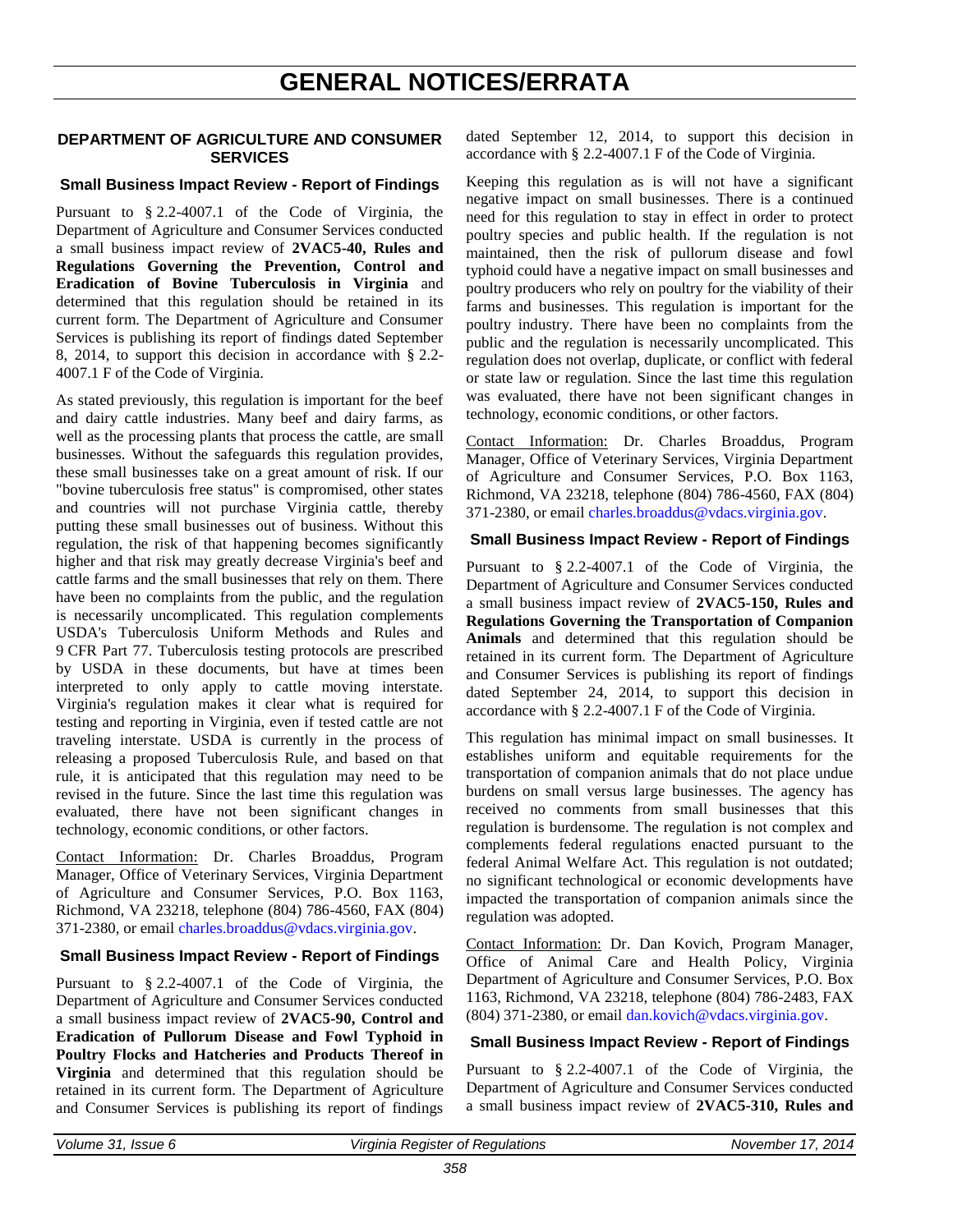**Regulations-Official Standards for Enforcement of the Virginia Apples: Grading, Packing, and Marking Law** and determined that this regulation should be retained in its current form. The Department of Agriculture and Consumer Services is publishing its report of findings dated October 6, 2014, to support this decision in accordance with § 2.2- 4007.1 F of the Code of Virginia.

The agency is recommending that the regulation should remain in effect without change. The agency did not receive any comments regarding the regulation during the comment period. The regulation does not duplicate any state or federal laws. The agency last conducted a periodic review of this regulation in 2009. The agency continues to believe the current regulation is the least burdensome and least intrusive alternative on the apple industry and small businesses.

Contact Information: Dennis Clary, Program Manager, Virginia Department of Agriculture and Consumer Services, P.O. Box 1163, Richmond, VA 23218, telephone (804) 786- 1933, FAX (804) 371-7785, or email [dennis.clary@vdacs.virginia.gov.](mailto:dennis.clary@vdacs.virginia.gov)

#### **Small Business Impact Review - Report of Findings**

Pursuant to § 2.2-4007.1 of the Code of Virginia, the Department of Agriculture and Consumer Services conducted a small business impact review of **2VAC5-590, Rules and Regulations Pertaining to Tolerances and Prohibitions Applicable to Ground Beef** and determined that this regulation should be retained in its current form. The Department of Agriculture and Consumer Services is publishing its report of findings dated October 3, 2014, to support this decision in accordance with § 2.2-4007.1 F of the Code of Virginia.

This regulation is still needed because it is still necessary to ensure that ground beef products are produced according to and meet minimum acceptable standards relative to product formulation and saturated fat content. It also ensures that consumers are duly informed via product labeling and placard displays regarding the fat content of ground beef products and allows consumers to make optimal health choices regarding the level of saturated fat consumed when ground beef products are purchased.

Without this regulation, it will be difficult to find other means by which to ensure that ground beef products meet acceptable standards. Federal regulations also exist that mandate a maximum fat content of 30% in ground beef products. However, these federal regulations are primarily enforced and policed at meat processing facilities. The subject regulation (2VAC5-590) is typically applied to ground beef products formulated and/or sold at retail food stores, enforced at that level, and creates specific production standards applicable to retail environments. Since the last time this regulation was evaluated, there have not been significant changes in technology, economic conditions, or other factors that would

impact this regulation. This regulation was promulgated with due concerns for the industry and has minimal impact on small businesses. It is recommended that the regulation remain in place without modification. There have been no complaints received relative to this regulation.

Contact Information: Ryan Davis, Program Manager, Office of Dairy and Foods, Virginia Department of Agriculture and Consumer Services, P.O. Box 1163, Richmond, VA 23218, telephone (804) 786-8910, FAX (804) 371-7792, or email [ryan.davis@vdacs.virginia.gov.](mailto:ryan.davis@vdacs.virginia.gov)

### **AIR POLLUTION CONTROL BOARD**

#### **State Implementation Plan Proposed Revision - Public Comment Opportunity**

Notice of action: The Department of Environmental Quality (DEQ) is announcing an opportunity for public comment on a proposed revision to the Commonwealth of Virginia State Implementation Plan (SIP). The SIP is a plan developed by the Commonwealth in order to fulfill its responsibilities under the federal Clean Air Act to attain and maintain the ambient air quality standards promulgated by the U.S. Environmental Protection Agency (EPA) under the Act. The Commonwealth intends to submit the regulation to EPA as a revision to the SIP in accordance with the requirements of  $\S$  110(a) of the federal Clean Air Act.

Regulations affected: The regulation of the board affected by this action is the Regulation for General Administration, 9VAC5-170 (Revision F14).

Purpose of notice: DEQ is seeking comment on the issue of whether the regulation amendments should be submitted as a revision to the SIP.

Public comment period: November 17, 2014, through December 17, 2014.

Public hearing: A public hearing may be conducted if a request is made in writing to the contact listed below. In order to be considered, the request must include the full name, address, and telephone number of the person requesting the hearing and be received by DEQ by the last day of the comment period. Notice of the date, time, and location of any requested public hearing will be announced in a separate notice, and another 30-day comment period will be conducted.

Public comment stage: The regulation amendments are exempt from the state administrative procedures for adoption of regulations contained in Article 2 (§ 2.2-4006 et seq.) of the Administrative Process Act by the provisions of § 2.2- 4006 A 4 c of the Administrative Process Act because they are necessary to meet the requirements of the federal Clean Air Act and do not differ materially from the pertinent Act provisions. Since the amendments have been adopted and are exempt from administrative procedures for the adoption of regulations, DEQ is accepting comment only on the issue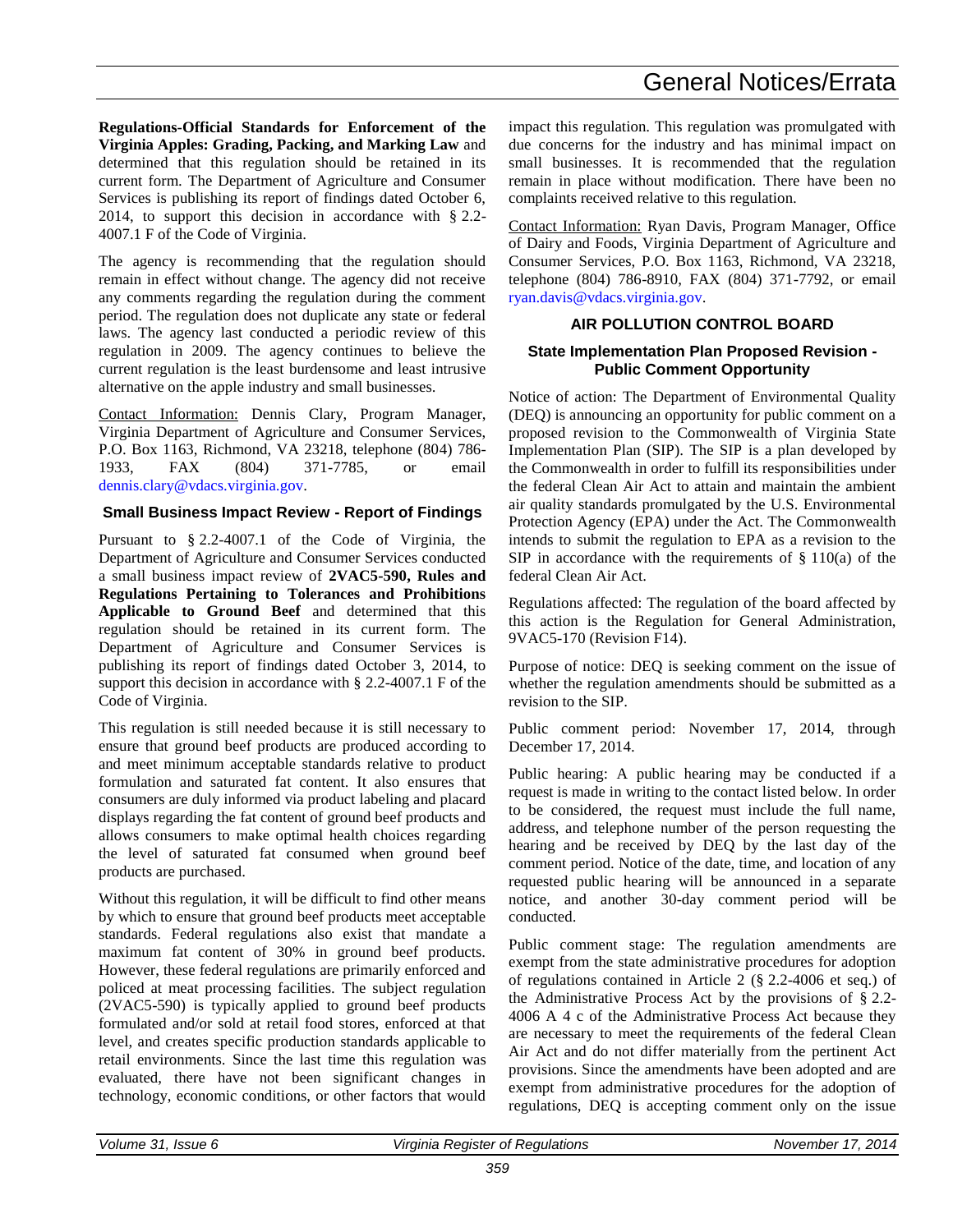cited above under "purpose of notice" and not on the content of the regulation amendments.

Description of proposal: Section  $110(a)(2)(E)(ii)$  of the Clean Air Act requires that each applicable SIP provide requirements that the state comply with the requirements respecting state boards under § 128 of the Act. Subdivision (a)(1) of  $\S$  128 requires that each SIP contain requirements that any board or body that approves permits or enforcement orders under the Act shall have at least a majority of members who represent the public interest and do not derive any significant portion of their income from persons subject to permits or enforcement orders under the Act. In Virginia, this is addressed in § 10.1-1302 of the Code of Virginia. Subdivision (a)(2) of  $\S$  128 of the Act requires that any potential conflicts of interest by members of such board or body, or by the head of an executive agency with similar powers, be adequately disclosed. Because there are no provisions in the Air Pollution Control Law or the board's regulations that directly address § 128(a)(2) of the Act, the Virginia SIP must be amended to incorporate the requirements of  $\S 128(a)(2)$ ; the mechanism for accomplishing this is through the Regulation for General Administration, which covers general administrative actions.

Federal information: This notice is being given to satisfy the public participation requirements of federal regulations (40 CFR 51.102) and not any provision of state law. The proposal will be submitted as a revision to the Commonwealth of Virginia SIP under § 110(a) of the federal Clean Air Act in accordance with 40 CFR 51.104. It is planned to submit all provisions of the proposal as a revision to the SIP with the exception of 9VAC5-170-210 B, which is set to become effective November 19, 2014.

How to comment: DEQ accepts written comments by email, fax, and postal mail. In order to be considered, comments must include the full name, address and telephone number of the person commenting and be received by DEQ by the last day of the comment period. All materials received are part of the public record.

To review regulation documents: The proposal and any supporting document are available on the DEQ Air Public Notices for Plans website: [http://www.deq.state.va.us/Programs/Air/PublicNotices/airpla](http://www.deq.state.va.us/Programs/Air/PublicNotices/airplansandprograms.aspx) [nsandprograms.aspx.](http://www.deq.state.va.us/Programs/Air/PublicNotices/airplansandprograms.aspx) The documents may also be obtained by contacting the DEQ representative named below. The public may review the documents between 8:30 a.m. and 4:30 p.m. of each business day until the close of the public comment period at the following DEQ locations:

1) Main Street Office, 8th Floor, 629 East Main Street, Richmond, Virginia, telephone (804) 698-4070,

2) Southwest Regional Office, 355 Deadmore Street, Abingdon, Virginia, telephone (276) 676-4800,

3) Blue Ridge Regional Office, Roanoke Location, 3019 Peters Creek Road, Roanoke, Virginia, telephone (540) 562-6700,

4) Blue Ridge Regional Office, Lynchburg Location, 7705 Timberlake Road, Lynchburg, Virginia, telephone (434) 582-5120,

5) Valley Regional Office, 4411 Early Road, Harrisonburg, Virginia, telephone (540) 574-7800,

6) Piedmont Regional Office, 4949-A Cox Road, Glen Allen, Virginia, telephone (804) 527-5020,

7) Northern Regional Office, 13901 Crown Court, Woodbridge, Virginia, telephone (703) 583-3800, and

8) Tidewater Regional Office, 5636 Southern Boulevard, Virginia Beach, Virginia, telephone (757) 518-2000.

Contact Information: Karen G. Sabasteanski, Department of Environmental Quality, 629 East Main Street, P.O. Box 1105, Richmond, VA 23218, telephone (804) 698-4426, FAX (804) 698-4510, or email [karen.sabasteanski@deq.virginia.gov.](mailto:karen.sabasteanski@deq.virginia.gov)

#### **STATE CORPORATION COMMISSION**

#### **Bureau of Insurance**

October 6, 2014

Administrative Letter 2014-05

To: All Companies Licensed under Chapters 10, 11, 12, 40, 41, 42, 45 or 61 of Title 38.2 of the Code of Virginia

Re: Virginia Life, Accident and Sickness Insurance Guaranty Association

Notice of Protection Provided by the Virginia Life, Accident and Sickness Insurance Guaranty Association

The provisions of this administrative letter replace the provisions of Administrative Letter 2010-12.

The purpose of this Administrative Letter is to inform life, accident and sickness companies (insurers) subject to Chapter 17 of Title 38.2 of the Code of Virginia of the updated disclaimer required to be attached to policies in order to comply with the provisions of § 38.2-1715 of the Code of Virginia.

Chapter 510, which became effective July 1, 2010, amended and re-enacted § 38.2-1442 (Investments) and §§ 38.2-1700 through 38.2-1715 (Virginia Life, Accident and Sickness Insurance Guaranty Association) updating and expanding the scope of the Guaranty Association. Pursuant to amendments in § 38.2-1715, the Guaranty Association is required to prepare and submit to the Commission for approval, a summary document describing the general purposes and limitations of Chapter 17, which includes a disclaimer that discusses limitations, exclusions, and the types of policies that are covered by the Guaranty Association.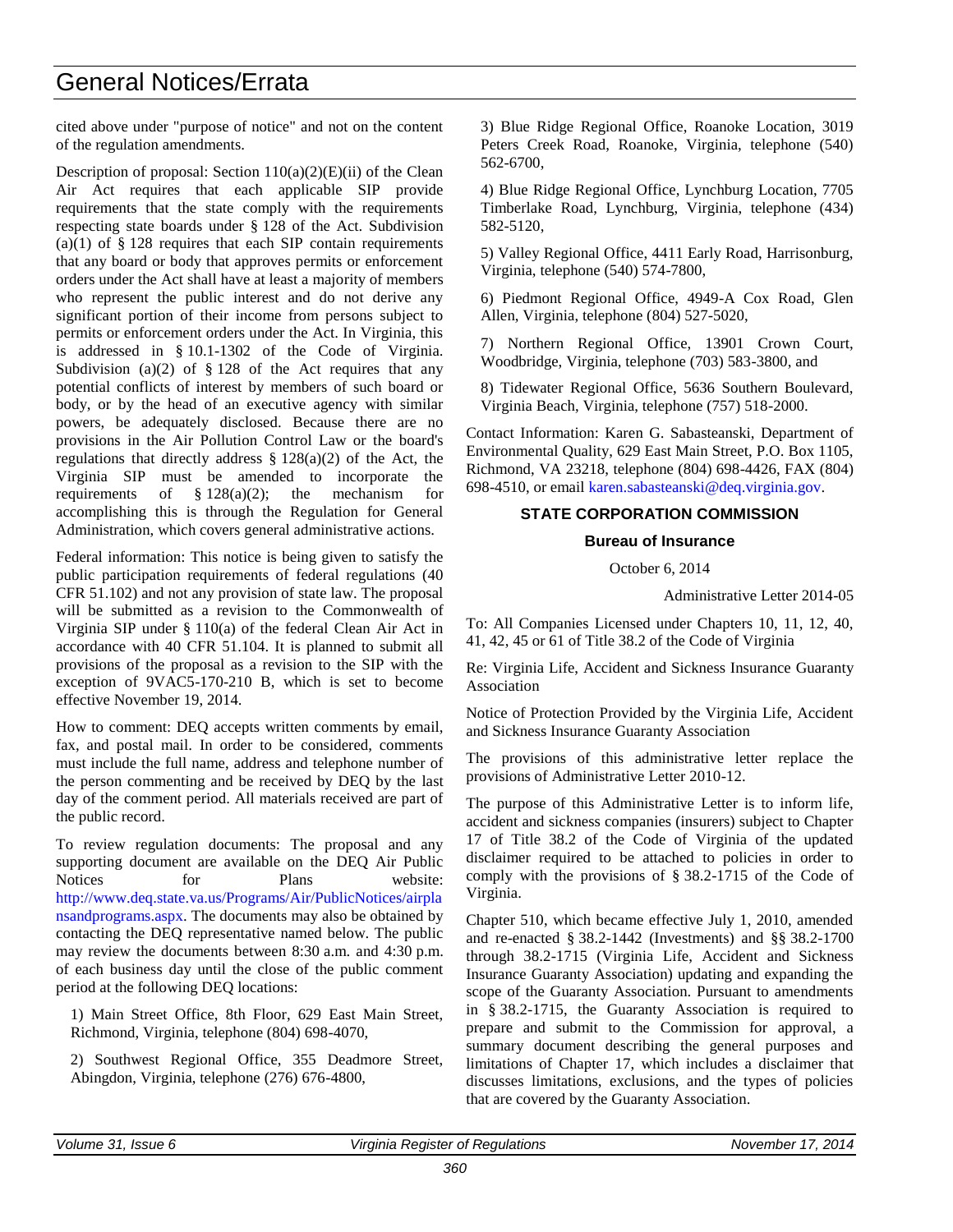The summary document entitled Notice of Protection Provided by the Virginia Life, Accident and Sickness Insurance Guaranty Association (Notice), was approved effective November 1, 2010. This Notice has been revised to include the new address of the Virginia Life, Accident and Sickness Insurance Guaranty Association, and the new Bureau of Insurance web address. Beginning January 1, 2015, insurers are required to attach this revised Notice to policies or contracts delivered to policy or contract owners. The Bureau would also like to clarify that insurers are required to attach this Notice to policies or contracts delivered to Virginia policy or contract owners only. Insurers are required to retain evidence of compliance with this Notice requirement so long as the policy or contract remains in effect.

Questions regarding this letter may be directed to: Mary Ann Mason, Principal Insurance Market Examiner, Forms and Rates Section, Life and Health Division, Bureau of Insurance, State Corporation Commission, P.O. Box 1157, Richmond, Virginia 23218, telephone (804) 371-9348, or email maryann.mason@scc.virginia.gov.

/s/ Jacqueline K. Cunningham Commissioner of Insurance

#### NOTICE OF

#### PROTECTION PROVIDED BY

#### VIRGINIA LIFE, ACCIDENT AND SICKNESS

#### INSURANCE GUARANTY ASSOCIATION

This notice provides a brief summary of the Virginia Life, Accident and Sickness Insurance Guaranty Association ("the Association") and the protection it provides for policyholders. This safety net was created under Virginia law, which determines who and what is covered and the amounts of coverage.

The Association was established to provide protection in the unlikely event that a life, annuity or health insurance company licensed in the Commonwealth of Virginia becomes financially unable to meet its obligations and is taken over by its Insurance Department. If this should happen, the Association will typically arrange to continue coverage and pay claims, in accordance with Virginia law, with funding from assessments paid by other life and health insurance companies licensed in the Commonwealth of Virginia.

The basic protections provided by the Association are:

• Life Insurance

o \$300,000 in death benefits

o \$100,000 in cash surrender or withdrawal values

• Health Insurance

o \$500,000 in hospital, medical and surgical insurance benefits

o \$300,000 in disability [income] insurance benefits

- General Notices/Errata
- o \$300,000 in long-term care insurance benefits
- o \$100,000 in other types of health insurance benefits

• Annuities

o \$250,000 in withdrawal and cash values

The maximum amount of protection for each individual, regardless of the number of policies or contracts, is \$350,000, except for hospital, medical and surgical insurance benefits, for which the limit is increased to \$500,000.

Note: Certain policies and contracts may not be covered or fully covered. For example, coverage does not extend to any portion(s) of a policy or contract that the insurer does not guarantee, such as certain investment additions to the account value of a variable life insurance policy or a variable annuity contract. There are also various residency requirements and other limitations under Virginia law.

To learn more about the above protections, please visit the Association's website at [www.valifega.org](http://www.valifega.org/) or contact: Virginia Life, Accident and Sickness, Insurance Guaranty Association, c/o APM Management Services, Inc., 1503 Santa Rosa Road, Suite 101, Henrico, VA 23229-5105, telephone (804) 282-2240.

State Corporation Commission, Bureau of Insurance, P. O. Box 1157, Richmond, VA 23218-1157, telephone (804) 371- 9741, Toll Free Virginia only: 1-800-552-7945, [http://scc.virginia.gov/boi/index.aspx.](http://scc.virginia.gov/boi/index.aspx)

**Insurance companies and agents are not allowed by Virginia law to use the existence of the Association or its coverage to encourage you to purchase any form of insurance. When selecting an insurance company, you should not rely on Association coverage. If there is any inconsistency between this notice and Virginia law, then Virginia law will control.** 

#### **DEPARTMENT OF ENVIRONMENTAL QUALITY**

#### **Public Notice to Review and Provide Comment on the Priority Areas for TMDL and Watershed Plan Development**

Purpose of notice: The Virginia Department of Environmental Quality (DEQ) is seeking input and comments on the 2015 priority areas for total maximum daily load (TMDL) and watershed plan development. These areas have been listed as impaired in Virginia's Water Quality Assessment § 305(b)/303(d) Integrated Report. Developing plans to address and restore impaired waters is required by § 62.1-44.2 of the Code of Virginia.

Public comment period: November 17, 2014, through December 17, 2014.

Description of proposed action: In 2015, DEQ staff plan to continue or initiate TMDLs or watershed plans in the following areas: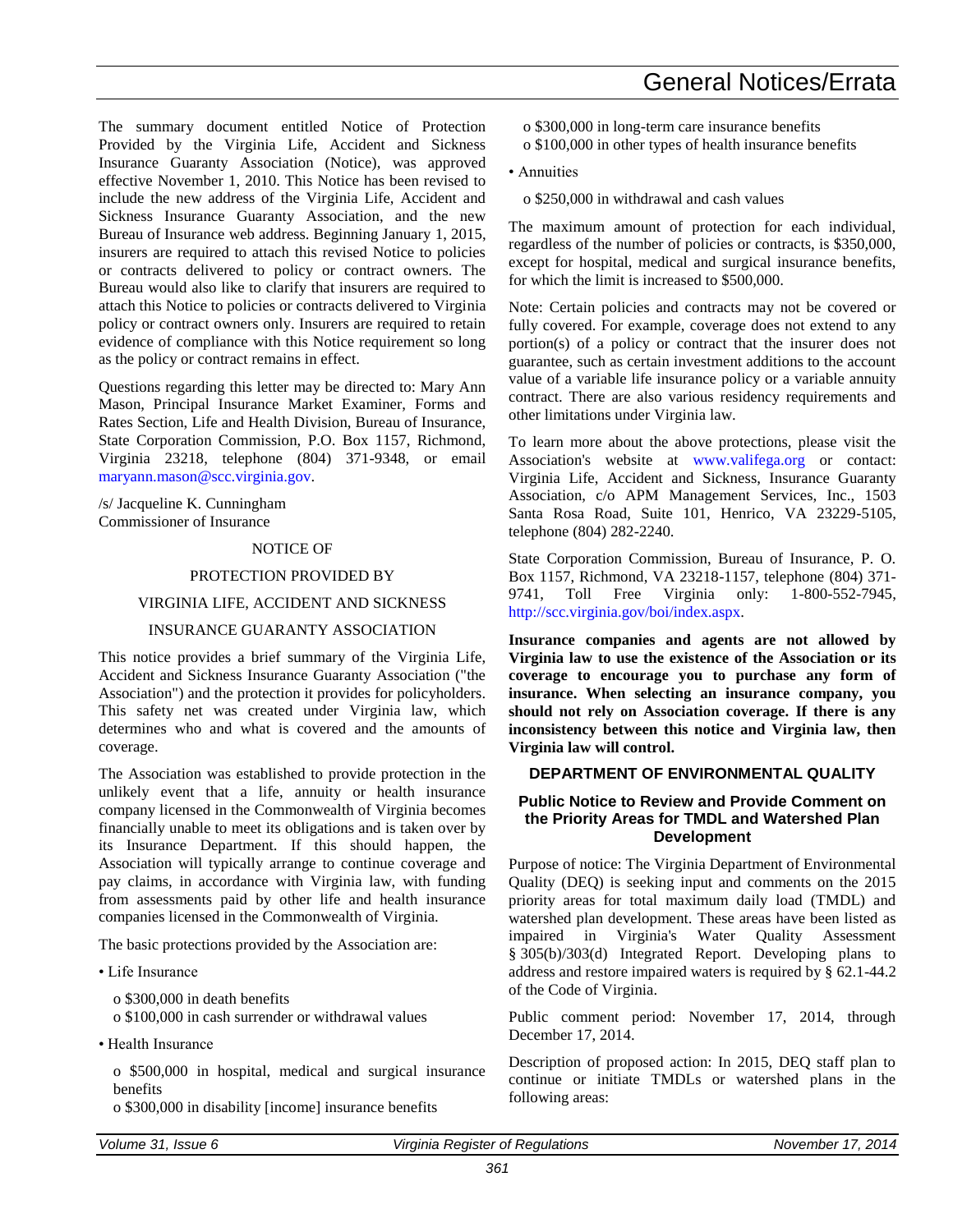| Project Area                                           | City/County                                           | Listed<br>Impairment                            |
|--------------------------------------------------------|-------------------------------------------------------|-------------------------------------------------|
| <b>New River PCB</b>                                   | Giles, Montgomery,<br>Pulaski, Radford City,<br>Wythe | PCB                                             |
| Wolf Creek and<br>tributaries                          | Bland, Tazewell, Giles                                | Bacteria                                        |
| Long Meadow Run<br>and Turley Creek                    | Rockingham, Shenandoah                                | Benthic <sup>1</sup>                            |
| Meadow Creek and<br><b>Schenks Branch</b>              | Charlottesville, Albemarle                            | Benthic                                         |
| <b>Accotink Creek</b><br>Benthic                       | Fairfax                                               | Benthic                                         |
| South Fork Holston<br>River and tributaries            | Smyth                                                 | Bacteria                                        |
| Mattaponi<br>Watershed Bacteria                        | Spotsylvania, King<br>William, and Caroline           | Bacteria                                        |
| <b>Stony Run (stressor</b><br>analysis)                | Henrico                                               | Benthic                                         |
| Lower<br>Chickahominy River<br>and tributaries         | Charles City, New Kent                                | Bacteria.<br><b>Dissolved</b><br>Oxygen<br>(DO) |
| Little Mosquito<br>Creek and<br><b>Assawoman Creek</b> | Accomack                                              | DO                                              |
| Nassawaddox Creek<br>and tributaries                   | Northampton                                           | Bacteria                                        |
| Walker Creek and<br>tributaries                        | Bland, Giles                                          | Bacteria                                        |
| North Fork Catoctin<br>Creek Benthic<br>TMDL           | Loudoun                                               | Benthic                                         |
| Kits Creek (stressor<br>analysis)                      | Lunenburg                                             | Benthic                                         |
| <b>Bluestone Creek</b>                                 | Mecklenburg                                           | <b>Bacteria</b>                                 |
| Nottoway River and<br><b>Crooked Creek</b>             | Nottoway, Dinwiddie                                   | Bacteria                                        |
| Kerr Reservoir<br>tributaries                          | Mecklenburg                                           | Bacteria                                        |
| Jeffries Branch                                        | Loudoun, Fauquier                                     | Benthic                                         |
| <b>Woods Creek</b>                                     | Lexington, Rockbridge                                 | Bacteria,<br>Benthic                            |
| McClure River                                          | Dickenson                                             | Benthic                                         |

\_\_\_\_\_\_\_\_\_\_\_\_\_\_\_\_\_\_\_\_\_\_\_\_\_\_\_\_\_\_\_\_\_\_\_\_\_\_\_\_\_\_\_\_\_\_\_\_\_

<sup>1</sup> Evidence of a degraded biological (benthic) community is a strong indicator that a water does not support the aquatic life designated use. More information on Virginia's biological monitoring program is available at the following website:

[http://www.deq.virginia.gov/Programs/Water/WaterQualityInformationTMD](http://www.deq.virginia.gov/Programs/Water/WaterQualityInformationTMDLs/WaterQualityMonitoring/BiologicalMonitoring.aspx) [Ls/WaterQualityMonitoring/BiologicalMonitoring.aspx.](http://www.deq.virginia.gov/Programs/Water/WaterQualityInformationTMDLs/WaterQualityMonitoring/BiologicalMonitoring.aspx)

TMDL reports and watershed plans are developed in accordance with federal regulations (40 CFR 130.7) and are exempt from the provisions of Article 2 (§ 2.2-4006 et seq.) of the Virginia Administrative Process Act. The reports are subject to the TMDL public participation process contained in DEQ's Public Participation Procedures for Water Quality Management Planning. The public comment process provides the affected stakeholders an opportunity for public input on the TMDL development process. Once completed, draft reports are available for public review and comment on DEO's website at [http://www.deq.virginia.gov/Programs/Water/WaterQualityIn](http://www.deq.virginia.gov/Programs/Water/WaterQualityInformationTMDLs/TMDL/TMDLDevelopment/DraftTMDLReports.aspx) [formationTMDLs/TMDL/TMDLDevelopment/DraftTMDLR](http://www.deq.virginia.gov/Programs/Water/WaterQualityInformationTMDLs/TMDL/TMDLDevelopment/DraftTMDLReports.aspx) [eports.aspx.](http://www.deq.virginia.gov/Programs/Water/WaterQualityInformationTMDLs/TMDL/TMDLDevelopment/DraftTMDLReports.aspx)

How to comment: The DEQ accepts written comments by email, fax, and postal mail. All written comments must include the full name, address, and telephone number of the person commenting and be received by DEQ by 5 p.m. on the last day of the comment period.

How a decision is made: After comments have been considered, DEQ will make the final decision on 2015 priority areas. Comments will also be used for prioritizing waters in future work plans.

Contact for public comments, document requests, and additional information: Sandra Mueller, Department of Environmental Quality, P.O. Box 1105, Richmond, VA 23218, telephone (804) 698-4324, FAX (804) 698-4032, or email [sandra.mueller@deq.virginia.gov.](mailto:sandra.mueller@deq.virginia.gov)

### **VIRGINIA LOTTERY**

#### **Director's Orders**

The following Director's Orders of the Virginia Lottery were filed with the Virginia Registrar of Regulations on October 28, 2014. The orders may be viewed at the Virginia Lottery, 900 East Main Street, Richmond, Virginia, or at the office of the Registrar of Regulations, 201 North 9th Street, 2nd Floor, Richmond, Virginia.

### Director's Order Number One Hundred Eight (14)

"Have You Played?" Retailer Incentive Promotion Virginia Lottery Retailer Incentive Program Requirements (This Director's Order is effective on December 1, 2014, and shall remain in full force and effect until ninety (90) days after the conclusion of the Incentive Program, unless otherwise extended by the Director)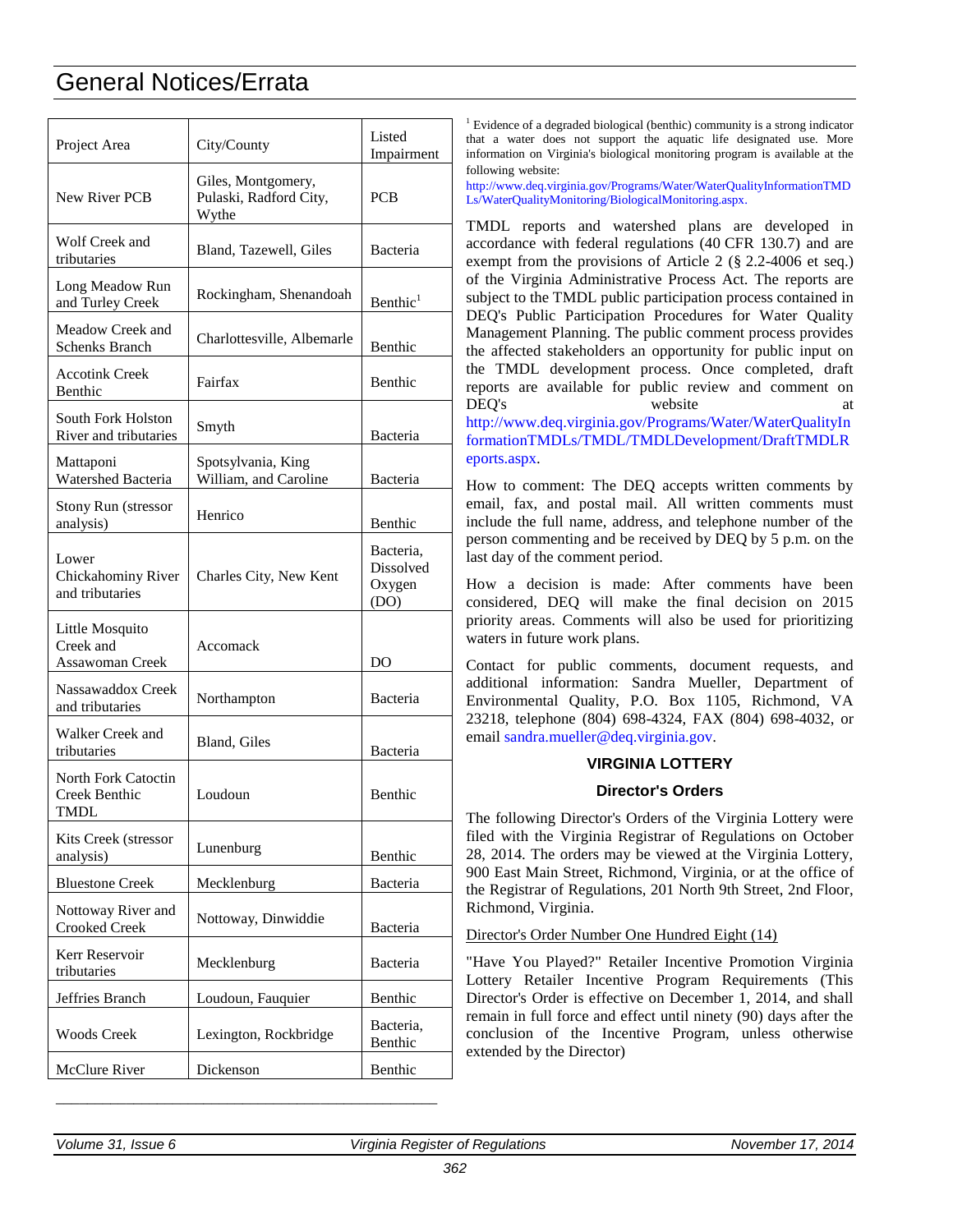#### Director's Order Number One Hundred Eleven (14)

"Lottery Express Out of Stock" Retailer Incentive Promotion Virginia Lottery Retailer Incentive Program Requirement (This Director's Order is effective on November 1, 2014, and shall remain in full force and effect until ninety (90) days after the conclusion of the Incentive Program, unless otherwise extended by the Director)

#### Director's Order Number One Hundred Seventeen (14)

Virginia Lottery's Winter Bonus Final Rules for Operation (effective November 4, 2014)

#### Director's Order Number One Hundred Eighteen (14)

"You Activate/We Pay" Virginia Lottery Retailer Incentive Program Requirements (This Director's Order is effective on November 4, 2014, and shall remain in full force and effect until ninety (90) days after the conclusion of the Incentive Program, unless otherwise extended by the Director)

#### Director's Order Number One Hundred Twenty-One (14)

Virginia Lottery's "Cash & Gas" Promotion Final Rules for Operation (This Director's Order becomes effective on Tuesday, October 14, 2014, rescinds and replaces Director's Order One Hundred Six (14), and shall remain in full force and effect unless amended or rescinded by further Director's Order)

#### Director's Order Number One Hundred Twenty-Two (14)

Certain Virginia Computer-Generated Game; End of Game - Win For Life - Virginia 28 (14) (This Director's Order is effective nunc pro tunc to end of system day, September 14, 2014, and shall remain in full force and effect unless amended or rescinded by further Director's Order)

Director's Order Number One Hundred Twenty-Five (14)

Virginia's Instant Game Lottery 1506 "Hot Shot" Final Rules for Game Operation (effective October 7, 2014)

Director's Order Number One Hundred Twenty-Six (14)

Virginia's Instant Game Lottery 1526 "Cash & Gas" Final Rules for Game Operation (effective September 24, 2014)

Director's Order Number One Hundred Twenty-Seven (14)

Virginia's Instant Game Lottery 1501 "Gold" Final Rules for Game Operation (effective September 23, 2014)

Director's Order Number One Hundred Twenty-Eight (14)

Virginia's Instant Game Lottery 1443 "Money Bag Crossword" Final Rules for Game Operation (effective September 24, 2014)

Director's Order Number One Hundred Twenty-Nine (14)

Virginia's Instant Game Lottery 1518 "Wrap It Up!" Final Rules for Game Operation (effective October 7, 2014)

Director's Order Number One Hundred Thirty-One (14)

Virginia's Computer-Generated Game Lottery "New Year's Millionaire Raffle" Final Rules for Game Operation (effective November 4, 2014)

Director's Order Number One Hundred Thirty-Two (14)

Virginia Lottery's "Mega Power \$10K Bonus" Final Rules for Operation (effective October 5, 2014)

Director's Order Number One Hundred Thirty-Three (14)

Virginia's Instant Game Lottery 1507 "High Roller" Final Rules for Game Operation (effective October 7, 2014)

Director's Order Number One Hundred Thirty-Four (14)

Virginia's Instant Game Lottery 1512 "Holiday Double Match" Final Rules for Game Operation (effective October 7, 2014)

Director's Order Number One Hundred Thirty-Five (14)

Virginia's Instant Game Lottery 1505 "Holiday Magic" Final Rules for Game Operation (effective October 7, 2014)

Director's Order Number One Hundred Thirty-Six (14)

Virginia's Instant Game Lottery 1504 "Peppermint Payout" Final Rules for Game Operation (effective October 7, 2014)

Director's Order Number One Hundred Thirty-Seven (14)

Virginia's Instant Game Lottery 1520 "Casino Nights" Final Rules for Game Operation (effective October 7, 2014)

#### Director's Order Number One Hundred Thirty-Eight (14)

Certain Virginia FastPlay Game; End of Game - Virginia Lottery's FastPlay Hot N Spicy Bingo 49 (14) (This Director's Order is effective nunc pro tunc to September 8, 2014, and shall remain in full force and effect unless amended or rescinded by further Director's Order)

#### Director's Order Number One Hundred Thirty-Nine (14)

Certain Virginia FastPlay Game; End of Game - Virginia Lottery's FastPlay \$15,000 Money Mania 47 (14) (This Director's Order is effective nunc pro tunc to September 8. 2014, and shall remain in full force and effect unless amended or rescinded by further Director's Order)

#### Director's Order Number One Hundred Forty (14)

Certain Virginia FastPlay Game; End of Game - Virginia Lottery's FastPlay Vacation Cash 81 (14) (This Director's Order is effective nunc pro tunc to September 8, 2014, and shall remain in full force and effect unless amended or rescinded by further Director's Order)

Director's Order Number One Hundred Forty-One (14)

Certain Virginia FastPlay Game; End of Game - Virginia Lottery's FastPlay Blackjack Bonanza 117 (13) (This Director's Order is effective nunc pro tunc to September 8,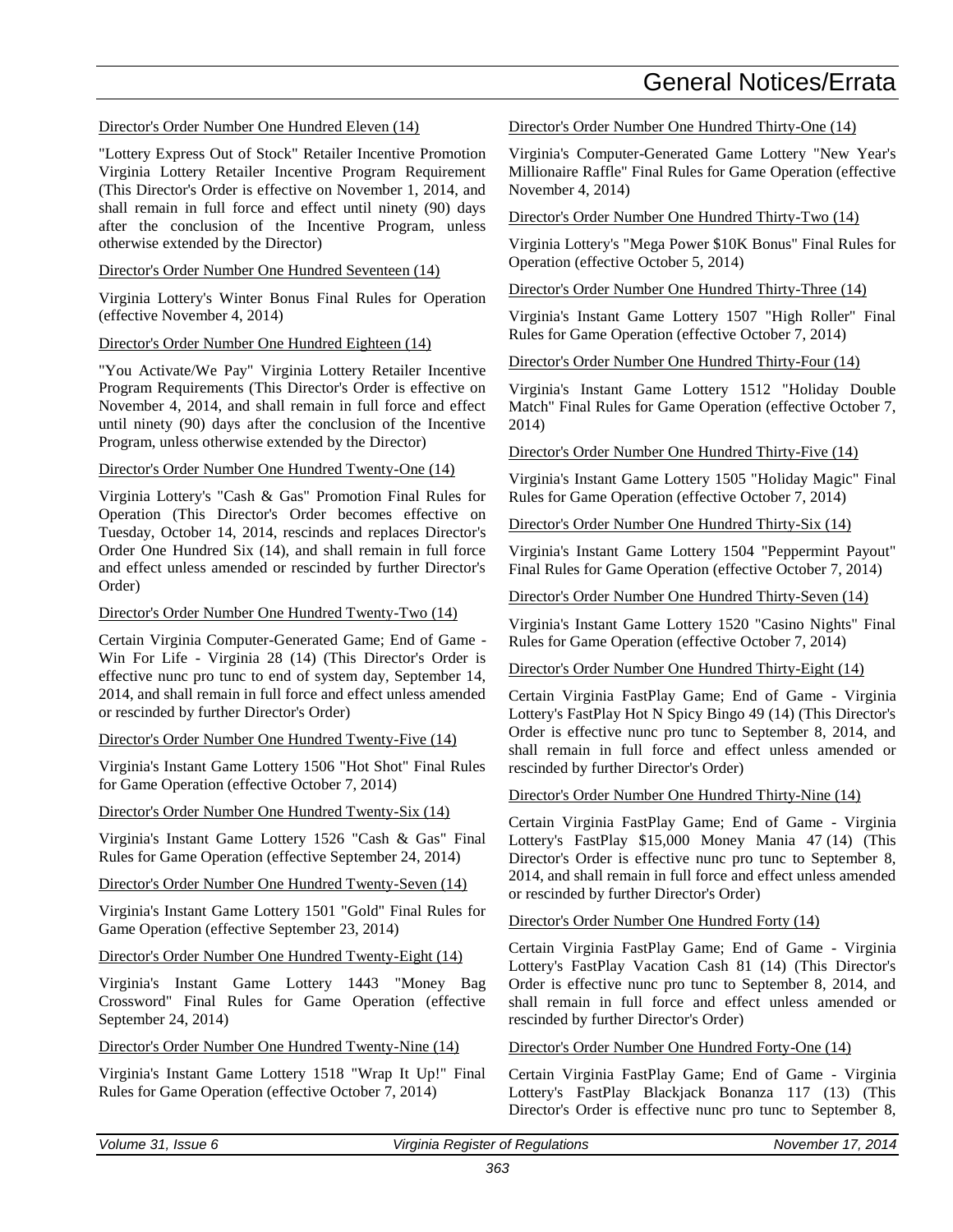2014, and shall remain in full force and effect unless amended or rescinded by further Director's Order)

#### Director's Order Number One Hundred Forty-Two (14)

"7-Eleven Holiday Contest" "Retailer Incentive Promotion Virginia Lottery Retailer Incentive Program Requirements (This Director's Order is effective on November 6, 2014, and shall remain in full force and effect until ninety (90) days after the conclusion of the Incentive Program, unless otherwise extended by the Director)

#### Director's Order Number One Hundred Forty-Four (14)

Virginia's Computer-Generated Game "Decades of Dollars" Final Rules for Game Operation (This Director's Order becomes effective with tickets purchased for the October 20, 2014, drawing or later and shall remain in full force and effect unless amended or rescinded by further Director's Order. Upon the effective date, these rules shall supersede and replace any and all prior Virginia Lottery "Decades of Dollars" game rules)

#### Director's Order Number One Hundred Forty-Six (14)

Virginia Lottery's "The Big \$20 Haul" Promotion Final Rules for Operation (This Director's Order becomes effective on Tuesday, October 14, 2014, rescinds Director's Order 124 (14), and shall remain in full force and effect unless amended or rescinded by further Director's Order)

#### Director's Order Number One Hundred Forty-Seven (14)

Virginia Lottery's "Collegiate Let's Play VA" Final Rules for Operation (effective October 11, 2014)

#### Director's Order Number One Hundred Forty-Eight (14)

Certain Virginia Instant Game Lotteries; End of Games.

In accordance with the authority granted by §§ 2.2-4002 B 15 and 58.1-4006 A of the Code of Virginia, I hereby give notice that the following Virginia Lottery instant games will officially end at midnight on Friday, October 17, 2014:

| Game 1262 | Million Dollar Cash Spectacular |
|-----------|---------------------------------|
| Game 1253 | Million Dollar Cash Bonanza     |
| Game 1188 | \$70 Million Payout Spectacular |
| Game 1470 | The Venetian 1470               |
| Game 1451 | \$100,000 Crossword             |
| Game 1441 | Poker                           |
| Game 1333 | Hit The Jackpot                 |
| Game 1427 | Red Hot Crossword               |
| Game 1319 | Diamond Bingo                   |
| Game 1456 | <b>I Heart Bacon</b>            |
| Game 1423 | Double Match                    |

| Game 1477 | <b>Black Cherry Doubler</b> |
|-----------|-----------------------------|
| Game 1457 | 7-11-21                     |
| Game 1453 | 21 Blackjack                |

The last day for lottery retailers to return for credit unsold tickets from any of these games will be Friday, December 5, 2014. The last day to redeem winning tickets for any of these games will be Wednesday, April 14, 2015, 180 days from the declared official end of the game. Claims for winning tickets from any of these games will not be accepted after that date. Claims that are mailed and received in an envelope bearing a postmark of the United States Postal Service or another sovereign nation of Wednesday, April 14, 2015, or earlier, will be deemed to have been received on time. This notice amplifies and conforms to the duly adopted State Lottery Board regulations for the conduct of lottery games.

This order is available for inspection and copying during normal business hours at the Virginia Lottery headquarters, 900 East Main Street, Richmond, Virginia, and at any Virginia Lottery regional office. A copy may be requested by mail by writing to Director's Office, Virginia Lottery, 900 East Main Street, Richmond, Virginia 23219.

This Director's Order becomes effective on the date of its signing and shall remain in full force and effect unless amended or rescinded by further Director's Order.

/s/ Paula I. Otto Executive Director October 15, 2014

#### **BOARD OF PHARMACY**

#### **Notice of Public Hearing for Scheduling Certain Substances**

Pursuant to subsection D of § 54.1-3443 of the Code of Virginia, the Board of Pharmacy is giving notice of a public hearing to consider placement of chemical substances in Schedule I of the Drug Control Act. The public hearing will be conducted at 9 a.m. on December 9, 2014, at the Perimeter Center, 9960 Mayland Drive, Suite 201, Board Room 2, Richmond, VA 23233. Public comment may also be submitted prior to December 9, 2014, to Caroline Juran, Executive Director of the Board of Pharmacy via email at [caroline.juran@dhp.virginia.gov.](mailto:caroline.juran@dhp.virginia.gov)

As specified in § 54.1-3443 of the Code of Virginia, the Virginia Department of Forensic Science (DFS) has identified three compounds for recommended inclusion by the Board of Pharmacy into Schedule I in the Code of Virginia. The board believes the Drug Enforcement Administration (DEA) is currently working to place these compounds into Schedule I federally. Other drugs of this type have been placed in Schedule I in previous legislative sessions. A brief description and chemical name for each compound is as follows: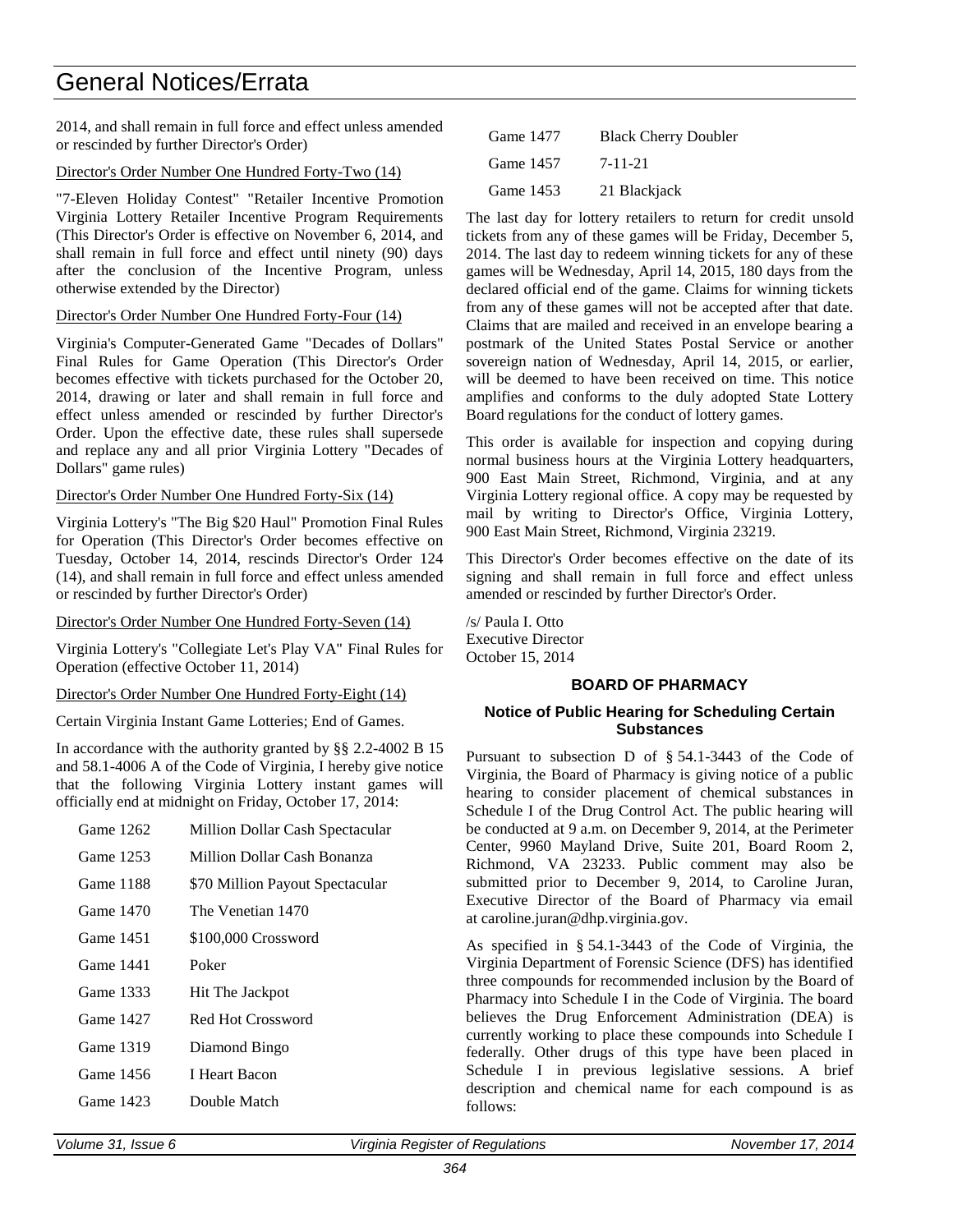1. N-(1-amino-3-methyl-1-oxobutan-2-yl)-1- (cyclohexylmethyl)indazole-3-carboxamide (other name: AB-CHMINACA) AB-CHMINACA is classified as a cannabimimetic agent and has been identified in all four DFS laboratories.

2. N-(1-amino-3-methyl-1-oxobutan-2-yl)-1-(5 fluoropentyl)indazole-3-carboxamide (other name: 5 fluoro-AMB) 5-fluoro-AMB is classified as a cannabimimetic agent and has been identified in two of the four DFS laboratories.

3. 3,4-methylenedioxy-N,N-dimethylcathinone (other names: Dimethylone, bk-MDDMA) Dimethylone is classified as a substituted cathinone, and has been identified in two of the four DFS laboratories.

If approved by the Board of Pharmacy, the placement of these substances in Schedule I in the Virginia Drug Control Act shall remain in effect for a period of 18 months from the date of board action and shall then be de-scheduled unless the Drug Control Act is amended by enactment of legislation by the General Assembly.

Contact Information: Caroline Juran, RPh, Executive Director, 9960 Mayland Drive, Suite 300, Richmond, VA 23233, telephone (804) 367-4416, FAX (804) 527-4472, or email [caroline.juran@dhp.virginia.gov.](mailto:caroline.juran@dhp.virginia.gov)

### **DEPARTMENT OF SOCIAL SERVICES**

### **Small Business Impact Review - Report of Findings**

Pursuant to § 2.2-4007.1 of the Code of Virginia, the Department of Social Services conducted a small business impact review of **22VAC40-400**, **Funding Limitations for the Refugee Resettlement Program**, and determined that this regulation should be retained in its current form. The Department of Social Services is publishing its report of findings dated October 15, 2014, to support this decision in accordance with § 2.2-4007.1 F of the Code of Virginia.

This regulation has no impact on existing or potential Virginia employers' ability to maintain and increase the number of jobs in the Commonwealth. There is no cost of compliance to the general public.

(1) The regulation was reviewed by the Attorney General's Office in 2013 and determined to be needed.

(2) No public complaints were received.

(3) The regulation is concise and understandable.

(4) The regulation does not overlap or duplicate any other federal or state rule.

(5) A periodic review of this regulation was conducted in 2010. A review by the Department of Social Services and Attorney General's Office conducted in 2013 found the regulation to be needed. No technology or economic

conditions were found to have changed the need for this regulation.

Contact Information: Penelope Boyd, Refugee Program Consultant, Department of Social Services, 801 East Main Street, Richmond, VA 23219, telephone (804) 726-7933, FAX (804) 726-7088, or email [penny.boyd@dss.virginia.gov.](mailto:penny.boyd@dss.virginia.gov)

#### **STATE WATER CONTROL BOARD**

#### **Proposed Enforcement Action: Cities of Chesapeake, Hampton, Newport News, Norfolk, Poquoson, Portsmouth, Suffolk, Virginia Beach, and Williamsburg; the Counties of Gloucester, Isle of Wight, and York; the James City Service Authority; and the Town of Smithfield**

Enforcement actions have been proposed for the Cities of Chesapeake, Hampton, Newport News, Norfolk, Poquoson, Portsmouth, Suffolk, Virginia Beach, and Williamsburg; the Counties of Gloucester, Isle of Wight, and York; the James City Service Authority; and the Town of Smithfield, all located in Virginia. Descriptions of the proposed actions are available at the Department of Environmental Quality office named below or online at [www.deq.virginia.gov.](http://www.deq.virginia.gov/) Maria Nold will accept comments by email at [maria.nold@deq.virginia.gov,](mailto:maria.nold@deq.virginia.gov) FAX at (757) 518-2009, or postal mail at Department of Environmental Quality, Tidewater Regional Office, 5636 Southern Boulevard, Virginia Beach, VA 23462, from November 17, 2014, through December 18, 2014.

#### **Proposed Consent Order for CSX Transportation, Inc.**

An enforcement action has been proposed for CSX Transportation, Inc. for alleged violations of the State Water Control Law in Franklin, Virginia. A description of the proposed action is available at the Department of Environmental Quality office named below or online at [www.deq.virginia.gov.](http://www.deq.virginia.gov/) Mr. Robin Schuhmann will accept comments by email at [robin.schuhmann@deq.virginia.gov,](mailto:robin.schuhmann@deq.virginia.gov) FAX at (757) 518-2009, or postal mail at Department of Environmental Quality, Tidewater Regional Office, 5636 Southern Boulevard, Virginia Beach, VA 23462, from November 17, 2014, through December 18, 2014.

#### **Proposed Consent Order for Massanutten Public Service Corporation**

An enforcement action has been proposed for Massanutten Public Service Corporation for violations at the Massanutten Public Service Corporation facility in McGaheysville, Virginia. The State Water Control Board proposes to issue a consent order to Massanutten Public Service Corporation to address noncompliance with State Water Control Law. A description of the proposed action is available at the Department of Environmental Quality office named below or online at [www.deq.virginia.gov.](http://www.deq.virginia.gov/) Karen Hensley will accept